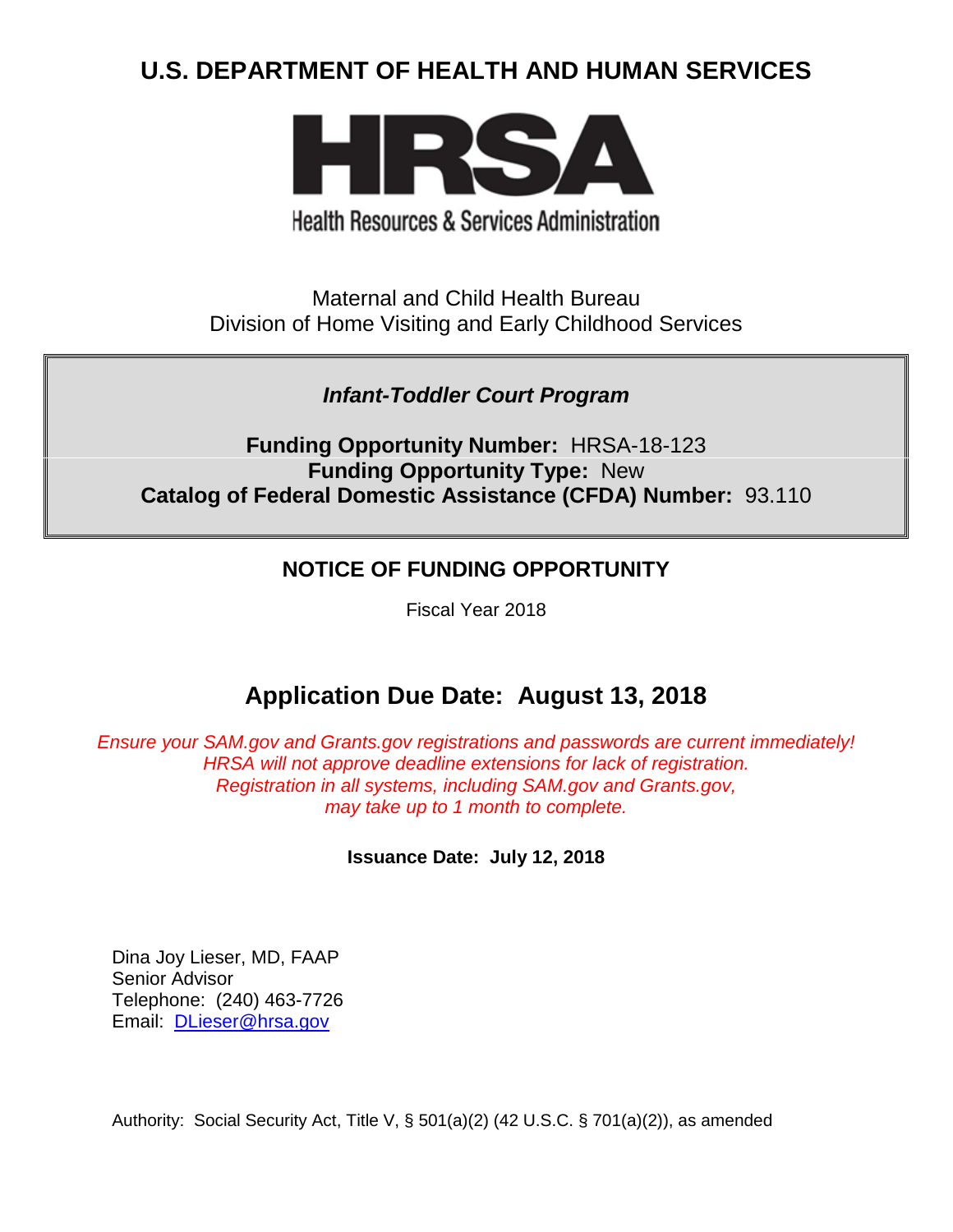# **EXECUTIVE SUMMARY**

The Health Resources and Services Administration (HRSA) is accepting applications for the fiscal year (FY) 2018 Infant-Toddler Court Program. The purpose of this cooperative agreement is to implement an Infant-Toddler Court Program to support implementation and quality improvement of infant-toddler court teams. Infant-toddler court teams provide case management and family support to infants and toddlers in the child welfare system and work to strengthen and align the child welfare, health, and early childhood and community systems to strengthen the health and well-being of infants and toddlers and their families.

The Infant-Toddler Court Program will provide training, technical assistance (TA), implementation support, and evaluation research for infant-toddler court teams. The recipient will identify and provide direct support and TA to 10 to 15 implementation sites. Each implementation site will serve as the backbone organization in the community implementing the infant-toddler court model<sup>1</sup>. The recipient will also offer TA and disseminate resources, learnings, and training to others working to meet the needs of children and families at-risk for involvement or involved in the child welfare system. Lastly, the recipient will evaluate effectiveness and plan for ongoing improvement, sustainability, and spread of infant-toddler court teams.

The overall goal of the Infant-Toddler Court Program is to improve the health, wellbeing, and development of infants, toddlers, and families in the child welfare system.<sup>2</sup> Infant-toddler courts are led by a backbone organization in the community with a dedicated infant-toddler court specialist with knowledge of early childhood development, and bring together experts in areas including developmental health, judicial leadership, partnership engagement, and family advisors to address the specific needs of this atrisk population.

| <b>Funding Opportunity Title:</b>         | Infant-Toddler Court Program            |
|-------------------------------------------|-----------------------------------------|
| <b>Funding Opportunity Number:</b>        | <b>HRSA-18-123</b>                      |
| Due Date for Applications:                | August 13, 2018                         |
| <b>Anticipated Total Annual Available</b> | Up to \$3,000,000                       |
| FY 2018 Funding:                          |                                         |
| Estimated Number and Type of Award:       | One cooperative agreement               |
| <b>Estimated Award Amount:</b>            | Up to \$3,000,000 per year dependent on |
|                                           | the availability of appropriated funds  |
| <b>Cost Sharing/Match Required:</b>       | <b>No</b>                               |

<span id="page-1-0"></span>1 <http://www.qicct.org/safe-babies-court-teams>

<span id="page-1-1"></span><sup>&</sup>lt;sup>2</sup> The child welfare system is a group of services designed to promote the well-being of children by ensuring safety, achieving permanency, and strengthening families to care for their children successfully. Child welfare systems typically receive and investigate reports of possible child abuse and neglect; provide services to families that need assistance in the protection and care of their children; arrange for children to live with kin or with foster families when they are not safe at home; and arrange for reunification, adoption, or other permanent family connections for children leaving foster care. Available at: Child Welfare Information Gateway. (2013). *How the child welfare system works.* Washington, DC: U.S. Department of Health and Human Services, Children's Bureau.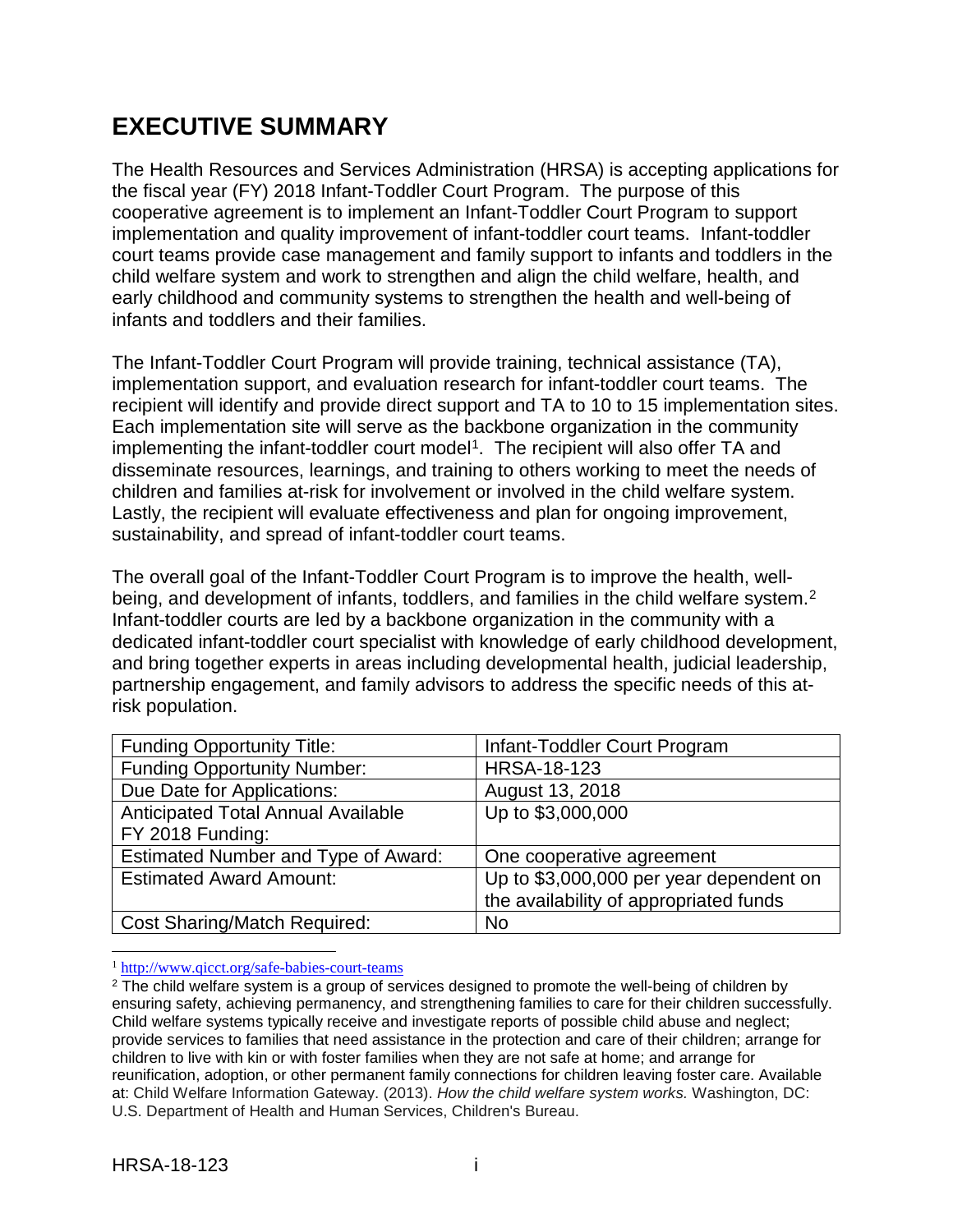| Period of Performance: | September 30, 2018 through<br>September 29, 2021<br>(3 years)                                                                                                                                                                                                                             |
|------------------------|-------------------------------------------------------------------------------------------------------------------------------------------------------------------------------------------------------------------------------------------------------------------------------------------|
| Eligible Applicants:   | Any domestic public or private entity,<br>including an Indian tribe or tribal<br>organization (as those terms are defined<br>at 25 U.S.C. 450b) is eligible to apply.<br>See 42 CFR § 51a.3(a). Domestic faith-<br>based and community-based<br>organizations are also eligible to apply. |
|                        | See Section III-1 of this notice of funding<br>opportunity (NOFO) for complete<br>eligibility information.                                                                                                                                                                                |

### **Application Guide**

You (the applicant organization/agency) are responsible for reading and complying with the instructions included in HRSA's *SF-424 Application Guide,* available online at [http://www.hrsa.gov/grants/apply/applicationguide/sf424guide.pdf,](http://www.hrsa.gov/grants/apply/applicationguide/sf424guide.pdf) except where instructed in this NOFO to do otherwise.

### **Technical Assistance**

HRSA has scheduled the following technical assistance:

*Webinar*

Day and Date: Wednesday, July 25, 2018 Time: 1 p.m. – 2 p.m. ET Call-In Number: 1-855-719-5008 Participant Code: 466850 Web link: [https://hrsa.connectsolutions.com/ta\\_it\\_nof](https://hrsa.connectsolutions.com/ta_it_nof) Playback Number: 1-888-203-1112 Passcode: 4396079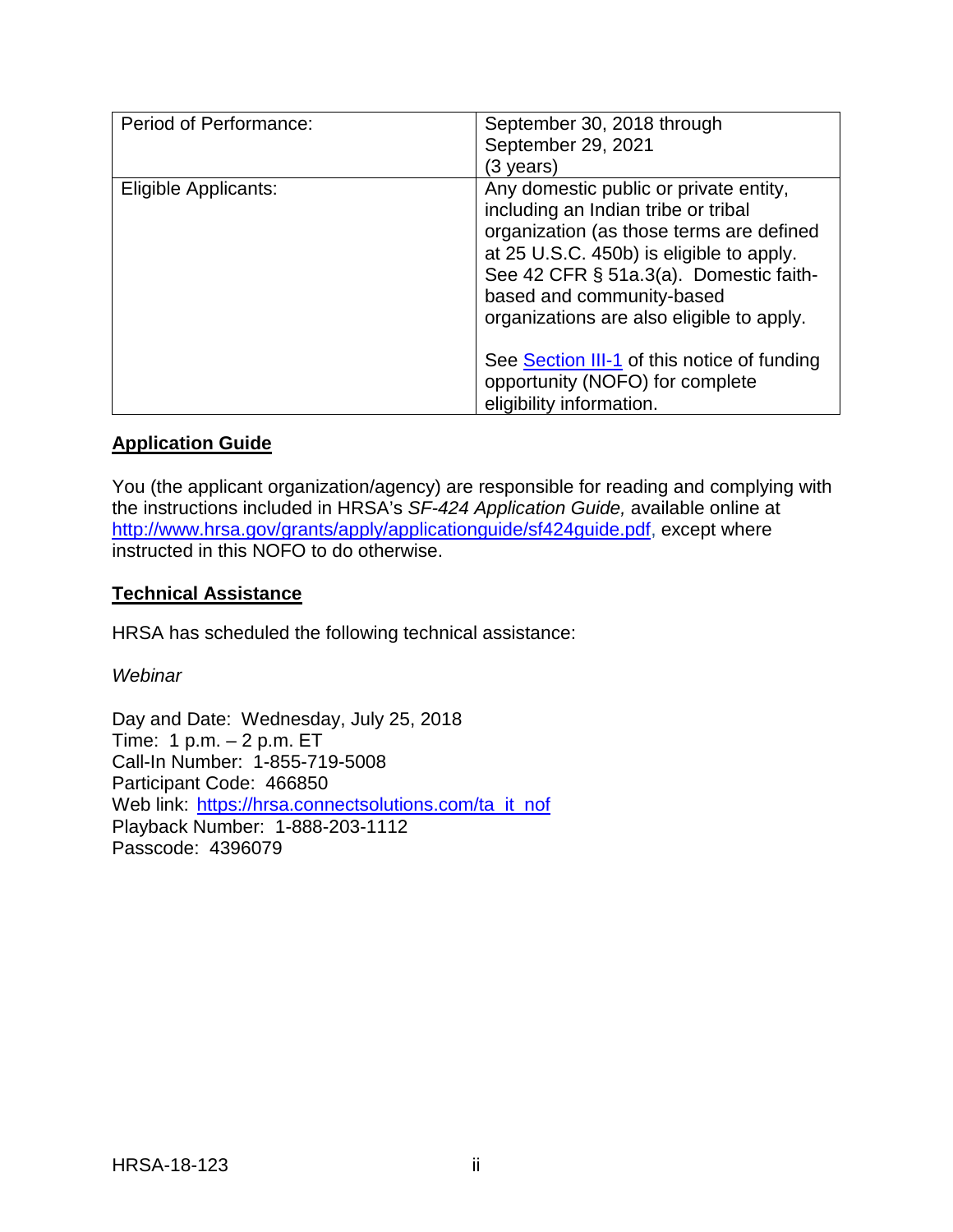# **Table of Contents**

| i.                                                                      |
|-------------------------------------------------------------------------|
| Ĥ.                                                                      |
| iii.                                                                    |
| v.                                                                      |
|                                                                         |
| 3. DUN AND BRADSTREET DATA UNIVERSAL NUMBERING SYSTEM (DUNS) NUMBER AND |
|                                                                         |
|                                                                         |
|                                                                         |
|                                                                         |
|                                                                         |
|                                                                         |
|                                                                         |
|                                                                         |
|                                                                         |
|                                                                         |
|                                                                         |
|                                                                         |
|                                                                         |
| APPENDIX A: EARLY CHILDHOOD EVIDENCE-BASED PRACTICES AND PROGRAMS31     |
|                                                                         |
|                                                                         |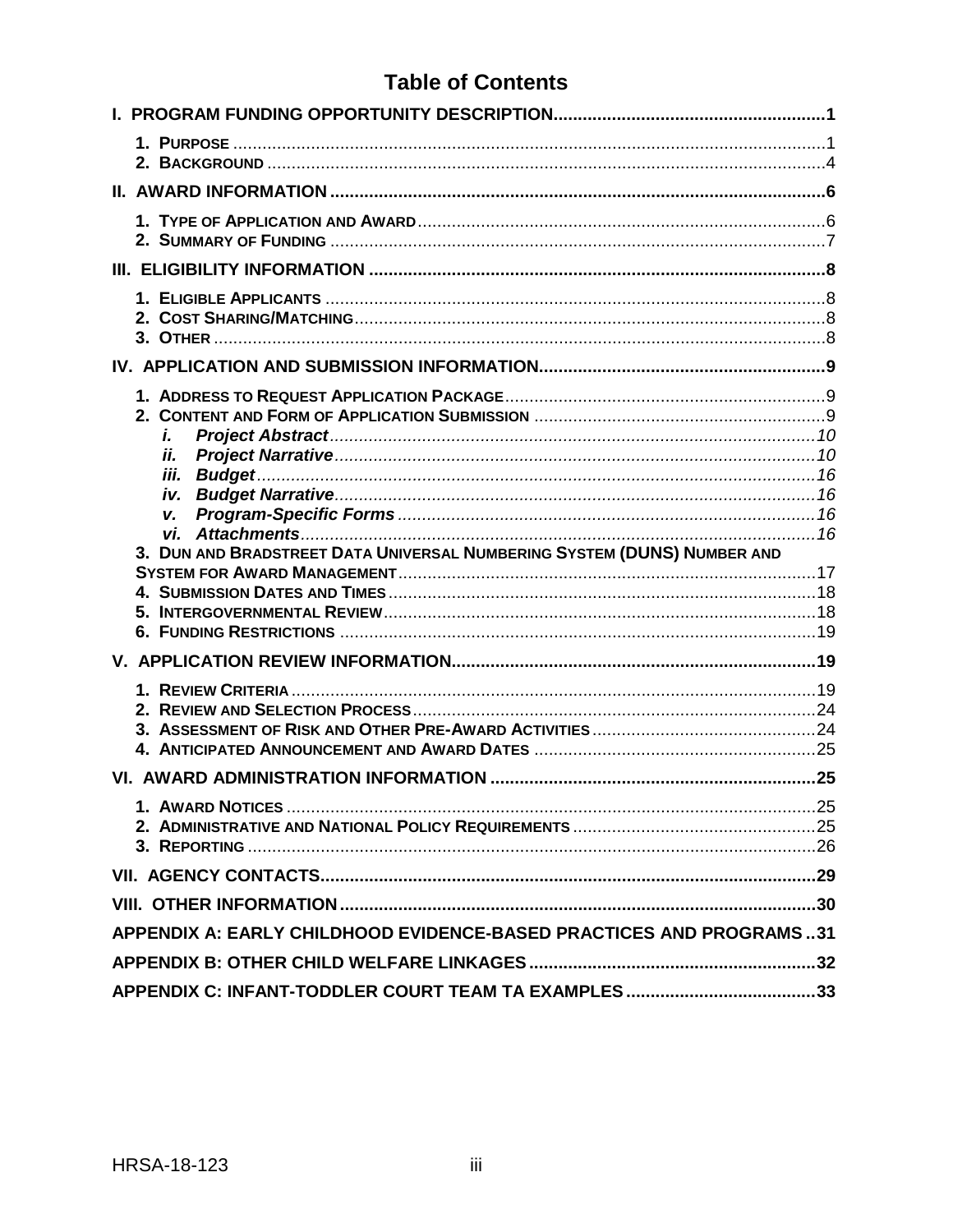## <span id="page-4-0"></span>**I. Program Funding Opportunity Description**

## <span id="page-4-1"></span>**1. Purpose**

The purpose of this cooperative agreement is to implement an Infant-Toddler Court Program to support implementation and quality improvement of infant-toddler court teams. Infant-toddler court teams provide case management and family support to infants and toddlers in the child welfare system and work to strengthen and align the child welfare, health, and early childhood and community systems to strengthen the health and well-being of infants and toddlers and their families. The overall goal of the Infant-Toddler Court Program is to improve the health, well-being and development of infants, toddlers, and families in the child welfare system.

Through the provision of training, technical assistance (TA), direct implementation support to 10 to 15 implementation sites, development of communities of practice or other peer learning network models for stakeholders in sites, dissemination of best practices, and evaluation research of infant-toddler courts, the program will:

- Improve infant-toddler developmental health for children served through the infant-toddler court program,
- Promote the spread of evidence-based infant-toddler courts to other jurisdictions,
- Build the evidence-base for infant-toddler courts,
- Promote the implementation of two-generation, trauma-informed, evidencebased early interventions in the court and child welfare systems and across childand family-serving systems,
- Advance the ability to address parents' past trauma and immediate service needs, and
- Strengthen child welfare practices and early childhood systems to support the parent-child relationship and optimize the well-being of infants and toddlers in the child welfare system.

Building on the science of early childhood development, lessons learned from infanttoddler court teams, and evidence-based early interventions (see resources in [Appendix](#page-34-0)  [A\)](#page-34-0), the recipient is expected to optimize the positive impact of infant-toddler court teams and outcomes related to the following (which will be referred to as developmental health impacts throughout this NOFO):

- Early childhood development
- Child abuse/child safety
- Maternal/caregiver depression
- Parenting practices and responsive caregiving
- Core life-skills of caregivers
- Substance use disorders among caregivers
- Access to primary care and mental health services (including services to address parents' past trauma) for infants, toddlers, and their caregivers
- Access to comprehensive services such as transportation, early learning and development, and family support programs
- Education and/or job opportunities for caregivers
- Permanency of home placement
- Reunification among families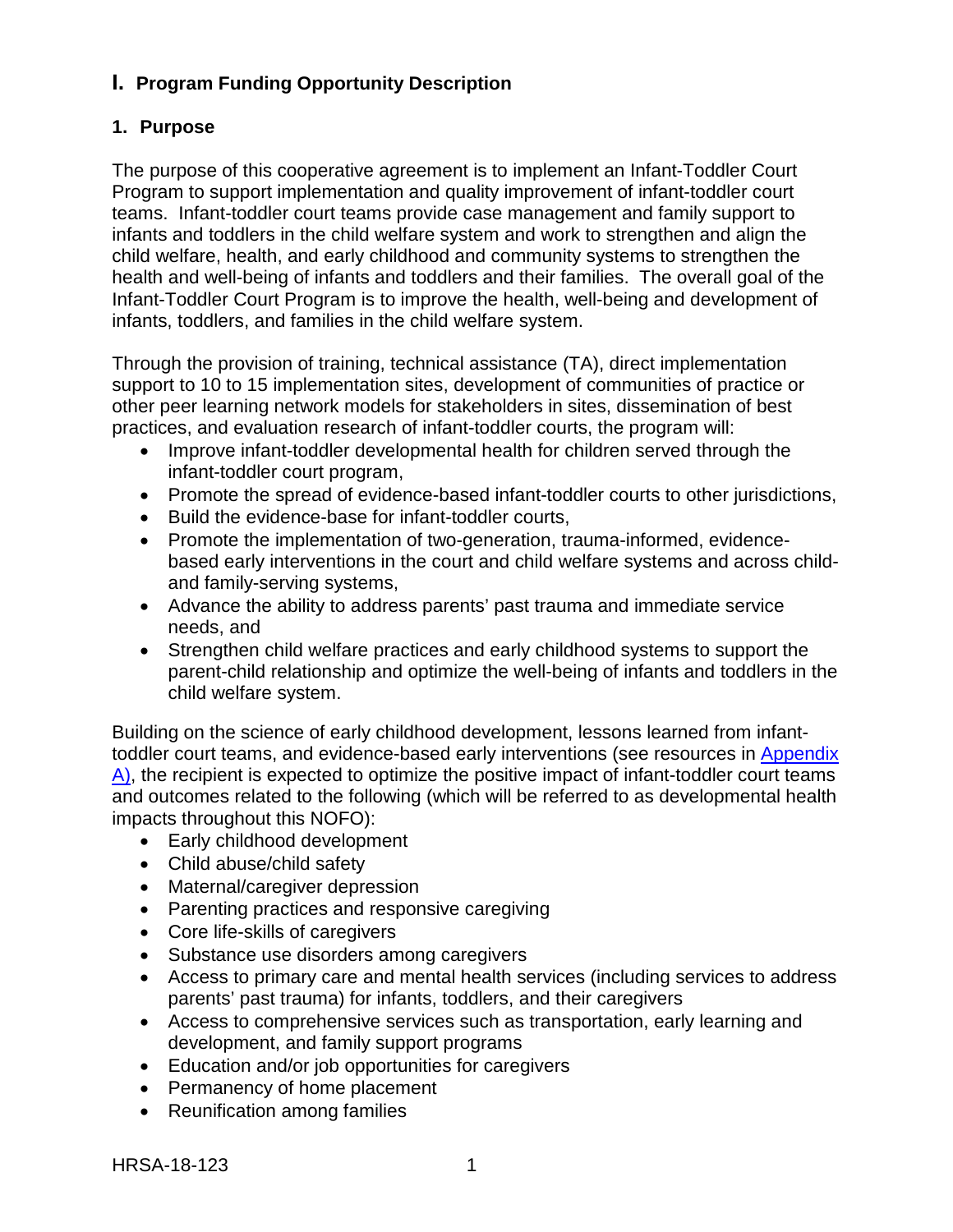## **Program Activities**

The program is expected to serve as a central hub of expertise, best practices, resources, communities of practice, and TA activities for identified and selected implementation sites and others working to meet the needs of children and families atrisk for involvement or involved in the child welfare system. Components of the program include:

#### *Identify Implementation Sites*

Central to the initiative is the provision of financial support through subawards and TA to 10 to 15 implementation sites.

HRSA anticipates that the recipient will support at least 6 to 8 implementation sites in Year 1, expanding to 10 to 15 implementation sites in Year 2. These implementation sites will initiate and support infant-toddler court teams for children (birth to age 3) and families.

- Each implementation site will serve as the backbone organization in the community and the convener for the members of the system to come together and carry out the work.
- Eligible entities to be the recipient organization (of a subaward) to serve as an implementation site in local jurisdictions are courts, public child welfare agencies, or other entities in jurisdictions that have the infrastructure and support systems to coordinate across courts, public child welfare, health, behavioral health and early childhood systems, community organizations, and families with infants and young children. Examples of infrastructure and support systems include strong judicial leadership, a Court Improvement Program, $3$  a community coordinator, and an active court team that subscribes to the infant-toddler court approach. State entities that can support local implementation sites may serve as the recipient organization for a(n) implementation site(s).
- Sites previously supported by the Quality Improvement Center for Research-Based Infant-Toddler Court Teams may be included as implementation sites. [4](#page-5-1)
- Each local implementation site is expected to include a dedicated infant-toddler court specialist with knowledge of early childhood development, judicial leadership, engaged partners, and family advisors. In addition to child welfare, courts, and health care providers, implementation sites should demonstrate evidence of partnership with a medical home<sup>[5](#page-5-2)</sup> focused on infant-toddler health promotion, referrals, care-coordination, and integration of evidence-based early childhood interventions and enhanced services for children and families involved with the child welfare system. The partnership should be developed to meet the unique health needs of children in the child welfare system.
- Demonstration of engagement of state health, mental health, early childhood learning and development, child welfare, and law enforcement systems by eligible entities is encouraged.

<span id="page-5-0"></span> $\overline{a}$ <sup>3</sup> [https://www.acf.hhs.gov/cb/resource/court-improvement-program.](https://www.acf.hhs.gov/cb/resource/court-improvement-program) 4 <http://qicct.org/>

<span id="page-5-1"></span>

<span id="page-5-2"></span><sup>5</sup> [https://medicalhomeinfo.aap.org/overview/Pages/Whatisthemedicalhome.aspx.](https://medicalhomeinfo.aap.org/overview/Pages/Whatisthemedicalhome.aspx)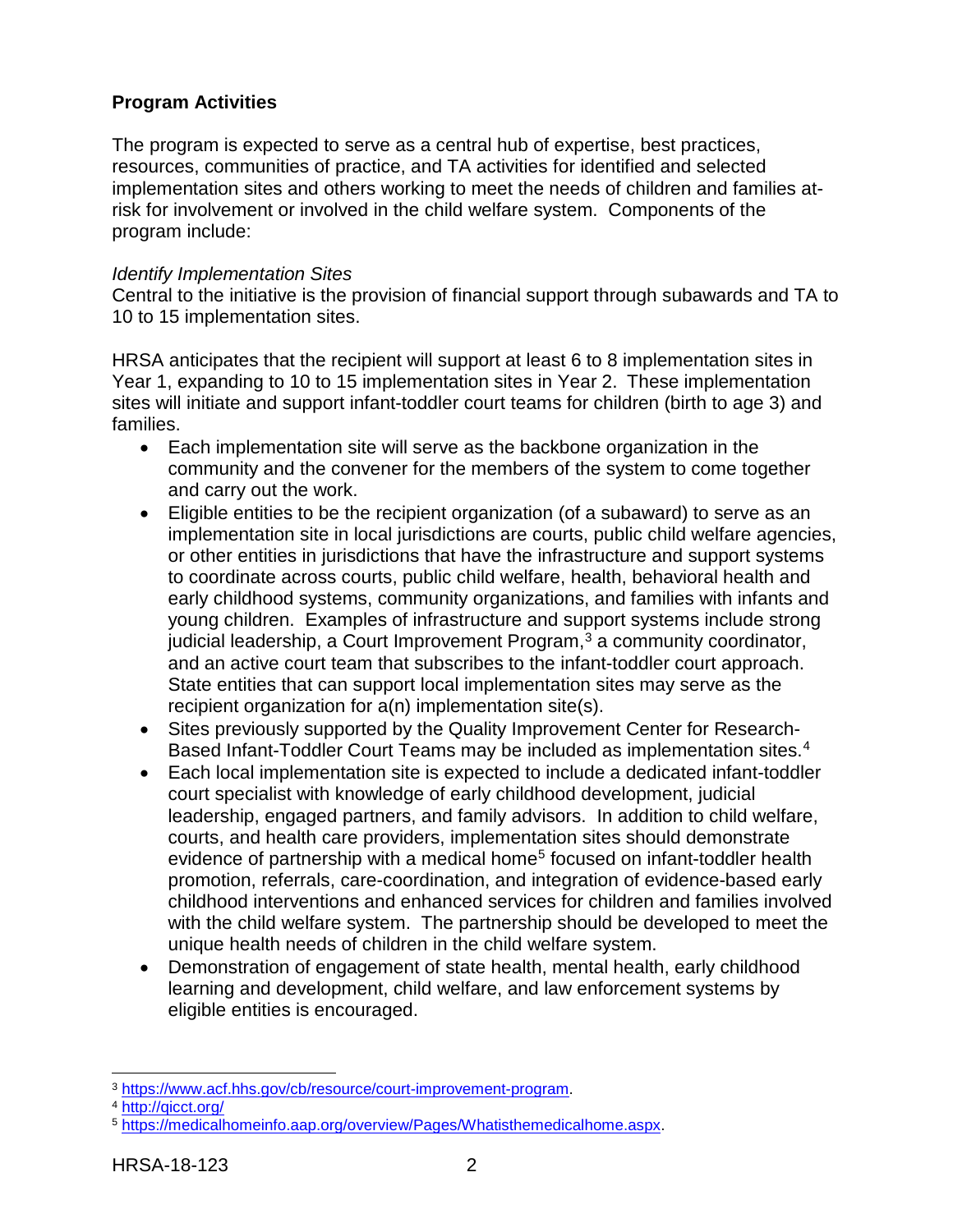You are encouraged to include sites ready to spread to additional sites (e.g., on a state or regional basis) throughout the period of performance in order to further develop knowledge on spread of the infant-toddler court approach.

You may allocate up to 60 percent of the budget for subawards to implementation sites. Implementation sites are expected to meet need and readiness criteria that you develop to enable success and impact.

Implementation sites are expected to replicate the infant-toddler court team model<sup>[6](#page-6-0)</sup>, with the added inclusion of children at-risk for foster care placement and enhanced health components, incorporating the science of early childhood development, integrating evidence-based adaptations of the model, testing enhancements and adaptions to specific populations or needs, and implementing promising approaches. Sites should implement activities for families involved in the child welfare system.

## *Provide TA to Implementation Sites*

You are encouraged to describe a plan to work with the implementation sites to closely monitor and provide resources, training and assistance to support the implementation process. Training and TA should include, but not be limited to:

- Basic supports, such as training of infant-toddler court team specialist and court team personnel; providing ongoing tailored TA (in person, by phone, and webbased); implementation of technology platforms and processes to support case management, community-resource referral, data collection, and integration; providing templates and materials to facilitate court-conferencing, stakeholder, and partner engagement; and connection of infant-toddler court teams to peer learning networks, in-person meetings, and subject matter expertise;
- Enhanced integration of health supports into infant-toddler courts;
- Court and child welfare system improvements including child welfare professional workforce development and training on developmentally-appropriate evidencebased practices that promote infant-toddler and family health and well-being in the child welfare system;
- Coordination, capacity, and alignment across systems, including cross-site training opportunities; and
- Site sustainability support.

Specific examples of TA under each of the above referenced areas are provided in [Appendix C.](#page-35-1)

## *Provide TA to Other Jurisdictions Interested in Infant-Toddler Courts and Child Welfare System Improvements*

To accomplish this, your work plan may include:

• Development of a publicly available web-based clearinghouse of existing tools, funding opportunities, best-practices, policies, sustainability planning resources, TA and training resources, research, and subject matter expertise to support jurisdictions in implementation of infant-toddler court teams, evidence-based interventions, and best practices in child welfare;

<span id="page-6-0"></span> $\overline{a}$ <sup>6</sup> <http://www.qicct.org/safe-babies-court-teams>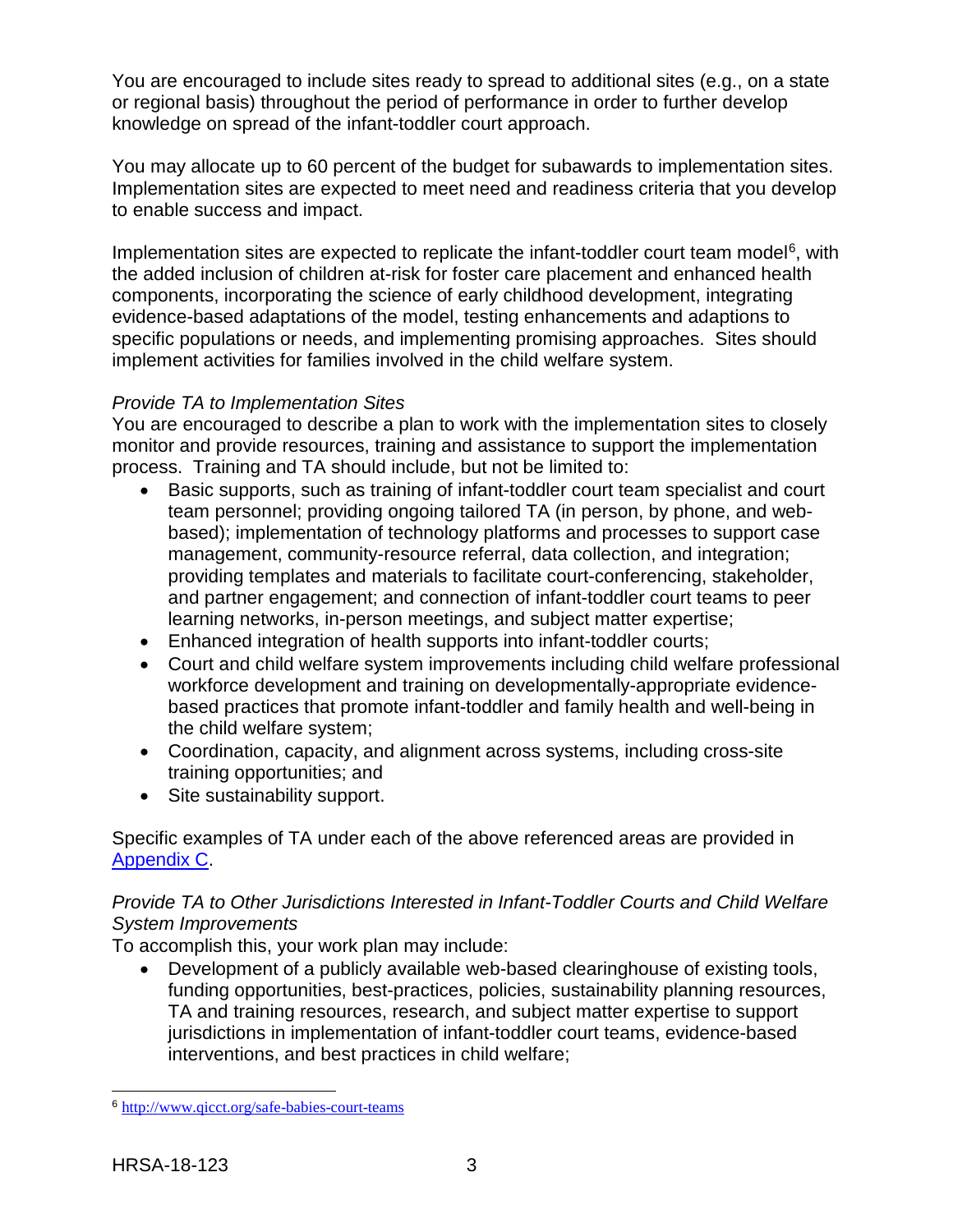- Development and dissemination of tools and learning opportunities to enhance implementation of infant-toddler courts in other jurisdictions; and
- Engagement of other jurisdictions and interested stakeholders in communities of practice or other peer learning network models and in-person learning opportunities.

### *Establish Partnerships*

You are encouraged to engage national organizations and stakeholders to improve quality, impact, and reach of the program. These organizations and stakeholders should have expertise in two-generation strategies, trauma-informed care, judicial system, mental health, substance use disorders, early learning and care, child welfare system, evidence-based home visiting and early childhood interventions, child health, Medicaid and early childhood systems and financing, economic self-sufficiency, family engagement and care-coordination.

#### *Implement Quality Improvement*

You should describe a plan to support implementation and quality improvement of infant-toddler court teams to optimize their developmental health impact. Include a plan to collect uniformed data across implementation sites and evaluate infant-toddler court components and developmental health impacts of implementation sites.

### *Evaluation Plan Development*

You should present a plan for evaluation of the program and evaluation research activities that analyze the implementation process and overall performance of the program.

#### *Dissemination*

Dissemination efforts should aim to increase the spread of sustainable infant-toddler court teams to other communities across the country. Information and knowledge generated by the program will be shared with others working to meet the needs of children and families at-risk for involvement or involved in the child welfare system. Efforts will be made to integrate knowledge into policy and practice.

## <span id="page-7-0"></span>**2. Background**

This program is authorized by the Social Security Act, Title V, § 501(a)(2) (42 U.S.C. § 701(a)(2)), as amended. The Consolidated Appropriations Act, 2018 provided \$3,000,000 to HRSA for a contract or cooperative agreement to provide ongoing training and technical assistance, implementation support, and evaluation research to support evidence-based infant-toddler court teams. In the Explanatory Statement accompanying the appropriations act, Congress directed that these efforts shall build upon the TA and direct support of sites established through the Quality Improvement Center for Research-Based Infant-Toddler Court Teams initiative supported by the Administration for Children and Families (ACF).

Early childhood is a critical period for physical, cognitive, and social-emotional growth and development, and creates the foundation for healthy development, academic success, and well-being well into adolescence and adulthood. Childhood trauma is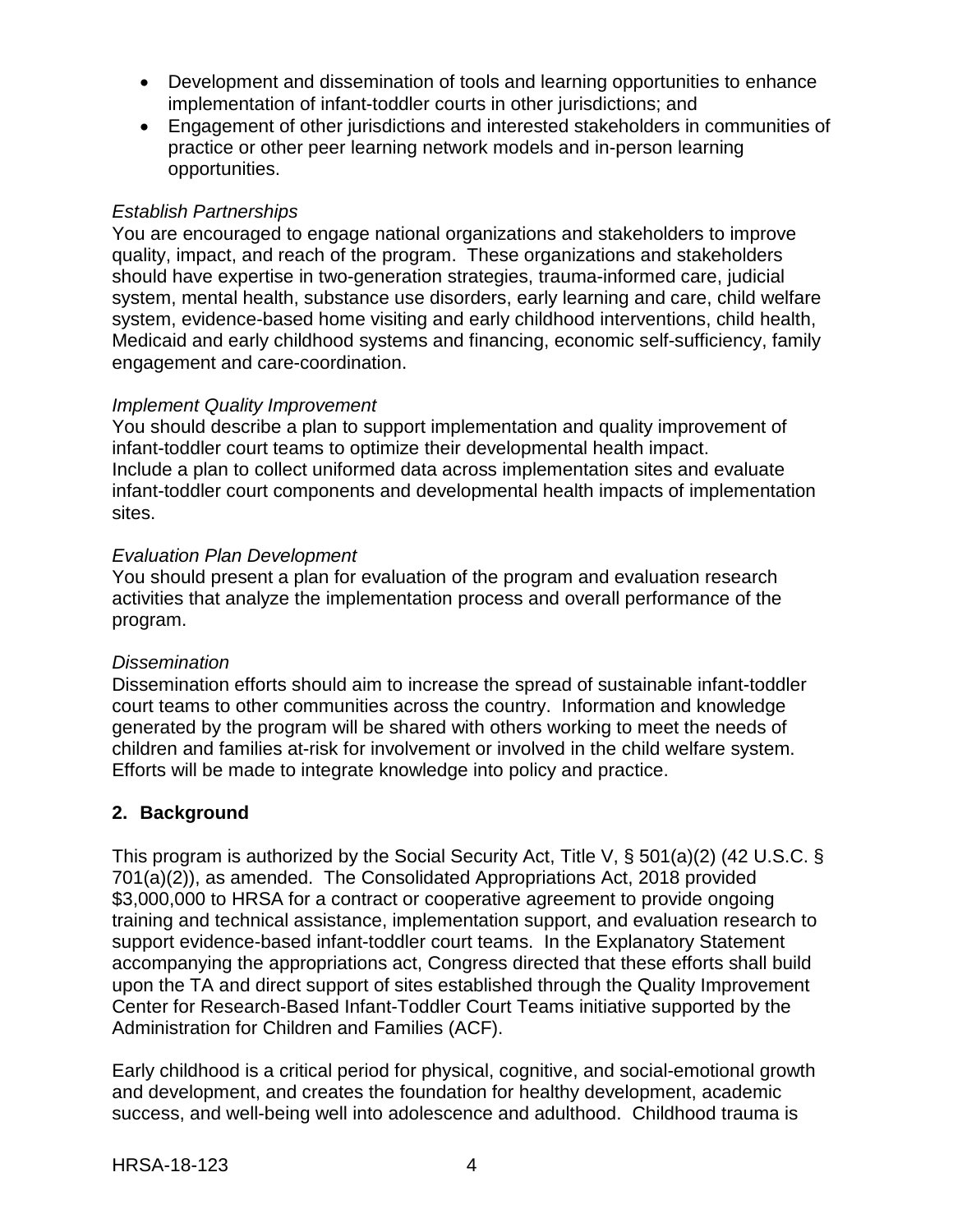common; 45 percent of children in the United States have experienced at least one adverse childhood experience, a potentially traumatic experience or event, including abuse and neglect.<sup>[7](#page-8-0)</sup> The impact of this trauma affects individuals over a lifetime and societies over generations.

In FY 2016, more than one-quarter (28.5 percent) of child maltreatment victims in the United States were younger than 3 years. The victimization rate was highest for children under 1 year old at a rate of 24.[8](#page-8-1) per  $1,000$ .<sup>8</sup> Infants and toddlers have been identified as one of the fastest growing groups being served by child welfare and child protective services.<sup>9</sup> In FY 2016, 3[9](#page-8-2) percent of children who entered out-of-home care were 3 or younger. Of this group, almost half (46 percent) were under 1 year old.<sup>10</sup>

Exposure to harsh parenting practices and child abuse or neglect during the earliest years hinders the healthy social, cognitive, emotional development and life-long health of children.<sup>[11](#page-8-4)</sup> Infants and toddlers in the child welfare system often have unmet health needs that are rooted in their complex trauma histories and compounded by their poor access to appropriate health care service.

Research shows that these adverse experiences do not have to dictate a child's future; when negative early experiences occur concurrently with protective factors, there is an opportunity to promote resilience.[12](#page-8-5) The science of early development points to evidence that promoting responsive relationships, strengthening core life skills among caregivers, and reducing sources of family stress can improve the safety and responsiveness of caregiving and promote healthy development.<sup>13</sup> The child welfare system offers a touchpoint through which to partner with birth and foster parents, health and social service professionals, and systems actors to improve outcomes for a highrisk population of infants and toddlers. Infant-toddler court teams are one approach that specifically targets the unique needs of infants, toddlers, and their families involved with the child welfare system.

 $\overline{a}$ 

<span id="page-8-0"></span> $\frac{7}{1}$  Child Trends. (2018). The prevalence of adverse childhood experiences, nationally, by state, and by race or ethnicity. Available at [https://www.childtrends.org/publications/prevalence-adverse-childhood](https://www.childtrends.org/publications/prevalence-adverse-childhood-experiences-nationally-state-race-ethnicity/)[experiences-nationally-state-race-ethnicity/.](https://www.childtrends.org/publications/prevalence-adverse-childhood-experiences-nationally-state-race-ethnicity/)

<span id="page-8-1"></span><sup>8</sup> U.S. Department of Health & Human Services, Administration for Children & Families, Administration on Children, Youth and Families, Children's Bureau. (2018). Child maltreatment 2016. Available at https://www.acf.hhs.gov/cb/research-data-technology/statistics-research/child-maltreatment.

<span id="page-8-2"></span><sup>&</sup>lt;sup>9</sup> Wulcyzn, F., Barth, R. P., Yuan, Y., Jones-Harden, B., & Landsverk, J. (2005). Beyond Common Sense: Child Welfare, Child Well-being and the Evidence for Reform. New Brunswick, NJ: Aldine Transaction.

<span id="page-8-3"></span><sup>10</sup> U.S. Department of Health and Human Services, Administration on Children, Youth and Families. (2017). The AFCARS Report: Preliminary FY 2016 Estimates. Available at [https://www.acf.hhs.gov/sites/default/files/cb/afcarsreport24.pdf.](https://www.acf.hhs.gov/sites/default/files/cb/afcarsreport24.pdf)

<span id="page-8-4"></span><sup>11</sup> Wiggins, Fenichel, & Mann. (2007). Developmental Problems of Maltreated Children and Early Intervention Options for Maltreated Children. Available at https://aspe.hhs.gov/report/developmental-<br>problems-maltreated-children-and-early-intervention-options-maltreated-children.

<span id="page-8-5"></span><sup>&</sup>lt;sup>12</sup> Quality Improvement Center for Research-Based Infant-Toddler Court Teams. The Adverse Childhood Experiences of Very Young Children and Their Parents Involved in Infant-Toddler Court Teams. Available at

<span id="page-8-6"></span>[http://www.qicct.org/sites/default/files/ACES%20Policy%20Brief%20%20v4%20%28003%29.pdf.](http://www.qicct.org/sites/default/files/ACES%20Policy%20Brief%20%20v4%20%28003%29.pdf) <sup>13</sup> Center on the Developing Child at Harvard University (2016). Applying the Science of Child

Development in Child Welfare Systems. Available at [http://www.ddcf.org/globalassets/child-well-being/16-](http://www.ddcf.org/globalassets/child-well-being/16-1013-center-on-developing-child_childwelfaresystems.pdf) [1013-center-on-developing-child\\_childwelfaresystems.pdf.](http://www.ddcf.org/globalassets/child-well-being/16-1013-center-on-developing-child_childwelfaresystems.pdf)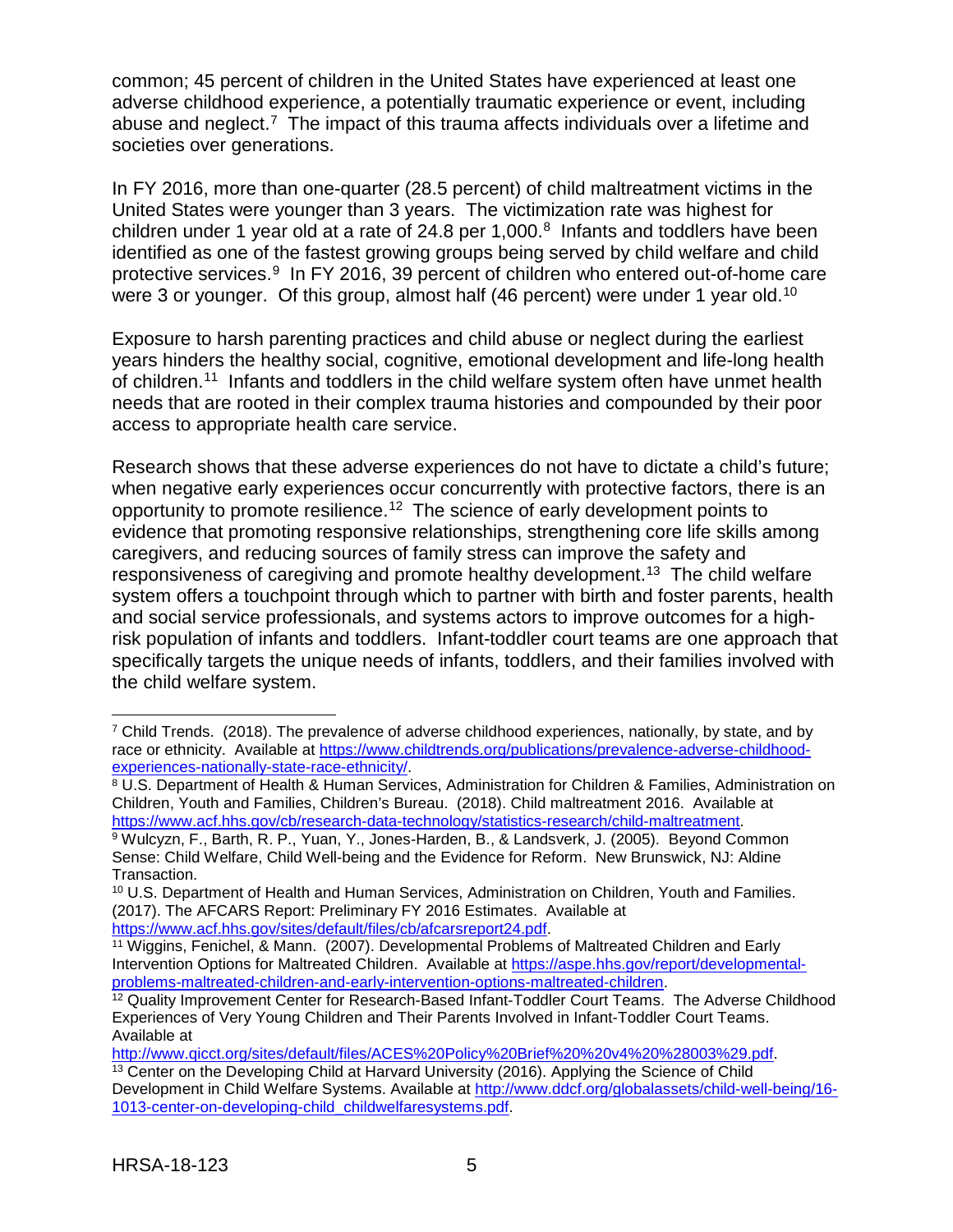Starting in 2014, ACF supported the Quality Improvement Center for Research-Based Infant-Toddler Court Teams to provide TA and implement projects to fully develop and expand research-based child welfare infant-toddler court teams. In addition, other jurisdictions implemented a variety of approaches towards meeting the unique needs of infants and toddlers in the child welfare system. These efforts produced valuable findings about elements that work best to assist jurisdictions to expand and build infrastructure capacity across the courts, child welfare agencies, and other behavioral health and early childhood systems to ensure that infants and toddlers and their caregivers have access to comprehensive, high-quality evidence-based parenting, child development, and behavioral health services.

An evaluation of an infant court team model implemented in four sites across the country found that the infants and toddlers served by the court teams achieved positive safety, permanency, and well-being outcomes.<sup>[14](#page-9-2)</sup> Of infants and toddlers served by the infant court team model, 97 percent of the identified service needs either had been fully met or were in the process of being met and 99 percent were protected from further maltreatment.<sup>13</sup> Children served by the infant-toddler court team exited foster care approximately 1 year earlier than children in a matched comparison group did; and they were more likely to reach permanency with a member of their biological family.<sup>13</sup> Much is also known about effective parenting interventions that can be integrated into systems to improve the well-being of infants and toddlers.<sup>15</sup> Additionally, the growth and continual improvement of family drug courts,<sup>[16](#page-9-4)</sup> two-generation,<sup>[17](#page-9-5)</sup> trauma-informed,<sup>[18](#page-9-6)</sup> and early childhood systems efforts have yielded lessons around best practices, scaling, and sustainability planning. Drawing upon these successes, and the science of early child development, the infant-toddler court team program offers an opportunity to improve life-course health and well-being.

## <span id="page-9-0"></span>**II. Award Information**

## <span id="page-9-1"></span>**1. Type of Application and Award**

Type(s) of applications sought: New

HRSA will provide funding in the form of a cooperative agreement. A cooperative agreement is a financial assistance mechanism where substantial involvement is anticipated between HRSA and the recipient during performance of the contemplated project.

 $\overline{a}$ 

<span id="page-9-2"></span><sup>14</sup> James Bell Associates. (2009). Evaluation of the Court Teams for Maltreated Infants and Toddlers. Final Report. Office of Justice Grant No. 2006-MU-MU-65. Arlington, VA: James Bell Associates. Available at [https://www.jbassoc.com/resource/evaluation-court-teams-maltreated-infants-toddlers](https://www.jbassoc.com/resource/evaluation-court-teams-maltreated-infants-toddlers-executive-summary/)[executive-summary/.](https://www.jbassoc.com/resource/evaluation-court-teams-maltreated-infants-toddlers-executive-summary/)

<span id="page-9-3"></span><sup>15</sup> National Academies of Sciences, Engineering, and Medicine. (2016). Parenting Matters: Supporting Parents of Children Ages 0-8. Washington, DC: The National Academies Press. Available at [https://www.nap.edu/read/21868/chapter/1.](https://www.nap.edu/read/21868/chapter/1)<br><sup>16</sup> http://www.ddcf.org/globalassets/child-well-being/17-0502-cff-national-fdc-strategic-plan.pdf.

<span id="page-9-4"></span>

<span id="page-9-5"></span><sup>&</sup>lt;sup>17</sup> https://www2.ed.gov/about/inits/ed/earlylearning/files/2017/2gen-toolkit-resource-for-staff-and-<br>families.pdf.

<span id="page-9-6"></span> $\frac{18 \text{ https://www.nctsn.ora/trauma-informed-care/creating-trauma-informed-svstems.}}{8 \text{ https://www.nctsn.ora/trauma-informed-care/creating-trauma-informed-svstems.}}$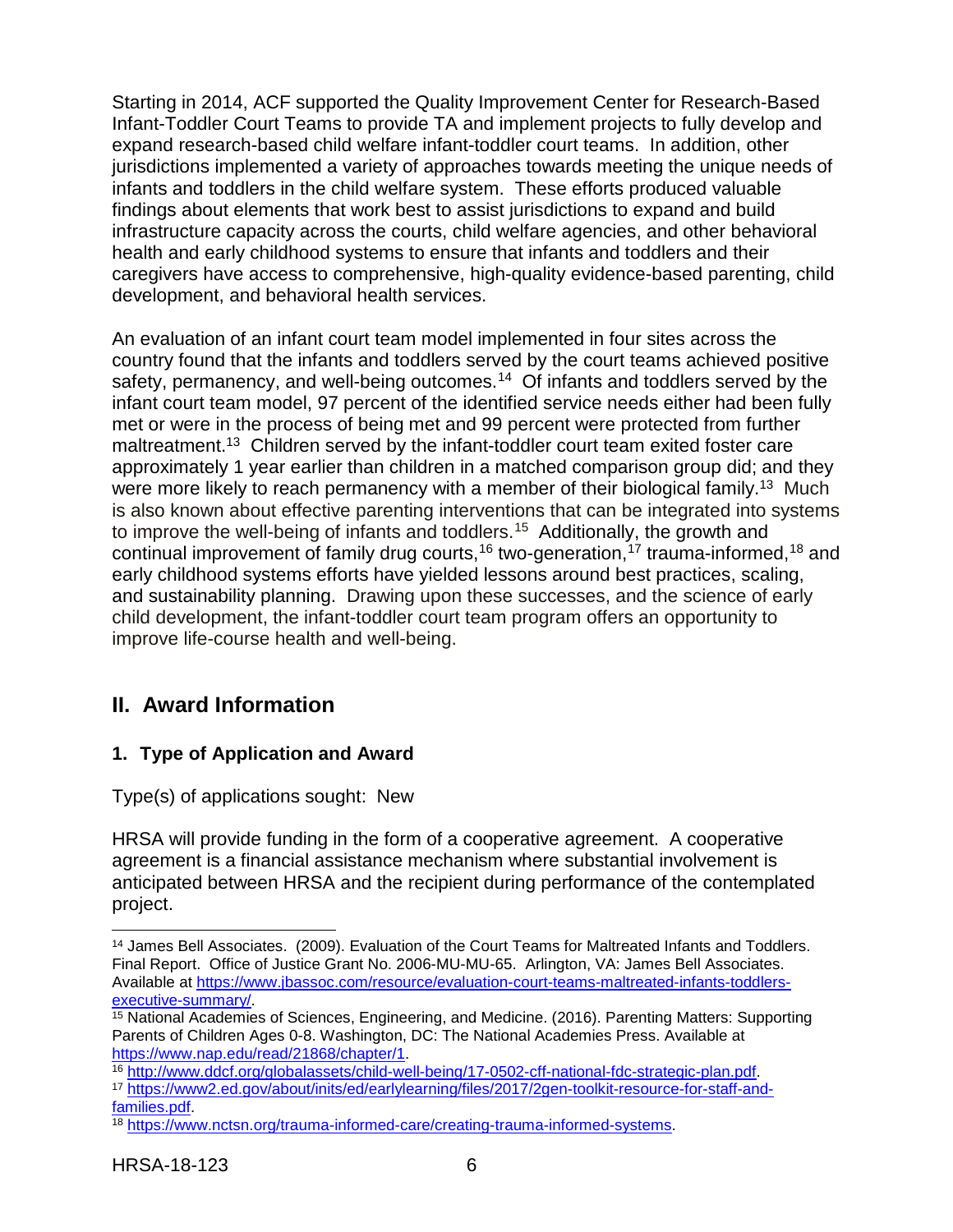## **HRSA Program involvement will include**:

- Ongoing review of the establishment and implementation of activities, procedures, measures, and tools for accomplishing the goals of the cooperative agreement;
- Participating, as appropriate, in conference calls, meetings and TA/team sessions that are conducted during the period of the cooperative agreement;
- Reviewing the recipient's updated evaluation plan and data, and assisting the recipient in addressing any identified challenges;
- Establishing federal interagency partnerships, collaboration, and cooperation that may be necessary to conduct the project;
- Reviewing and providing input on written documents, including information and materials for the activities conducted through the cooperative agreement, prior to submission for publication or public dissemination; and
- Participating with the award recipient in the dissemination of project findings, best practices, and lessons learned from the project.

## **The cooperative agreement recipient's responsibilities will include:**

- Completing activities proposed in response to the Program Activities section of this NOFO;
- Modifying and/or developing TA activities in support of the implementation sites and other jurisdictions interested in implementing infant-toddler courts;
- Informing the federal project officer of any publications, audiovisuals, and other materials produced prior to distribution under the auspices of the cooperative agreement;
- Participating in face-to-face meetings and conference calls with HRSA conducted during the period of the cooperative agreement;
- Collaborating with HRSA on ongoing review of activities, procedures and budget items, information/publications prior to dissemination;
- Developing and maintaining a public web-based clearinghouse with access to all tools and resources;
- Developing and submitting a performance measurement and updated evaluation plan, revised from the plan contained in the funding application to the federal project offers which considers interim evaluation findings, at the start of each subsequent project year;
- Providing leadership in data collection and analysis; and
- Convening and leading annual in person meetings of infant-toddler court teams and other stakeholders and jurisdictions.

## <span id="page-10-0"></span>**2. Summary of Funding**

HRSA expects approximately \$3,000,000 to be available annually to fund one recipient. You may apply for a ceiling amount of up to \$3,000,000 total cost (includes both direct and indirect, facilities and administrative costs) per year. The period of performance is September 30, 2018 through September 29, 2021 (3 years). Funding beyond the first year is dependent on the availability of appropriated funds for the Infant-toddler Court Program in subsequent fiscal years, satisfactory recipient performance, and a decision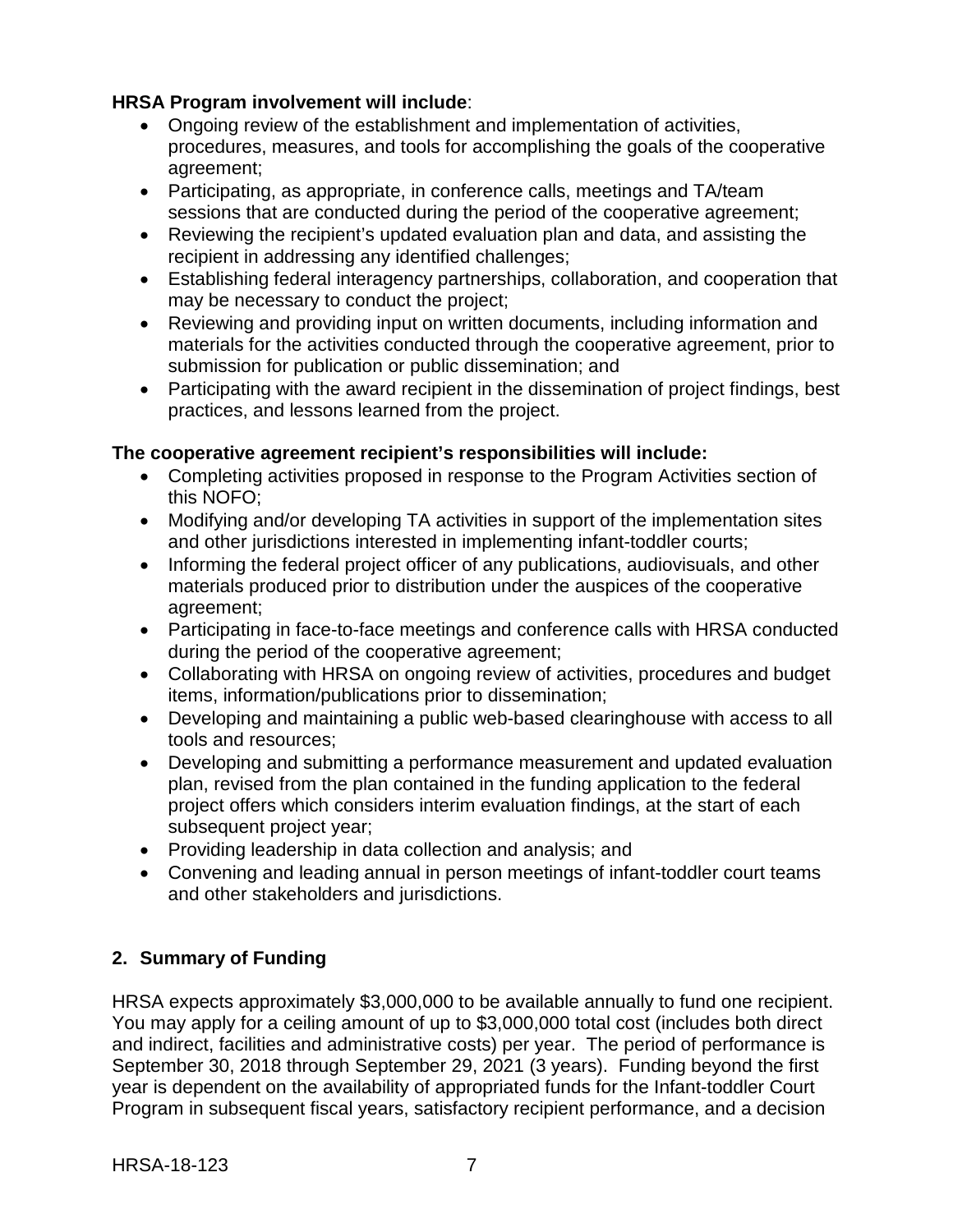that continued funding is in the best interest of the Federal Government.

All HRSA awards are subject to the Uniform Administrative Requirements, Cost Principles and Audit Requirements at [45 CFR part 75.](http://www.ecfr.gov/cgi-bin/retrieveECFR?gp=1&SID=4d52364ec83fab994c665943dadf9cf7&ty=HTML&h=L&r=PART&n=pt45.1.75)

## <span id="page-11-1"></span>**III. Eligibility Information**

## <span id="page-11-0"></span>**1. Eligible Applicants**

Any domestic public or private entity, including an Indian tribe or tribal organization (as those terms are defined at 25 U.S.C. 450b) is eligible to apply. See 42 CFR § 51a.3(a). Domestic faith-based and community-based organizations are also eligible to apply.

## <span id="page-11-2"></span>**2. Cost Sharing/Matching**

Cost sharing/matching is not required for this program.

## <span id="page-11-3"></span>**3. Other**

HRSA will consider any application that exceeds the ceiling amount non-responsive and will not consider it for funding under this notice.

HRSA will consider any application that fails to satisfy the deadline requirements referenced in *Section IV.4* non-responsive and will not consider it for funding under this notice.

NOTE: Multiple applications from an organization are not allowable. Any eligible applicant can submit only one application in response to this NOFO. Where appropriate, eligible applicants may elect to collaborate with each other to jointly develop, implement, and evaluate the proposed program. HRSA supports such an approach when it appropriately increases efficiency and scale of proposed activities. In these cases, the application must be submitted by one eligible applicant that proposes to provide subawards to other eligible applicant(s) to jointly develop, implement, and evaluate this program.

<span id="page-11-4"></span>If for any reason (including submitting to the wrong funding opportunity number or making corrections/updates) an application is submitted more than once prior to the application due date, HRSA will only accept your **last** validated electronic submission, under the correct funding opportunity number, prior to the Grants.gov application due date as the final and only acceptable application.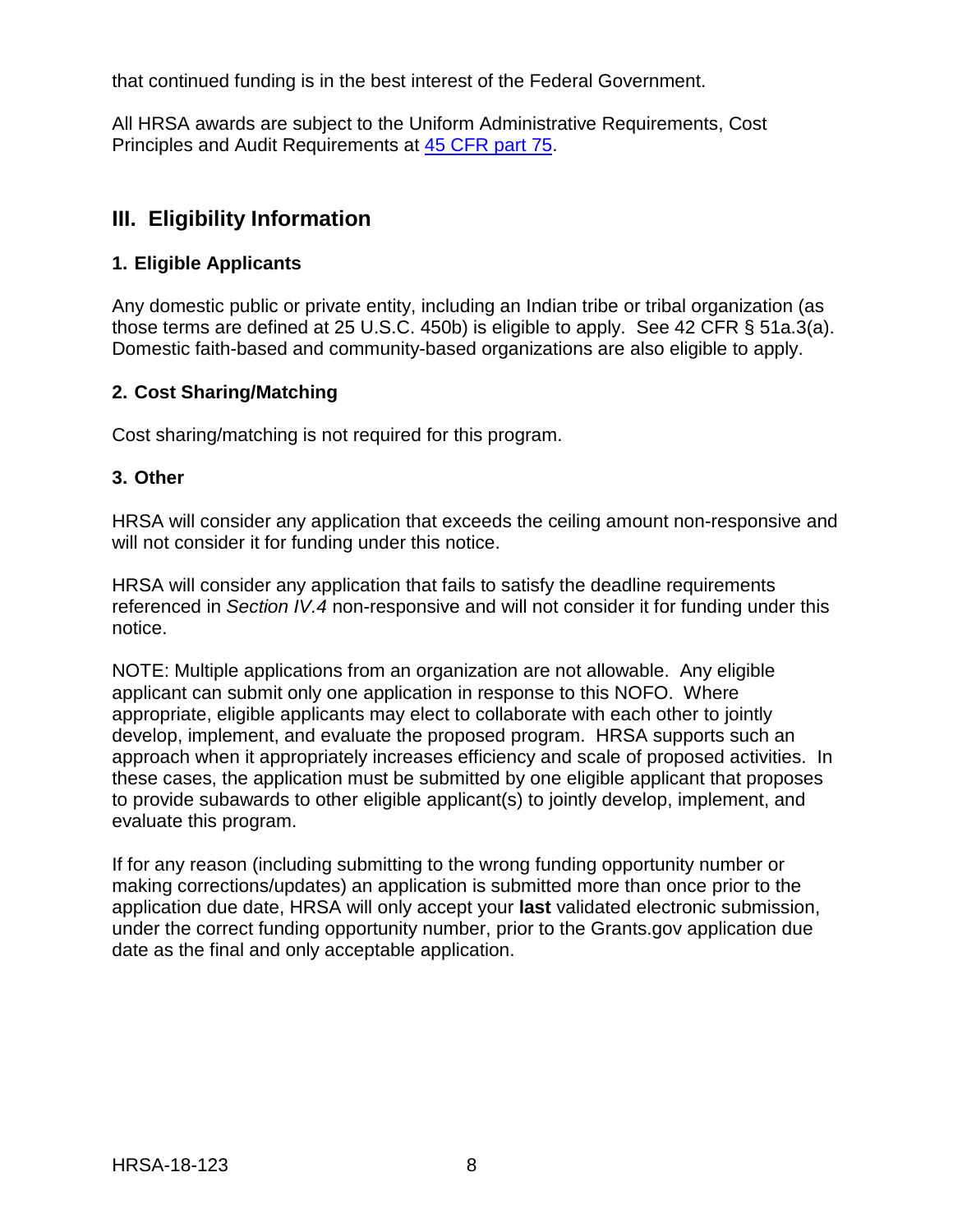## **IV. Application and Submission Information**

## <span id="page-12-0"></span>**1. Address to Request Application Package**

HRSA *requires* you to apply electronically. HRSA encourages you to apply through [Grants.gov](https://www.grants.gov/) using the SF-424 workspace application package associated with this NOFO following the directions provided at [http://www.grants.gov/applicants/apply-for](http://www.grants.gov/applicants/apply-for-grants.html)[grants.html.](http://www.grants.gov/applicants/apply-for-grants.html)

HRSA recommends that you supply an email address to Grants.gov on the grant opportunity synopsis page when accessing this notice of funding opportunity (NOFO) (also known as "Instructions" on Grants.gov) or workspace application package. This allows Grants.gov to email organizations in the event HRSA changes and/or republishes the NOFO on Grants.gov before its closing date. Responding to an earlier version of a modified notice may result in a less competitive or ineligible application. *Please note you are ultimately responsible for reviewing the [For Applicants](https://www.grants.gov/web/grants/applicants.html) page for all information relevant to desired opportunities.*

### <span id="page-12-1"></span>**2. Content and Form of Application Submission**

Section 4 of HRSA's *SF-424 [Application Guide](http://www.hrsa.gov/grants/apply/applicationguide/sf424guide.pdf)* provides instructions for the budget, budget narrative, staffing plan and personnel requirements, assurances, certifications, and abstract. You must submit the information outlined in the Application Guide in addition to the program-specific information below. You are responsible for reading and complying with the instructions included in HRSA's *SF-424 [Application Guide](http://www.hrsa.gov/grants/apply/applicationguide/sf424guide.pdf)* except where instructed in the NOFO to do otherwise. You must submit the application in the English language and in the terms of U.S. dollars (45 CFR § 75.111(a)).

See Section 8.5 of the *Application Guide* for the Application Completeness Checklist.

#### **Application Page Limit**

The total size of all uploaded files may not exceed the equivalent of **80 pages** when printed by HRSA. The page limit includes the abstract, project and budget narratives, attachments, and letters of commitment and support required in the *Application Guide* and this NOFO. Standard OMB-approved forms that are included in the workspace application package do not count in the page limit. Indirect Cost Rate Agreement and proof of non-profit status (if applicable) do not count in the page limit. **We strongly urge you to take appropriate measures to ensure your application does not exceed the specified page limit.**

**Applications must be complete, within the specified page limit, and validated by Grants.gov under the correct funding opportunity number prior to the deadline to be considered under this notice.**

#### **Debarment, Suspension, Ineligibility, and Voluntary Exclusion Certification**

1) The prospective recipient certifies, by submission of this proposal, that neither it nor its principals is presently debarred, suspended, proposed for debarment, declared ineligible, or voluntarily excluded from participation in this transaction by any federal department or agency.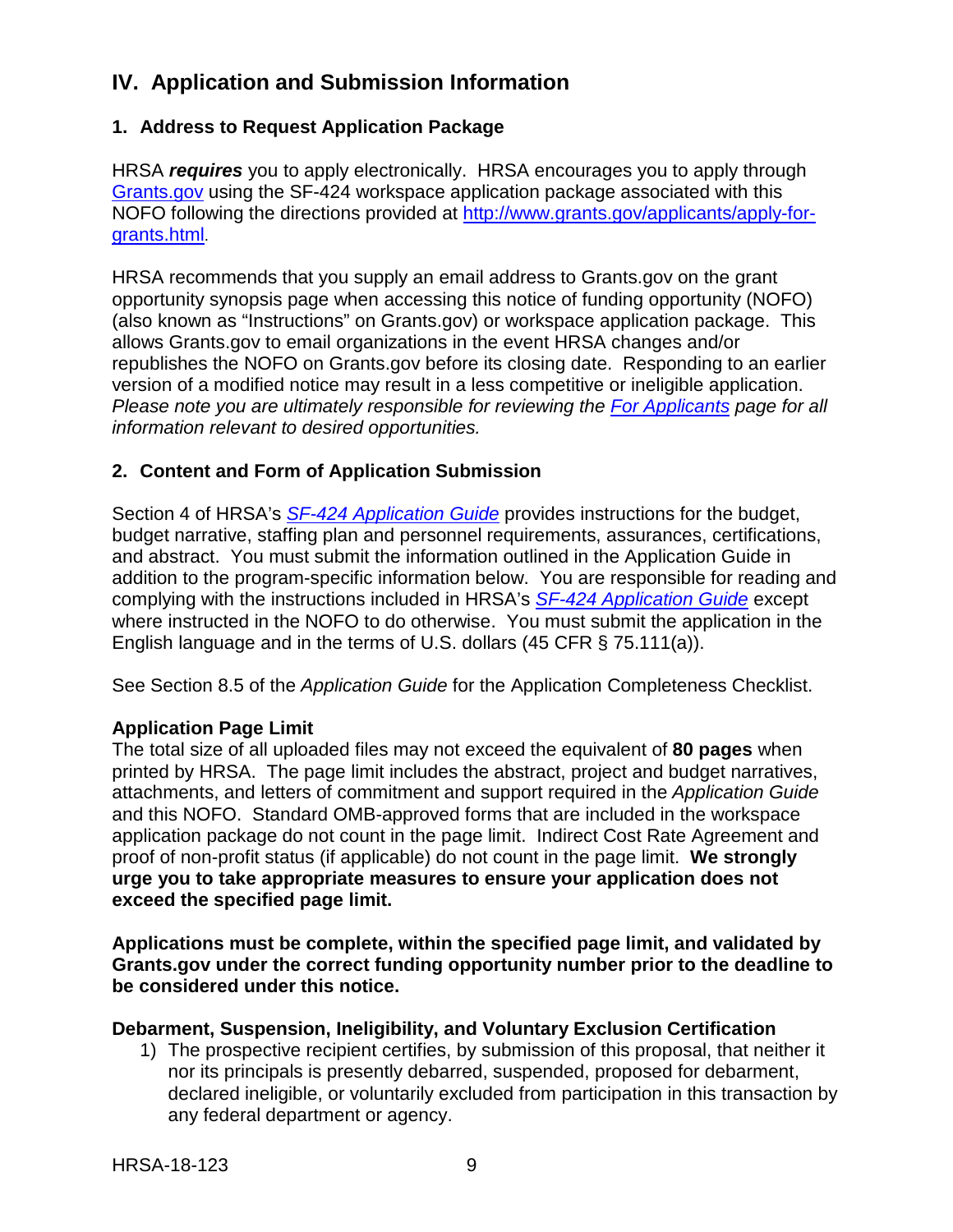- 2) Failure to make required disclosures can result in any of the remedies described in 45 CFR § 75.371, including suspension or debarment. (See also 2 CFR parts 180 and 376, and 31 U.S.C. 3321).
- 3) Where the prospective recipient is unable to attest to the statements in this certification, an explanation shall be included in Attachment 6: Other Relevant Documents.

See Section 4.1 viii of HRSA's *SF-424 [Application Guide](http://www.hrsa.gov/grants/apply/applicationguide/sf424guide.pdf)* for additional information on all certifications.

## **Program-Specific Instructions**

In addition to application requirements and instructions in Section 4 of HRSA's *[SF-424](http://www.hrsa.gov/grants/apply/applicationguide/sf424guide.pdf) [Application Guide](http://www.hrsa.gov/grants/apply/applicationguide/sf424guide.pdf)* (including the budget, budget narrative, staffing plan and personnel requirements, assurances, certifications, and abstract), include the following:

### <span id="page-13-0"></span>*i. Project Abstract*

See Section 4.1.ix of HRSA's *SF-424 [Application Guide.](http://www.hrsa.gov/grants/apply/applicationguide/sf424guide.pdf)*

### <span id="page-13-1"></span>*ii. Project Narrative*

This section provides a comprehensive framework and description of all aspects of the proposed project. It should be succinct, self-explanatory and well organized so that reviewers can understand the proposed project.

Successful applications will contain the information below. Please use the following section headers for the narrative:

- *INTRODUCTION -- Corresponds to Section V's Review Criterion #1 Need* Briefly describe the purpose of the proposed project. Highlight the overarching problem to be addressed and the contributing factors. Specifically, you should highlight information related to your understanding of early childhood development, infant-toddler court teams, and evidence-based approaches to working with children and families involved in the child welfare system.
- *NEEDS ASSESSMENT -- Corresponds to Section V's Review Criterion #1 Need* This section will help reviewers understand the health and social needs of children and their families in the child welfare system. Describe the target population and its unmet health needs, and include social determinants of health and health disparities affecting the population served. Applicants should clearly address the need for collaborative service delivery across the courts, child welfare agencies, and other relevant child and family serving agencies as a means of improving outcomes for infants and toddlers (birth to 3 years) in the child welfare system. Whenever possible, use and cite the most recent demographic data to support the information provided.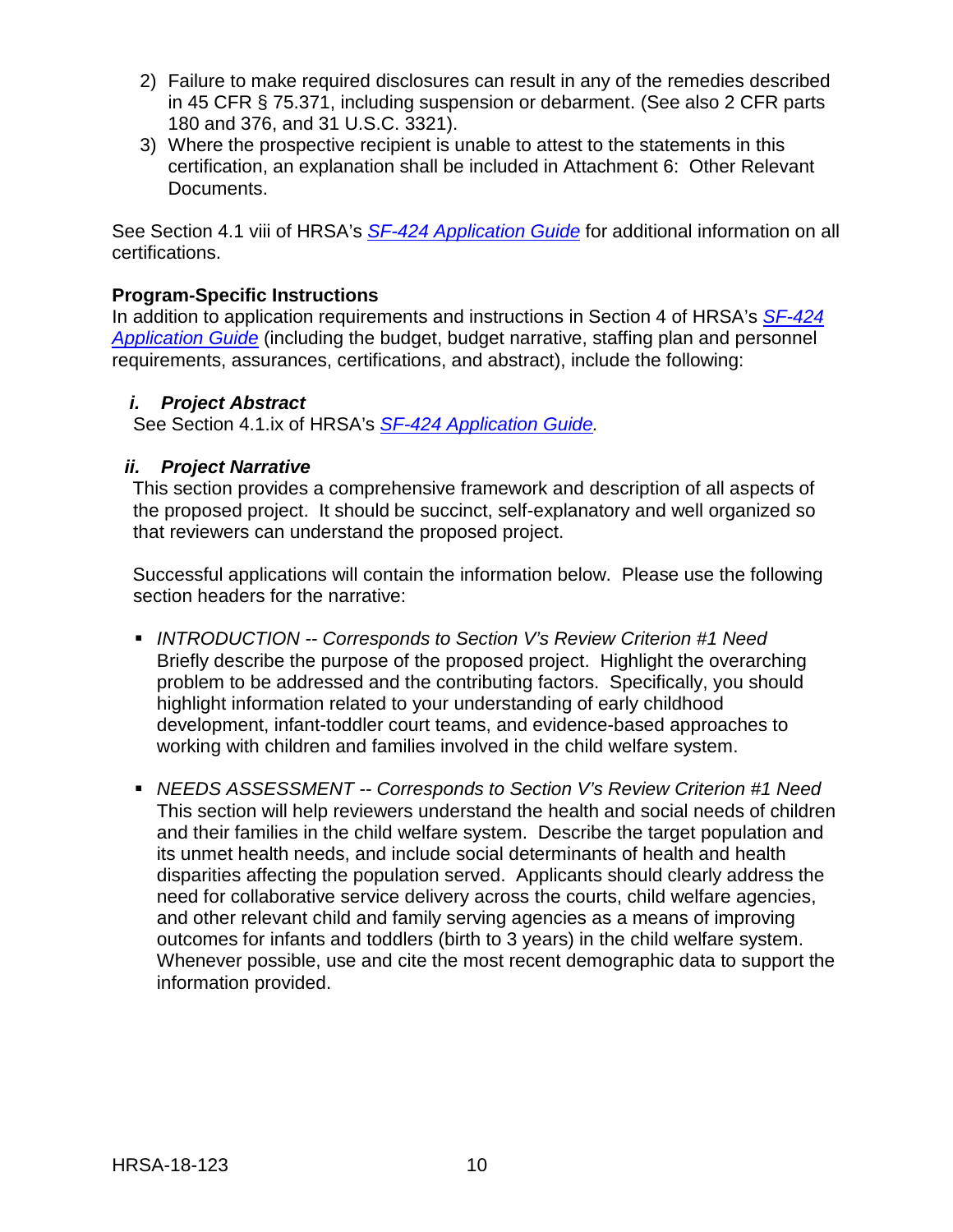*METHODOLOGY -- Corresponds to Section V's Review Criteria #2 Response* 

### *Identify Implementation Sites*

- List at least 6 to 8 potential implementation sites to be supported in Year 1 to bring infant-toddler court teams to children (birth to age 3) and families.
- Describe, in detail, how and why the potential implementation sites for Year 1 were selected, and how you will determine if they meet the eligibility criteria described in the Purpose section. The criteria for selection should also include for each proposed site:
	- o Analysis of the size of the target population, number of infants and toddlers (ages birth to 3 years) in child welfare;
	- o Analysis of the safety, permanency, developmental health, and wellbeing outcomes;
	- o Analysis of the available services and supports for infants and toddlers and existing gaps in evidence-based programs;
	- o Analysis of the infrastructure and program needs; and
	- o Determinination of the number of families targeted for inclusion in the infant-toddler court.
- Describe your plan to identify and increase from at least 6 to 8 implementation sites supported in Year 1 to a total of 10 to 15 implementation sites by Year 2. Describe how you will ensure these additional sites will meet the eligibility criteria described in the Purpose section, as well as the criteria for selection used in Year 1.
- Describe how you will identify sites that will be ready to spread to additional sites (e.g., on a state or regional basis) throughout the period of performance in order to further develop knowledge on the spread of infanttoddler court teams.
- Describe how you will evaluate the state of need and readiness of implementation sites that will enable success and impact.
- Describe how you will promote medical home, court, child welfare, and other partnerships for all implementation sites.
- Describe plans to provide up to 60 percent of the budget for subawards to implementation sites.

#### *Provision of TA to Implementation Sites*

- Describe how you will assist sites with determining evidence-based and evidence-informed practices that promote infant-toddler and family health and well-being in the child welfare system (see resources in [Appendix A\)](#page-34-0).
- Describe how you will work with sites in the core areas of: 1) basic supports, 2) enhanced integration of health, 3) court and child welfare system improvements including child welfare professional workforce development and training on developmentally-appropriate evidence-based practices that promote infant-toddler and family health and well-being in the child welfare system, 4) coordination, capacity and alignment across systems, including cross-site training opportunities, and 5) site sustainability support. (see [Appendix C](https://sharepoint.hrsa.gov/teams/mchb/opp/Collaborative%20Workspace/Infant-Toddler%20Courts/NOFO/IOA%20comments/HRSA-18-123%20Infant-toddler%20court%20IOA-6-15-2018commentsV2_MRGD_mchb_trckd%20change%20(2).docx#Appendix_C) for strategies in core areas)
- Describe how you will work with sites to optimize their impact on developmental health, early childhood systems, and child welfare and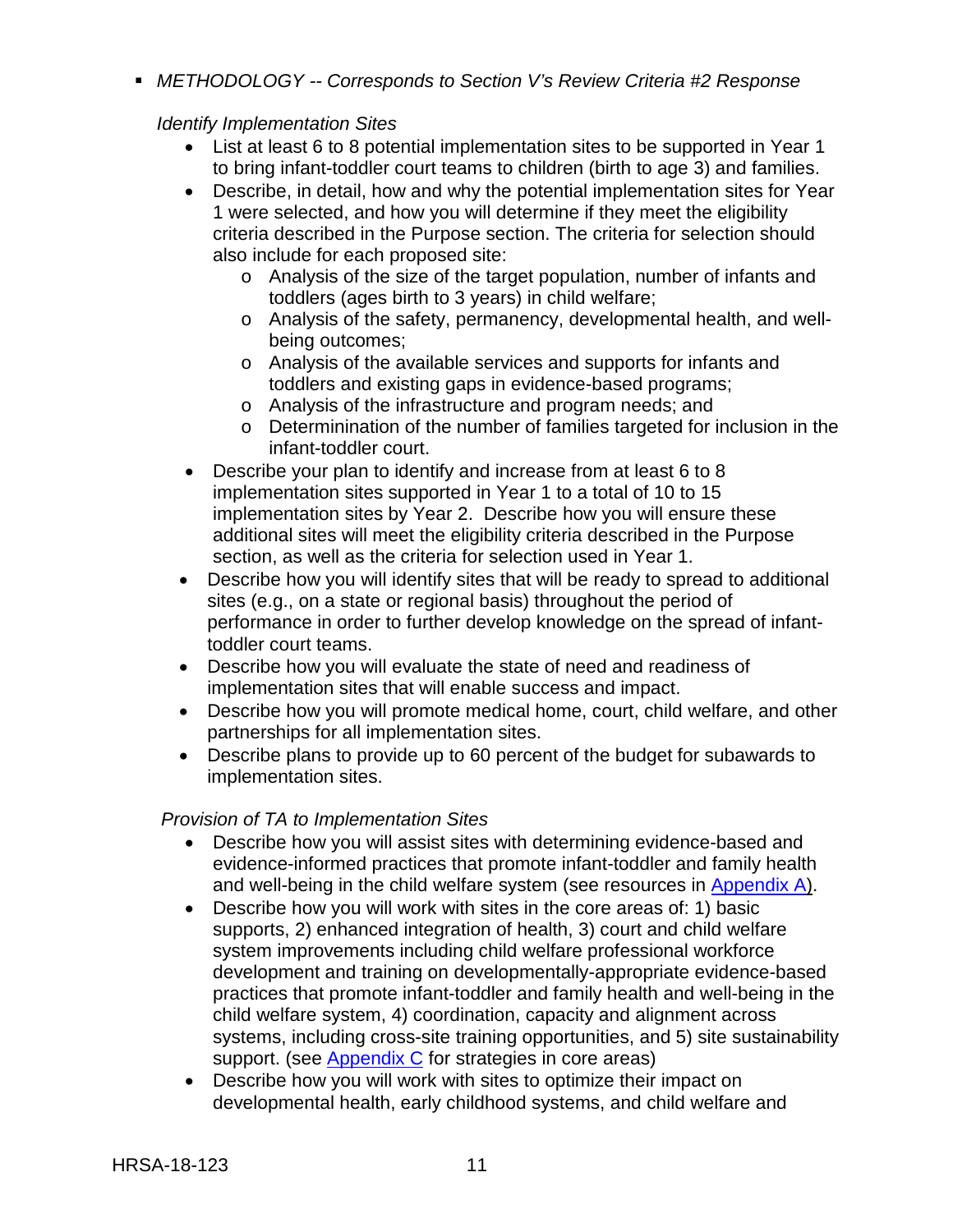judicial practices, including how TA may be individualized to address local and state contexts of each implementation site.

- Describe how you will develop and facilitate communities of practice or other peer learning network model for judges, community coordinators, and other stakeholders in implementation sites, including a plan for web-based activity. This may also include the broader network of infant-toddler court teams and interested stakeholders.
- Describe how you will facilitate an annual in person meeting of infanttoddler court teams and include other stakeholders and interested jurisdictions to discuss their implementation activities, evaluation, and measurement, sustainability, and dissemination of lessons learned.

### *Provide TA to Other Jurisdictions Interested in Infant-Toddler Courts and Child Welfare System Improvements*

• Describe your plan to provide TA to other jurisdictions interested in infanttoddler courts. Describe the activities that are included in your plan.

### *Establish Partnerships*

Describe how you will identify and engage national organizations and stakeholders to improve quality, impact, and reach of the program. This may include partnerships with HHS-funded early childhood and child welfare TA providers and judicial and legal professional association, court innovation, maternal and child health and fatherhood organizations, among others.

#### *Dissemination*

- Describe your strategy to share information and knowledge generated by the program with the others working to meet the needs of children and families at-risk for involvement or involved in the child welfare system, including how to integrate knowledge into policy and practice to achieve identified dissemination goals.
- Describe plans to evaluate the extent to which the target audiences have received project knowledge and used it as intended, and how you will assess the relative success of the dissemination efforts.
- *WORK PLAN -- Corresponds to Section V's Review Criteria #2 Response and #4 Impact*

Describe the activities or steps that you will use to achieve each of the objectives proposed during the entire period of performance in the Methodology section. Use a time line that includes each activity and identifies responsible staff. As appropriate, identify meaningful support and collaboration with key stakeholders in planning, designing and implementing all activities, including development of the application. Describe how the organization will ensure that the funds for the subawards to the implementation sites will be properly monitored and documented.

The work plan must be submitted in table format as *Attachment 1*, and include all of the information detailed in this narrative.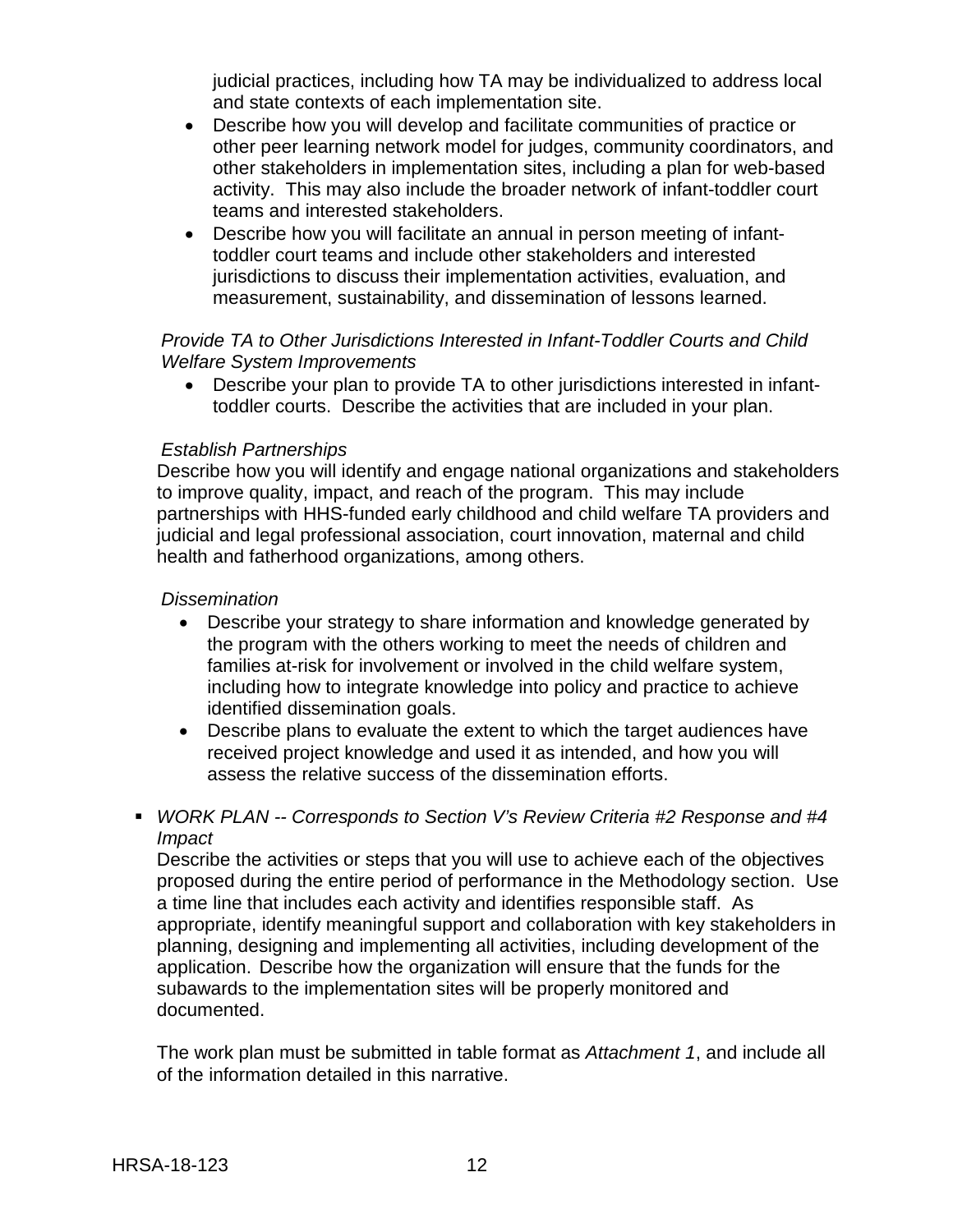Submit a logic model for designing and managing the project in *Attachment 1*. A logic model is a one-page diagram that presents the conceptual framework for a proposed project and explains the links among program elements. While there are many versions of logic models, for the purposes of this notice, the logic model should summarize the connections between the:

- Goals of the project (e.g., objectives, reasons for proposing the intervention, if applicable);
- Assumptions (e.g., beliefs about how the program will work and support resources. Base assumptions on research, best practices, and experience.);
- Inputs (e.g., organizational profile, collaborative partners, key staff, budget, other resources);
- Target population (e.g., the individuals to be served);
- Activities (e.g., approach, listing key intervention, if applicable);
- Outputs (i.e., the direct products or deliverables of program activities); and
- Outcomes (i.e., the results of a program, typically describing a change in people or systems).
- *RESOLUTION OF CHALLENGES -- Corresponds to Section V's Review Criterion #2 Response*

Discuss challenges that you are likely to encounter in designing and implementing the activities described in the work plan, and approaches that you will use to resolve such challenges.

 *EVALUATION AND TECHNICAL SUPPORT CAPACITY -- Corresponds to Section V's Review Criteria #3 Evaluative Measures and #4 Impact*

## *Implement Quality Improvement*

- Describe how you will support implementation and continuous quality improvement of infant-toddler court teams to optimize their developmental health impact.
- Describe, in detail, standardized process and outcome measures, as well as systems measures (i.e. components of the system such as partnerships, processes, and policies that drive quality outcomes) that may be used for assessment. Numerators and denominators should be specified as well as a rationale provided for each measure selected.
- Describe how the measures will be aligned, as feasible and appropriate, with performance measures established for child welfare agencies, court programs, and the Maternal, Infant, and Early Childhood Home Visiting Program<sup>[19](#page-16-0)</sup> and informed by the early childhood development evidence base.
- Describe the strategy to collect, analyze, clean, and track data to track standardized process and outcome measures, and explain how the data will be used to inform program development and service delivery.
- Describe how you will work with implementation sites to help them build capacity to identify and track data that will support continuous quality improvement efforts.
- Describe how you will assess the impact of the training and TA provided to

<span id="page-16-0"></span> $\overline{a}$ 1[9https://mchb.hrsa.gov/sites/default/files/mchb/MaternalChildHealthInitiatives/HomeVisiting/Federal\\_Hom](https://mchb.hrsa.gov/sites/default/files/mchb/MaternalChildHealthInitiatives/HomeVisiting/Federal_Home_Visiting_Program_Performance_Indicators_and_Systems_Outcomes_Summary.pdf) [e\\_Visiting\\_Program\\_Performance\\_Indicators\\_and\\_Systems\\_Outcomes\\_Summary.pdf](https://mchb.hrsa.gov/sites/default/files/mchb/MaternalChildHealthInitiatives/HomeVisiting/Federal_Home_Visiting_Program_Performance_Indicators_and_Systems_Outcomes_Summary.pdf)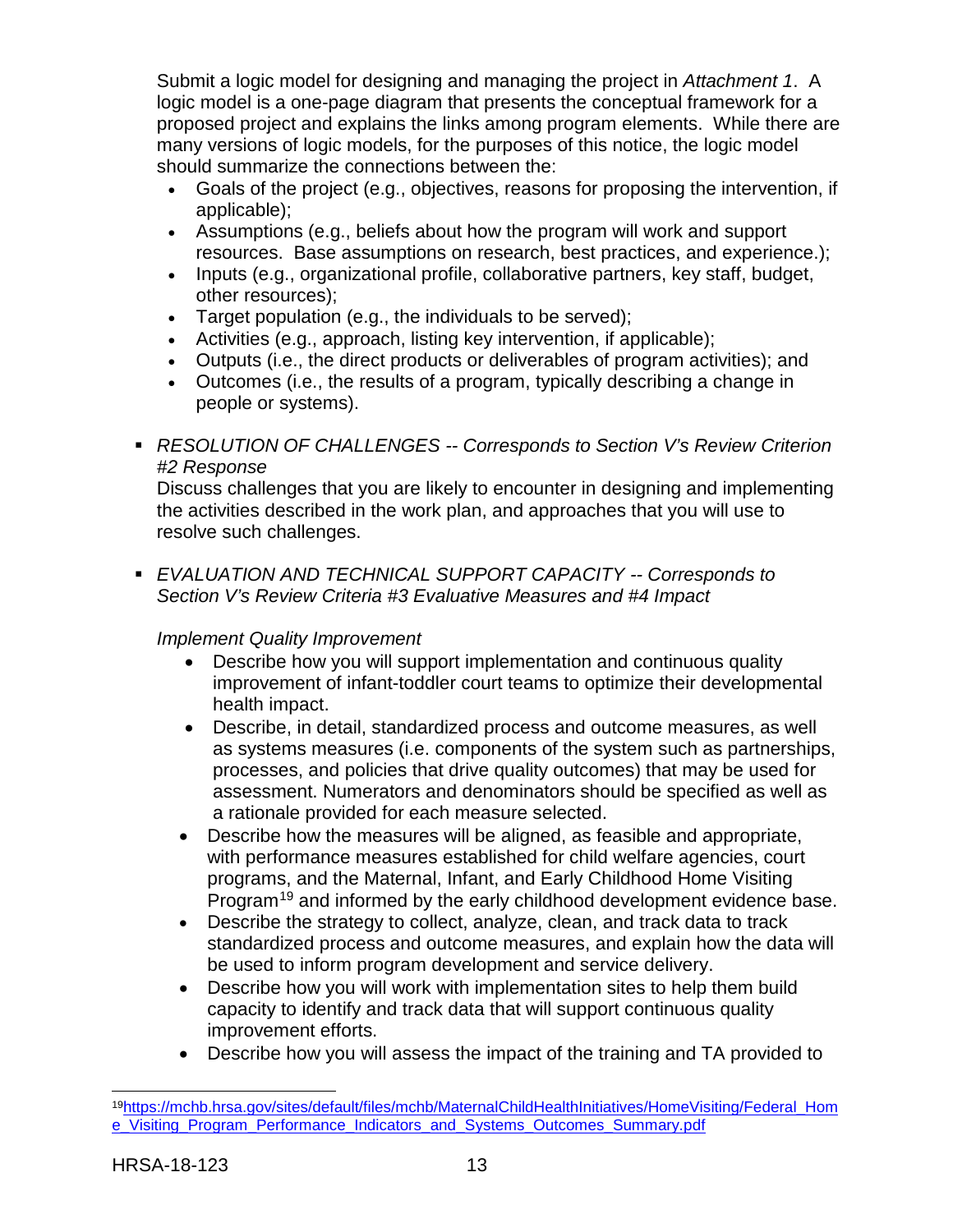the implementation sites, and other jurisdictions interested in implementing infant-toddler courts.

• Describe how you will use information from the assessments to guide the strategies implemented throughout the 3 years of the program.

#### *Evaluate*

- Describe the plan for the program performance evaluation that will contribute to continuous quality improvement.
- Describe how your evaluation plan will contribute to the evidence-base for infant-toddler courts and improve early childhood systems and child welfare practices.
- Include descriptions of the inputs (e.g., organizational profile, collaborative partners, key staff, budget, and other resources), key processes, and expected outcomes of the funded activities.
- Describe how you will evaluate impact and continually monitor and improve performance.
- Describe short and intermediate outcome measures as well as data sources and how and how frequently they will be collected across implementation sites.
- Describe any potential obstacles for implementing the program performance evaluation, and your plan to address those obstacles.
- Describe your plan to disseminate findings to key stakeholders including evaluation findings, barriers encountered, and noted successes, as well as a comprehensive evaluation report and presentation of findings to HRSA and other stakeholders.
- *ORGANIZATIONAL INFORMATION -- Corresponds to Section V's Review Criterion #5 Resources/Capabilities*
	- Discuss how the organization will follow the approved plan, as outlined in the application, properly account for the federal funds including awarding and monitoring subawards and other contracts, and document all costs to avoid audit findings.
	- Describe project personnel, including proposed partners that will be engaged to fulfill the needs and requirements of the proposed project. Include relevant training, qualifications, expertise, and experience of staff to implement and carry out this national-level project. Include a staffing plan and job descriptions for key personnel in *Attachment 2*, and biographical sketches of key staff in *Attachment 3.*
	- Succinctly describe your organization's current mission and structure, scope of current activities, including an organizational chart as *Attachment 4* and describe how these elements all contribute to the organization's ability to conduct the program requirements and meet program expectations.
	- Describe any national, substantive child welfare legal expertise.
	- Demonstrate that the organization has or is able to obtain the expertise on key topics areas such as early childhood development, health of infants and children, the child welfare system, and infant-toddler court teams.
	- Describe your organization's experience collaborating with relevant entities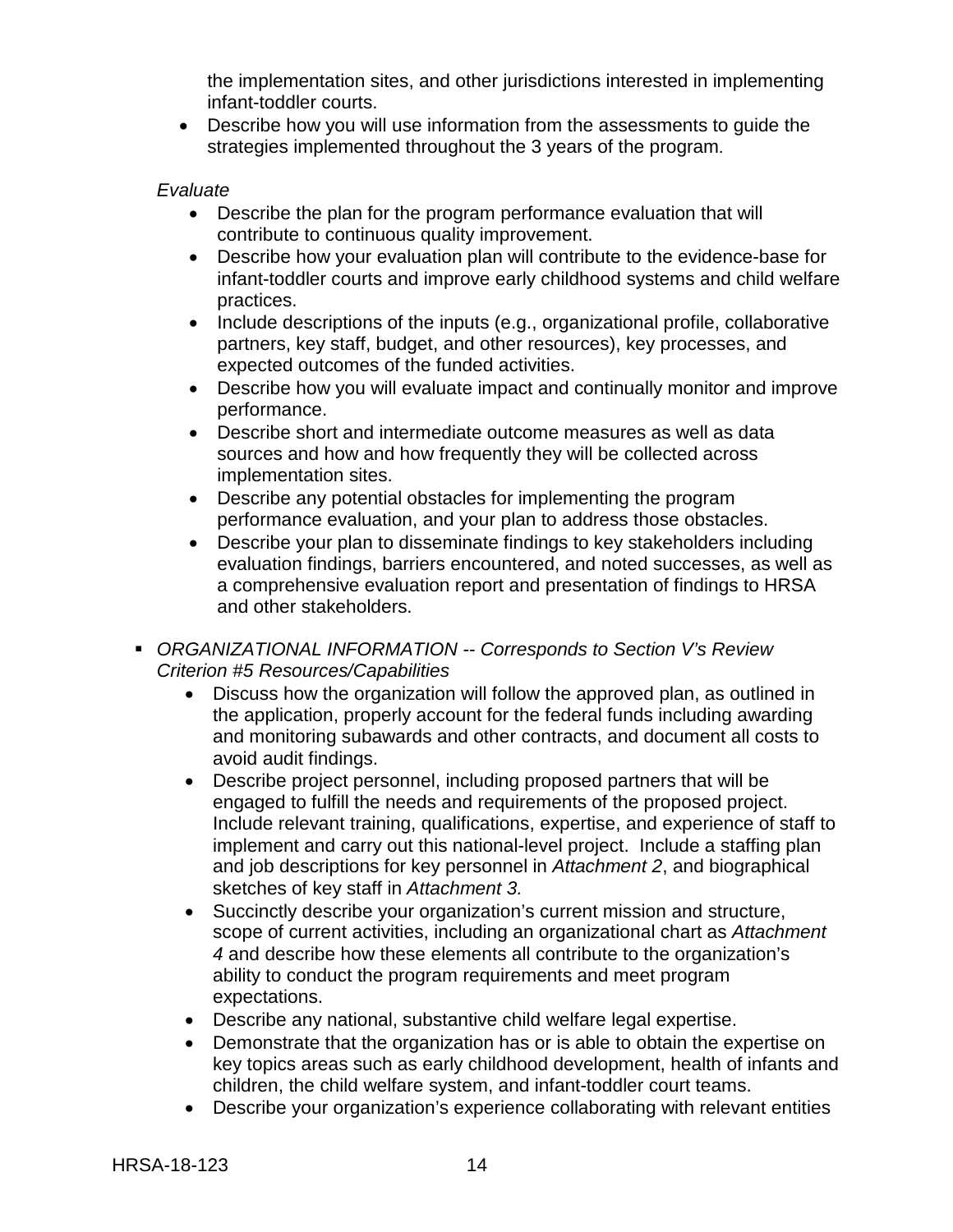working to improve the health of young children and families in the child welfare system.

- Describe relationships with any organizations with which you intend to partner, collaborate, coordinate efforts, or receive assistance from, while conducting these project activities. Include letters of agreement and/or descriptions of proposed/existing project-specific contracts in *Attachment 5.*
- Demonstrate how your organization has adequate experience, infrastructure, and staffing in place to provide coaching, TA, and training to jurisdictions to implement strategies outlined in the work plan. Discuss experience in providing both widespread and individual TA and training on early childhood development and systems, implementing two-generational approaches, and implementing infant-toddler court teams. This includes employing adult-learning theory and instructional design in TA development and monitoring.
- Describe your organization's relevant experience and expertise with providing TA and the administration, development, implementation, management, and evaluation of similar projects related to infants and toddlers (ages birth to 3 years) and their caregivers, and in supporting collaboration among the courts, child welfare, health, behavioral health, early education, early intervention, and other relevant child and family serving agencies.
- Describe your organization's experience in providing direct TA to state and tribal courts and the legal community, as well as any experience in working closely with and leading legal and judicial research and reform activities.
- Describe your organization's experience partnering with the health sector and enhancing health partnerships around infant-toddler well-being.
- Describe your experience providing TA to integrate behavioral health in the medical home and foster collaboration between the medical home and child welfare and other systems.
- Describe your experience working with the range of entities involved in infant-toddler court teams, including administrative office of the courts; Court Improvement Programs; state, local, or tribal child welfare agencies; and other primary service providers expected to be involved.
- Describe any experience facilitating sustainability planning in early childhood systems and child welfare.

## **NARRATIVE GUIDANCE**

To ensure that you fully address the review criteria, this table provides a crosswalk between the narrative language and where each section falls within the review criteria.

| <b>Narrative Section</b> | <b>Review Criteria</b> |
|--------------------------|------------------------|
| Introduction             | $(1)$ Need             |
| <b>Needs Assessment</b>  | $(1)$ Need             |
| Methodology              | (2) Response           |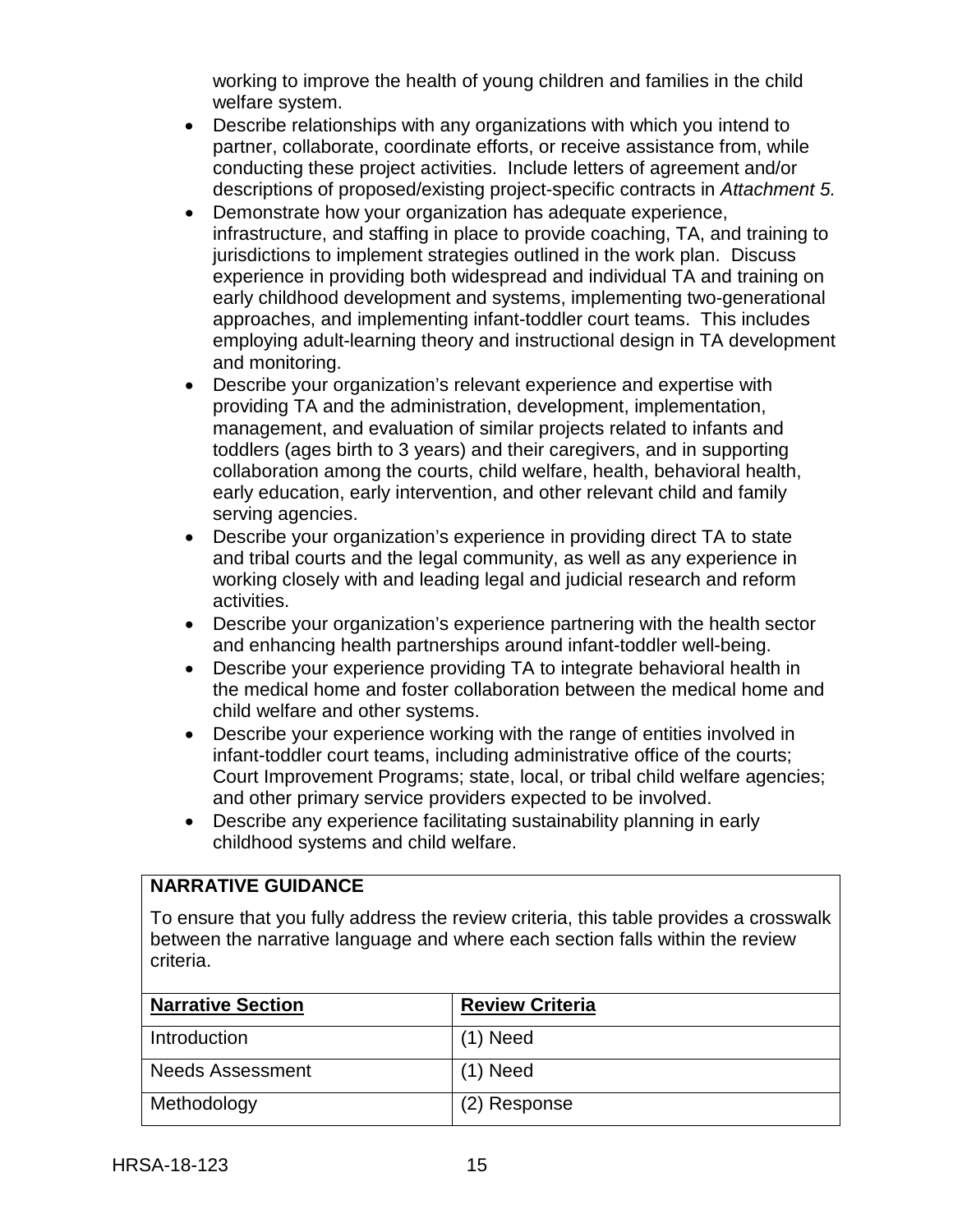| Work Plan                                           | (2) Response and (4) Impact                                                                                                                                              |
|-----------------------------------------------------|--------------------------------------------------------------------------------------------------------------------------------------------------------------------------|
| <b>Resolution of Challenges</b>                     | (2) Response                                                                                                                                                             |
| <b>Evaluation and Technical Support</b><br>Capacity | (3) Evaluative Measures and<br>(4) Impact                                                                                                                                |
| Organizational Information                          | (5) Resources/Capabilities                                                                                                                                               |
| <b>Budget and Budget Narrative</b><br>(below)       | (6) Support Requested - the budget section<br>should include sufficient justification to allow<br>reviewers to determine the reasonableness<br>of the support requested. |

### <span id="page-19-0"></span>*iii. Budget*

See Section 4.1.iv of HRSA's *SF-424 [Application Guide.](http://www.hrsa.gov/grants/apply/applicationguide/sf424guide.pdf)* Please note: the directions offered in the SF-424 Application Guide may differ from those offered by Grants.gov. Follow the instructions included in the Application Guide and the additional budget instructions provided below. A budget that follows the Application Guide will ensure that, if HRSA selects the application for funding, you will have a well-organized plan and by carefully following the approved plan can avoid audit issues during the implementation phase.

**Reminder:** The Total Project or Program Costs are the total allowable costs (inclusive of direct **and** indirect costs) incurred by the recipient to carry out a HRSAsupported project or activity. Total project or program costs include costs charged to the award and costs borne by the recipient to satisfy a matching or cost-sharing requirement, as applicable.

Include within the budget proposal the level of support, expected to be up to 60 percent of the budget, for subawards to implementation sites, including convening and participating in an annual meeting.

The Consolidated Appropriations Act, 2018 (P.L. 115-141), Division H, § 202 states, "None of the funds appropriated in this title shall be used to pay the salary of an individual, through a grant or other extramural mechanism, at a rate in excess of Executive Level II." See Section 4.1.iv Budget – Salary Limitation of HRSA's SF-424 Application Guide for additional information. Note that these or other salary limitations may apply in FY 2019, as required by law.

#### <span id="page-19-1"></span>*iv. Budget Narrative*

See Section 4.1.v. of HRSA's *SF-424 [Application Guide.](http://www.hrsa.gov/grants/apply/applicationguide/sf424guide.pdf)*

#### <span id="page-19-2"></span>*v. Program-Specific Forms*

Program-specific forms are not required for application.

#### <span id="page-19-3"></span>*vi. Attachments*

Provide the following items in the order specified below to complete the content of the application. **Unless otherwise noted, attachments count toward the application page limit.** Indirect cost rate agreements and proof of non-profit status (if applicable) will not count toward the page limit. You must clearly label **each attachment**.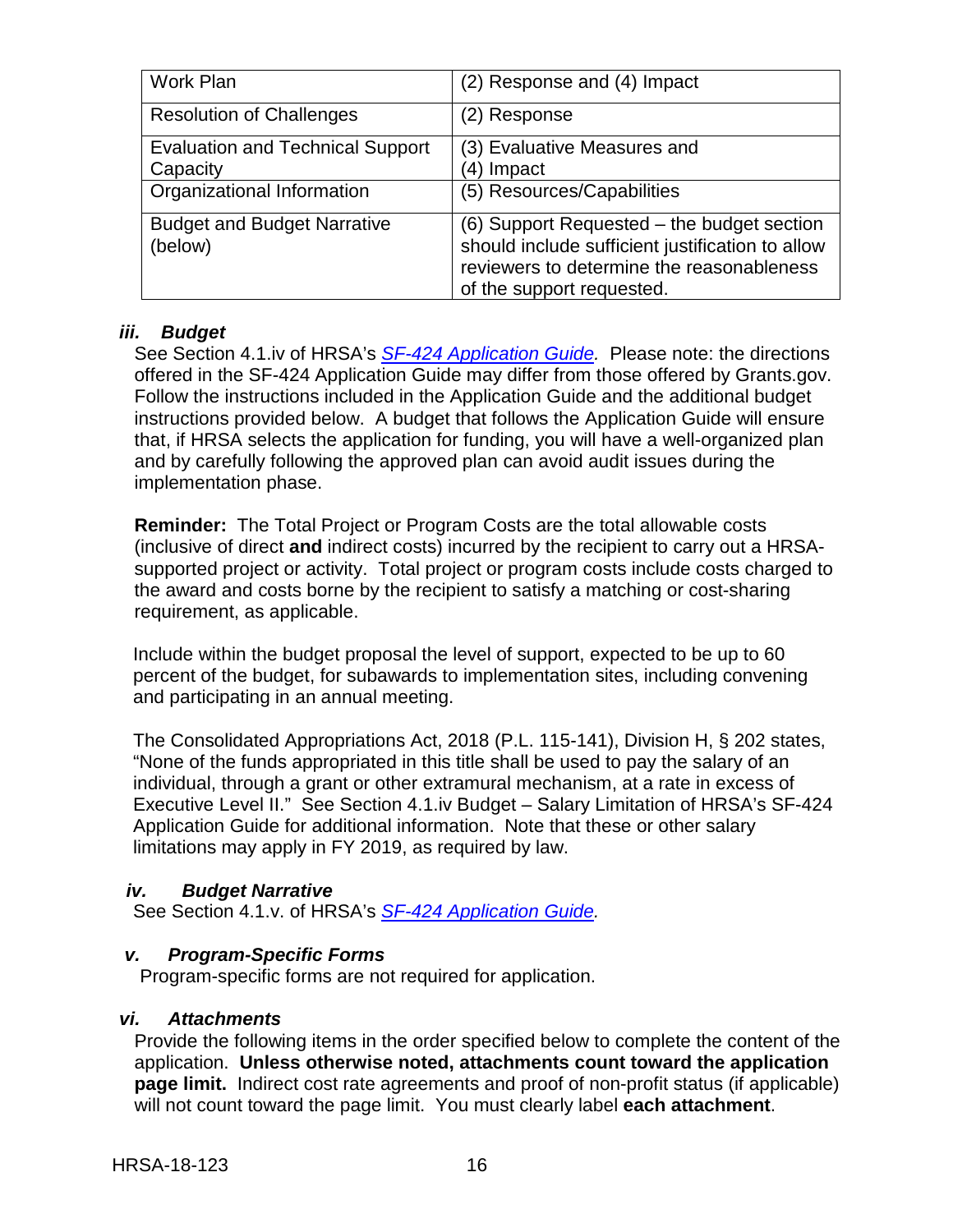#### *Attachment 1: Work Plan*

Attach the work plan for the project that includes all information detailed in Section IV. ii. Project Narrative. Also, include the required logic model in this attachment. Describe how the organization will ensure that the funds for the subawards to the implementation sites will be properly monitored and documented.

*Attachment 2: Staffing Plan and Job Descriptions for Key Personnel (see Section 4.1. of* HRSA's *SF-424 [Application Guide\)](http://www.hrsa.gov/grants/apply/applicationguide/sf424guide.pdf)*

Keep each job description to one page in length as much as is possible. Include the role, responsibilities, and qualifications of proposed project staff. Also, please include a description of your organization's time keeping process to ensure that you will comply with the federal standards related to documenting personnel costs.

#### *Attachment 3: Biographical Sketches of Key Personnel*

Include biographical sketches for persons occupying the key positions described in Attachment 2, not to exceed two pages in length per person.

#### *Attachment 4: Project Organizational Chart*

Provide a one-page figure that depicts the organizational structure of the project, including where this project will fit within the organization.

#### *Attachment 5: Letters of Agreement, Memoranda of Understanding, and/or Description(s) of Proposed/Existing Contracts (project-specific)*

Provide any documents that describe working relationships between your organization and other entities and programs cited in the proposal. Documents that confirm actual or pending contractual or other agreements should clearly describe the roles of the contractors and any deliverable(s). Letters of agreement must be signed and dated.

#### *Attachments 6 – 15: Other Relevant Documents*

Include here any other documents that are relevant to the application, including letters of support. Letters of support must be dated and specifically indicate a commitment to the project/program (in-kind services, dollars, staff, space, equipment, etc.).

#### <span id="page-20-0"></span>**3. Dun and Bradstreet Data Universal Numbering System (DUNS) Number and System for Award Management**

You must obtain a valid DUNS number, also known as the Unique Entity Identifier, for your organization/agency and provide that number in the application. You must also register with the System for Award Management (SAM) and continue to maintain active SAM registration with current information at all times during which you have an active federal award or an application or plan under consideration by an agency (unless the applicant is an individual or federal agency that is exempted from those requirements under 2 CFR § 25.110(b) or (c), or has an exception approved by the agency under 2 CFR § 25.110(d))**.**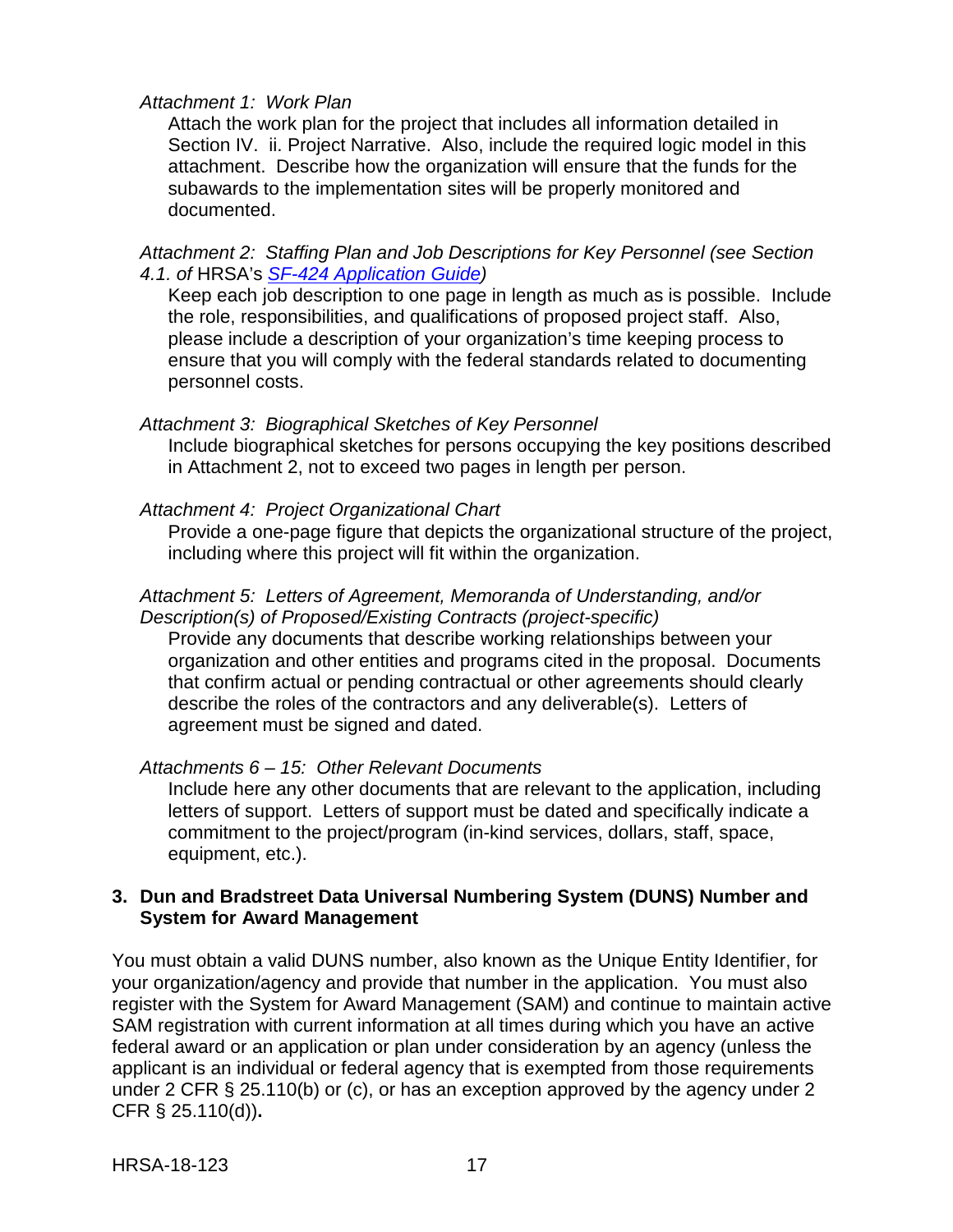HRSA may not make an award to an applicant until the applicant has complied with all applicable DUNS and SAM requirements and, if an applicant has not fully complied with the requirements by the time HRSA is ready to make an award, HRSA may determine that the applicant is not qualified to receive an award and use that determination as the basis for making an award to another applicant.

If you have already completed Grants.gov registration for HRSA or another federal agency, confirm that the registration is still active and that the Authorized Organization Representative (AOR) has been approved.

The Grants.gov registration process requires information in three separate systems:

- Dun and Bradstreet [\(http://www.dnb.com/duns-number.html\)](http://www.dnb.com/duns-number.html)
- System for Award Management (SAM) [\(https://www.sam.gov\)](https://www.sam.gov/)
- Grants.gov [\(http://www.grants.gov/\)](http://www.grants.gov/)

For further details, see Section 3.1 of HRSA's *SF-424 [Application Guide.](http://www.hrsa.gov/grants/apply/applicationguide/sf424guide.pdf)*

**UPDATED [SAM.GOV](http://sam.gov/) ALERT:** For your SAM.gov registration, you must submit a [notarized letter](https://www.fsd.gov/fsd-gov/answer.do?sysparm_kbid=d2e67885db0d5f00b3257d321f96194b&sysparm_search=kb0013183) appointing the authorized Entity Administrator. The review process changed for the Federal Assistance community on June 11, 2018. Read the [updated](https://www.gsa.gov/about-us/organization/federal-acquisition-service/office-of-systems-management/integrated-award-environment-iae/sam-update)  [FAQs](https://www.gsa.gov/about-us/organization/federal-acquisition-service/office-of-systems-management/integrated-award-environment-iae/sam-update) to learn more.

[SAM.gov](https://sam.gov/portal/SAM/) is experiencing high volume and delays. If you have tried to create or update your SAM.gov registration but have not been able to complete the process, you may not be able to apply for a HRSA funding opportunity via Grants.gov in a timely manner prior to the application deadline. If so, please email [DGPwaivers@hrsa.gov,](mailto:DGPwaivers@hrsa.gov) per the instructions in Section 3.6 of your HRSA Application Guide.

**If you fail to allow ample time to complete registration with SAM or Grants.gov, you will not be eligible for a deadline extension or waiver of the electronic submission requirement.**

#### <span id="page-21-0"></span>**4. Submission Dates and Times**

#### **Application Due Date**

The due date for applications under this NOFO is *August 13, 2018 at 11:59 p.m. Eastern Time*. HRSA suggests submitting applications to Grants.gov at least **3 days before the deadline** to allow for any unforeseen circumstances.

See Section 8.2.5 – Summary of emails from Grants.gov of HRSA's *[SF-424 Application](http://www.hrsa.gov/grants/apply/applicationguide/sf424guide.pdf)  [Guide](http://www.hrsa.gov/grants/apply/applicationguide/sf424guide.pdf)* for additional information.

#### <span id="page-21-1"></span>**5. Intergovernmental Review**

The Infant-Toddler Court Program is not a program subject to the provisions of Executive Order 12372, as implemented by 45 CFR part 100.

See Section 4.1 ii of HRSA's *SF-424 [Application Guide](http://www.hrsa.gov/grants/apply/applicationguide/sf424guide.pdf)* for additional information.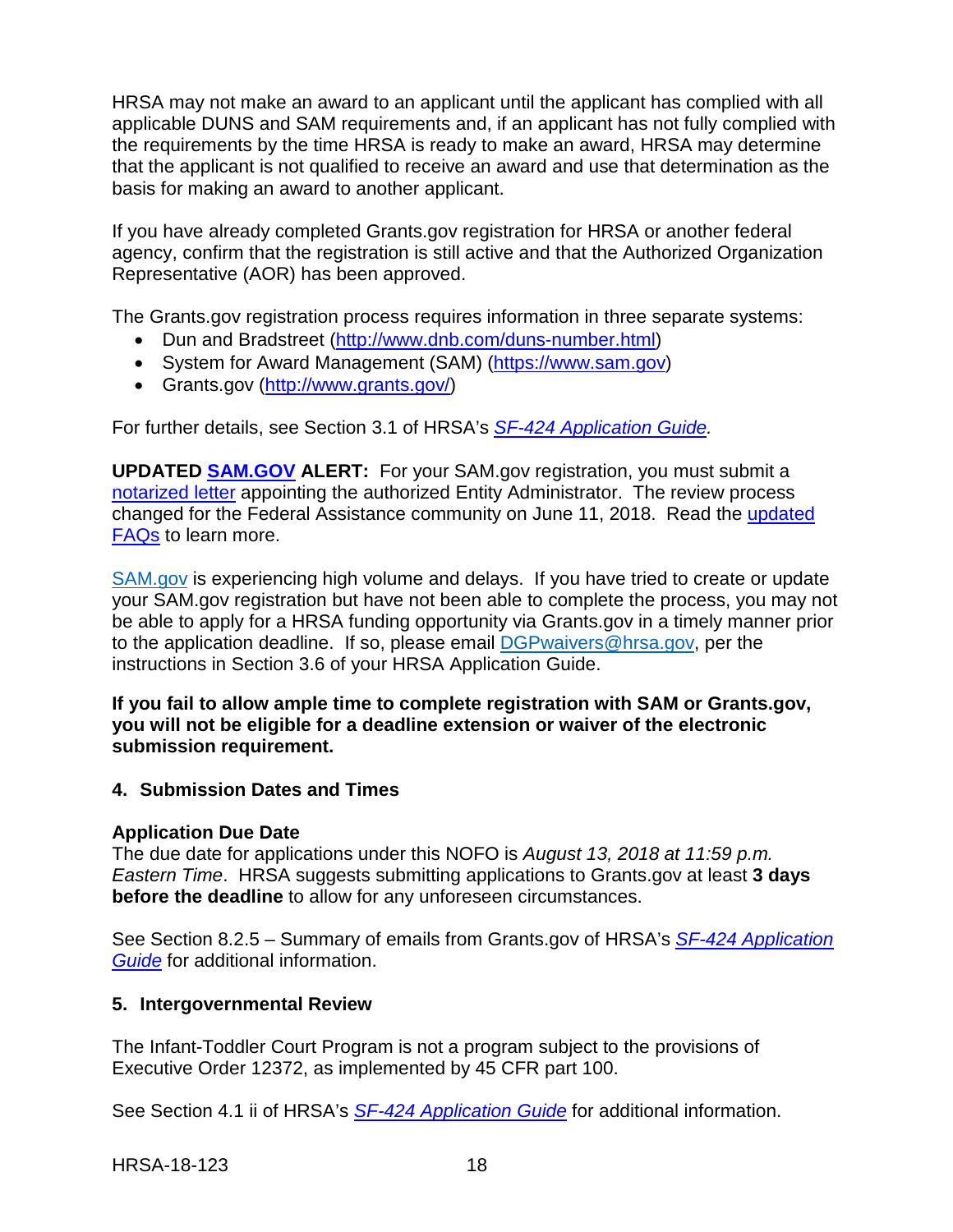## <span id="page-22-0"></span>**6. Funding Restrictions**

You may request funding for a period of performance of up to 3 years, at no more than \$3,000,000 per year (inclusive of direct **and** indirect costs). Awards to support projects beyond the first budget year will be contingent upon Congressional Appropriation, satisfactory progress in meeting the project's objectives, and a determination that continued funding would be in the best interest of the Federal Government.

The General Provisions in Division H of the Consolidated Appropriations Act, 2018 (P.L. 115-141) apply to this program. Please see Section 4.1 of HRSA's *SF-424 [Application](http://www.hrsa.gov/grants/apply/applicationguide/sf424guide.pdf)  [Guide](http://www.hrsa.gov/grants/apply/applicationguide/sf424guide.pdf)* for additional information. Note that these or other restrictions will apply in FY 2019, as required by law.

You are required to have the necessary policies, procedures and financial controls in place to ensure that your organization complies with all legal requirements and restrictions applicable to the receipt of federal funding including statutory restrictions on use of funds for lobbying, executive salaries, gun control, abortion, etc. Like those for all other applicable grants requirements, the effectiveness of these policies, procedures and controls is subject to audit.

All program income generated as a result of awarded funds must be used for approved project-related activities. The program income alternative applied to the award(s) under the program will be the addition/additive alternative. You can find post-award requirements for program income at [45 CFR § 75.307.](https://www.ecfr.gov/cgi-bin/retrieveECFR?gp=1&SID=4d52364ec83fab994c665943dadf9cf7&ty=HTML&h=L&r=PART&n=pt45.1.75)

## <span id="page-22-1"></span>**V. Application Review Information**

## <span id="page-22-2"></span>**1. Review Criteria**

HRSA has instituted procedures for assessing the technical merit of applications to provide for an objective review of applications and to assist you in understanding the standards against which your application will be judged. HRSA has developed critical indicators for each review criterion to assist you in presenting pertinent information related to that criterion and to provide the reviewer with a standard for evaluation. See the review criteria outlined below with specific detail and scoring points.

These criteria are the basis upon which the reviewers will evaluate and score the merit of the application. The entire proposal will be considered during objective review.

Review criteria are used to review and rank applications. The Infant-Toddler Court Program has six review criteria:

*Criterion 1: NEED (10 points) – Corresponds to Section IV's Introduction and Needs Assessment*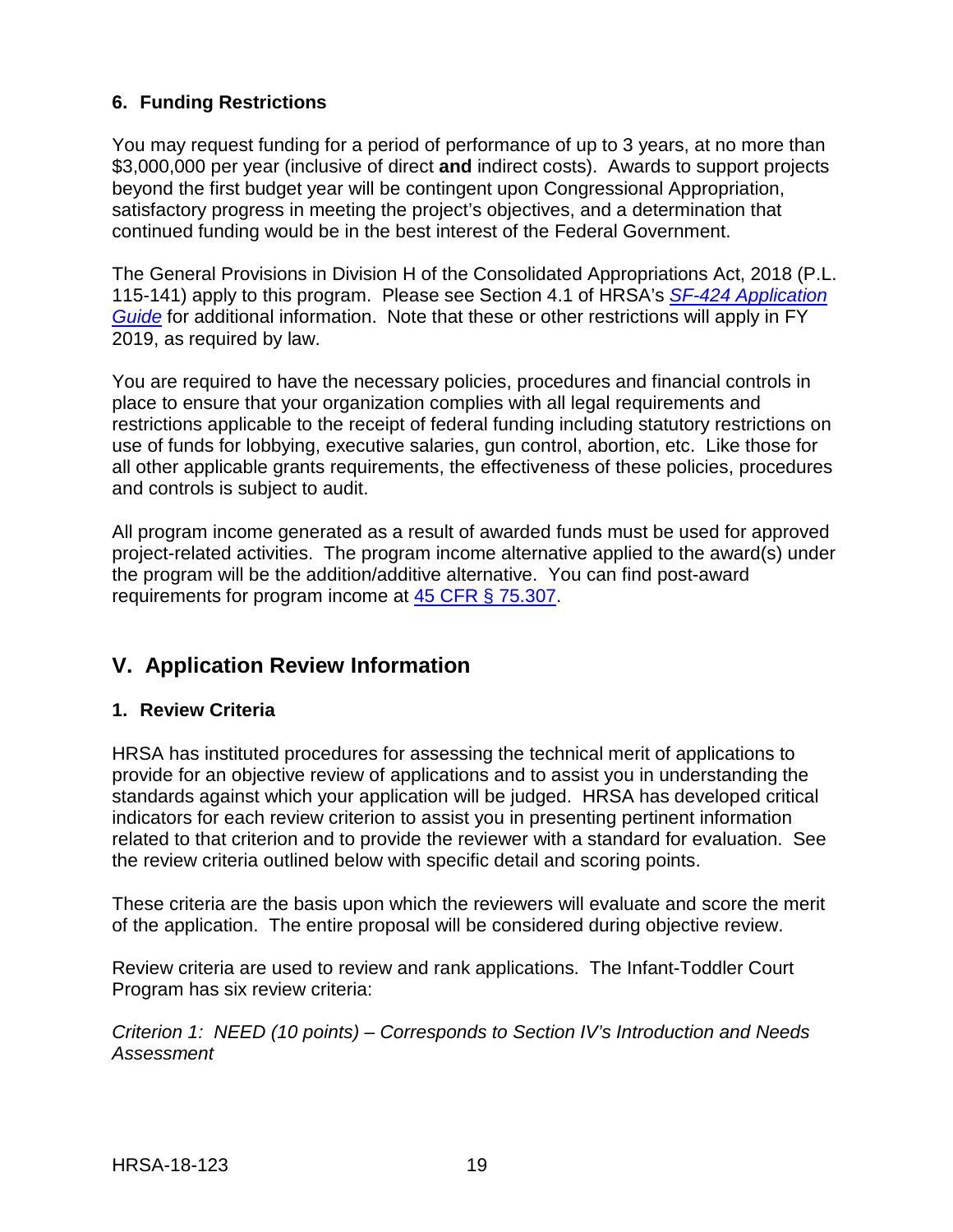- The extent to which the application describes the purpose of the project, and demonstrates the problem and associated contributing factors to the problem.
- The extent to which the applicant discusses the health and social needs of children and their families involved in the child welfare system, including the socioeconomic and cultural determinants of health and health disparities affecting the population served.
- The extent to which the application demonstrates a thorough understanding of the need for agencies to develop and implement partnerships to support the target population specified in this NOFO.

## *Criterion 2: RESPONSE (25 points) – Corresponds to Section IV's Methodology, Work Plan, and Resolution of Challenges*

## *Identify Implementation Sites (5 points)*

- The extent to which the applicant provided at least 6 to 8 potential implementation sites to be supported in Year 1. This should include a description of how and why the potential sites were selected, and the plan to determine if the sites will meet the eligibility criteria described in the Purpose section, as well as an analysis of specified criteria for selection.
- The extent to which the applicant describes a plan to identify and increase to a total of 10 to 15 implementation sites by Year 2.
- The extent to which the applicant describes a process to identify sites that will be ready to spread to additional sites (e.g., on a state or regional basis) throughout the project period in order to further develop knowledge on spread of infanttoddler courts.
- The extent to which the applicant describes a process to promote medical home, court, child welfare, and other partnerships for each of the implementation sites.
- The extent to which the applicant describes a plan to evaluate the state of need and readiness of implementation sites that will enable success and impact.
- The extent to which the applicant describes plans to provide up to 60 percent of the budget for subawards to implementation sites.

## *Provision of TA to Implementation Sites (8 points)*

- The extent to which the applicant describes their plan to provide TA in the core areas of: 1) basic supports, 2) enhanced integration of health, 3) court and child welfare system improvements including child welfare professional workforce development and training on developmentally-appropriate evidence-based practices that promote infant-toddler and family health and well-being in the child welfare system, 4) coordination, capacity and alignment across systems, including cross-site training opportunities, and 5) site sustainability support.
- The extent to which the intensity and processes for providing TA are expected to optimize impact on developmental health, early childhood systems, and child welfare practices, and plans to individualize TA may take into account the state and local contexts of each implementation site.
- The extent to which the applicant describes how they will develop and facilitate communities of practice or other peer learning network model for judges, community coordinators, and other stakeholders in implementation sites, including a plan for web-based activity.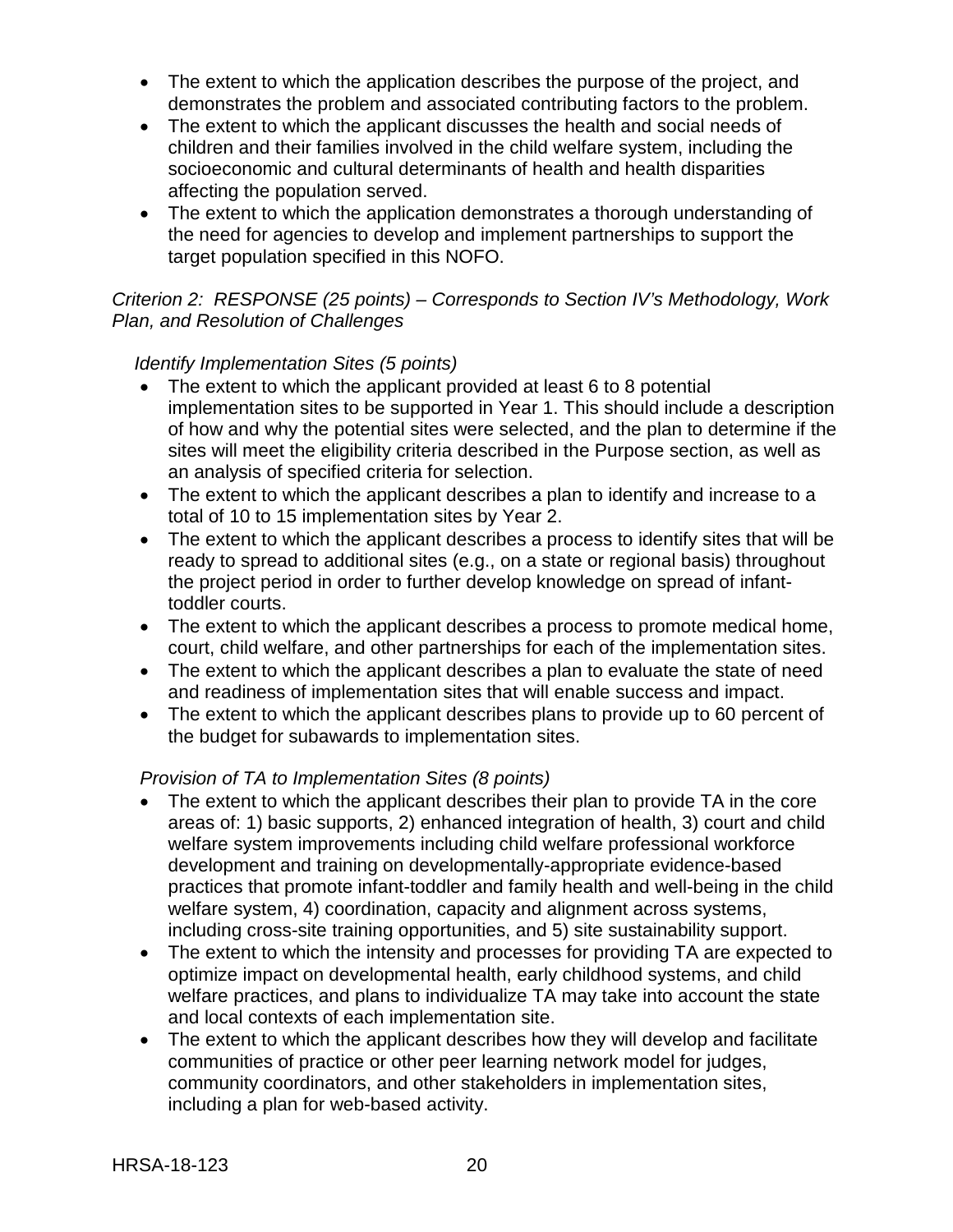• The extent to which the applicant describes a plan for annual in person meetings of infant-toddler court teams and other stakeholders and jurisdictions.

## *Provide TA to Other Jurisdictions Interested in Infant-Toddler Courts and Child Welfare System Improvements (3 points)*

• The extent to which the applicant describes an effective plan for providing TA to other jurisdictions interested in infant-toddler courts.

### *Establish Partnerships (3 points)*

The extent to which the applicant describes an effective strategy to identify and engage national organizations and stakeholders to improve quality, impact, and reach of the program.

#### *Dissemination (3 points)*

- The effectiveness of the applicant's strategy to share information and knowledge generated by the program with others working to meet the needs of children and families at-risk for involvement or involved in the child welfare system, including how to integrate knowledge into policy and practice to achieve identified dissemination goals.
- The extent to which the applicant describes a plan to evaluate receipt and use of project knowledge by target audiences, and how the relative success of the dissemination efforts will be assessed.

#### *Other Criteria (3 points)*

- The extent to which the applicant provides a logic model for designing and managing an effective project.
- The extent to which the applicant discusses challenges they might encounter in designing and implementing the activities described in the work plan, and approaches that will be used to resolve such challenges in a timely manner.

#### *Criterion 3: EVALUATIVE MEASURES (10 points) – Corresponds to Section IV's Evaluation and Technical Support Capacity*

These criteria assess the strength and effectiveness of the proposed methods to monitor performance and evaluate the project processes, performance, outcomes/results, and impact. Specifically, the applicant should describe:

*General Performance Management and Continuous Quality Improvement (4 points)*

- The extent to which the program performance evaluation will ensure continuous quality improvement of infant-toddler court teams to optimize their developmental health impact.
- The extent to which the applicant describes how they will work with sites to help them build capacity to identify and track data that will support continuous quality improvement efforts.
- The extent to which the applicant describes potential obstacles for implementing the program performance evaluation, and their plan to address those obstacles.
- The extent to which the evaluation findings will inform progress towards project goals and objectives.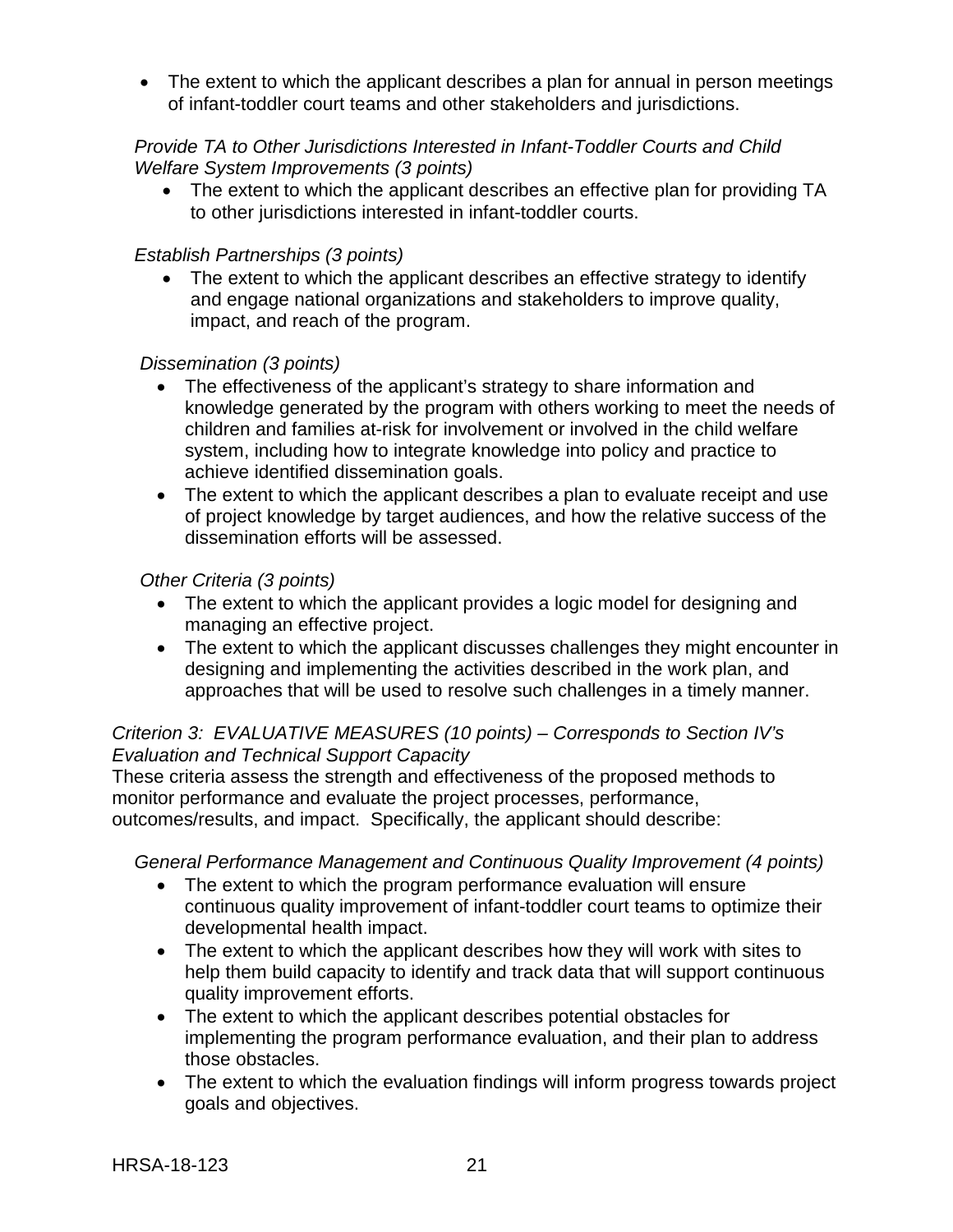• The extent to which the applicant described the inputs (e.g., organizational profile, collaborative partners, key staff, budget, and other resources), key processes, and expected outcomes of the funded activities.

## *Implementation Site Evaluation (3 points)*

- The extent to which the applicant describes the strategy to collect, analyze and track data from the implementation sites to measure process and outcomes, and explains how these data will be used to inform program development and service delivery.
- The extent to which the applicant describes how they will identify and finalize common process and short/intermediate term measures.
- The extent to which the applicant describes how measures will be aligned, as feasible and appropriate, with performance measures established for child welfare agencies, court programs, and the Maternal, Infant, and Early Childhood Home Visiting Program and informed by the early childhood development evidence base.
- The extent to which the evaluation plan is expected to contribute to the evidence-base for infant-toddler courts and improve early childhood systems and child welfare practices.
- The extent to which the applicant describes how they will evaluate the reach and impact of TA to other jurisdictions interested in infant-toddler court teams.

## *Dissemination of Evaluation Findings (3 points)*

The extent to which the applicant includes a plan to disseminate findings to key stakeholders including evaluation findings, barriers encountered, and noted successes, as well as a comprehensive evaluation report and presentation of findings to HRSA and other stakeholders.

## *Criterion 4: IMPACT (10 points) – Corresponds to Section IV's Work Plan, and Evaluation and Technical Support Capacity*

These criteria assess the feasibility and effectiveness of the applicant's work plan/methodologies for developing and leading the national partnership and implementation sites towards achieving the project goals. Specifically, the review should ascertain:

- The feasibility and effectiveness of the applicant's plan to direct technical and financial support to the implementation sites.
- The feasibility and effectiveness of the processes, timelines, and monitoring practices provided by the applicant for managing subawards under the cooperative agreement.
- The feasibility and effectiveness of the applicant's plan to ensure that implementation sites will monitor progress towards project goals and objectives.
- The feasibility and effectiveness of the applicant's plan for continuing the proposed project beyond the period of federal funding under this NOFO.
- The feasibility and effectiveness of the applicant's plan to strategically and effectively disseminate project information and findings.

## *Criterion 5: RESOURCES/CAPABILITIES (35 points) – Corresponds to Section IV's Organizational Information*

The extent to which project personnel are qualified by training and/or experience to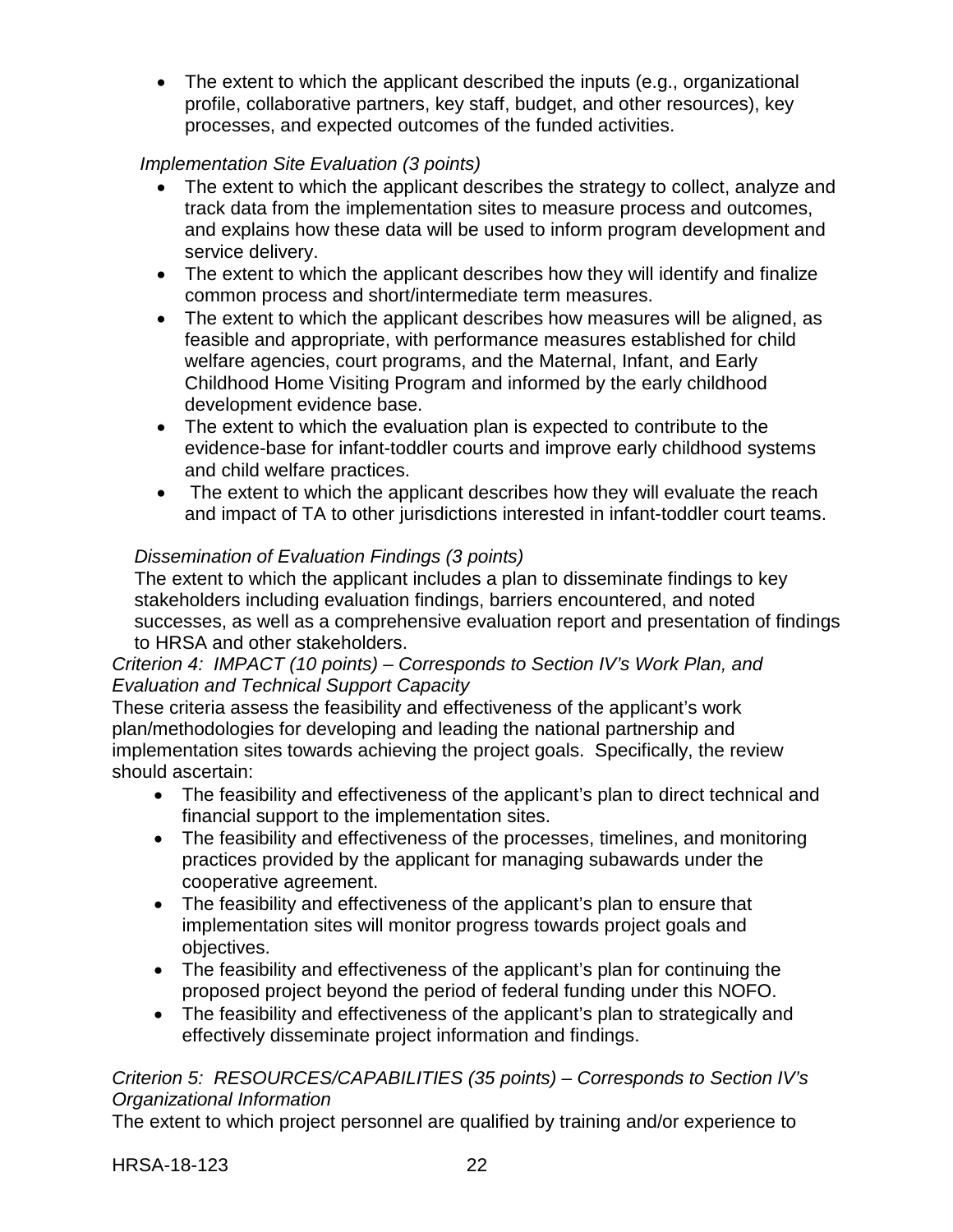implement and carry out the project. The capabilities of the applicant organization and the quality and availability of facilities and personnel to fulfill the needs and requirements of the proposed project. This includes:

## *Organizational Capacity (15 points)*

- The extent to which the applicant discusses how they will follow the approved plan, as outlined in the application, properly account for the federal funds including awarding and monitoring subawards and other contracts, and document all costs in order to avoid audit findings.
- The extent to which the applicant describes the project personnel, including proposed partners that will be engaged to fulfill the needs and requirements of the proposed project.
- The extent to which the applicant describes their current mission and structure, scope of current activities and describes how these elements all contribute to the organization's ability to conduct the program requirements and meet program expectations.
- The extent to which the applicant demonstrates that they have adequate experience, infrastructure, and staffing in place to provide coaching, TA, and training to jurisdictions to implement strategies outlined in the work plan. This should include experience in providing both widespread and individual TA and training on early childhood development and systems, implementing twogenerational approaches, and implementing infant-toddler court teams.

## *Organizational Expertise and Experience (20 points)*

- The extent to which the applicant describes any national, substantive child welfare legal expertise.
- The extent to which the applicant describes experience in providing direct TA to state and tribal courts and the legal community, as well as any experience in working closely with and leading legal and judicial research and reform activities.
- The extent of the organization's relevant experience and expertise with providing TA and the administration, development, implementation, management, and evaluation of similar projects related to infants and toddlers (ages birth to 3 years) and their caregivers, and in supporting collaboration among the courts, child welfare, health, behavioral health, early education, early intervention, and other relevant child and family serving agencies.
- The extent to which the organization has or is able to obtain the expertise on key topics areas such as early childhood development, health of infants and children, the child welfare system, and infant-toddler court teams.
- The extent to which the applicant describes their experience collaborating with relevant entities working to improve the health of young children and families involved in the child welfare system.
- The extent to which the applicant's organization has experience partnering with the health sector and enhancing health partnerships around infant-toddler wellbeing.
- The extent to which the organization has experience providing TA to integrate behavioral health in the medical home and foster collaboration between the medical home and child- welfare and other systems.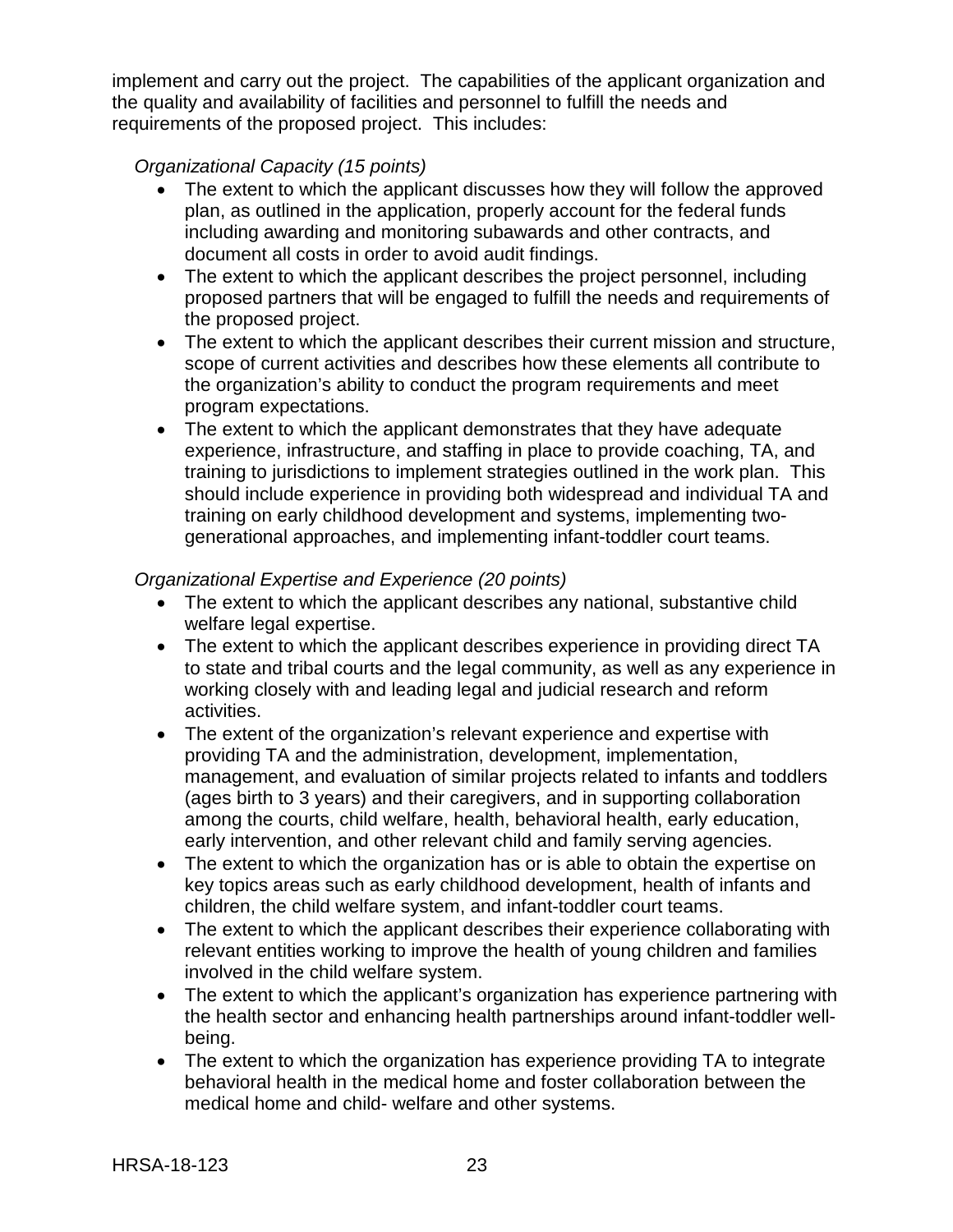- The extent to which the applicant effectively describes relationships with any organizations with which they intend to partner, collaborate, coordinate efforts, or receive assistance from, while conducting these project activities.
- The extent to which the applicant demonstrates experience working with the range of entities involved in infant-toddler court teams, including administrative office of the courts; Court Improvement Programs; state, local, or tribal child welfare agencies; and other primary service providers that will be involved in projects supported by the recipient.
- The extent to which the applicant's organization has experience facilitating sustainability planning in early childhood systems and child welfare.

## *Criterion 6: SUPPORT REQUESTED (10 points) – Corresponds to Section IV's Budget and Budget Narrative*

The reasonableness of the proposed budget for each year of the period of performance in relation to the objectives, the complexity and timing of the proposed activities, and the anticipated results.

- The extent to which the applicant describes the funding to be provided to the implementation sites.
- The extent to which the applicant provides adequate funding to the 10 to 15 implementation sites (up to 60 percent of the budget).
- The extent to which costs, as outlined in the budget and required resources sections, are reasonable given the scope of work.
- The extent to which key personnel have adequate time devoted to the project to achieve project objectives.
- The extent to which the applicant provides adequate support for annual inperson meeting.

## <span id="page-27-0"></span>**2. Review and Selection Process**

The independent review process provides an objective evaluation to the individuals responsible for making award decisions. The highest ranked applications receive consideration for award within available funding ranges. HRSA may also consider assessment of risk and the other pre-award activities described in Section 3 below.

See Section 5.3 of HRSA's *SF-424 [Application Guide](http://www.hrsa.gov/grants/apply/applicationguide/sf424guide.pdf)* for more details.

## <span id="page-27-1"></span>**3. Assessment of Risk and Other Pre-Award Activities**

HRSA may elect not to fund applicants with management or financial instability that directly relates to the organization's ability to implement statutory, regulatory or other requirements [\(45 CFR § 75.205\)](https://www.ecfr.gov/cgi-bin/retrieveECFR?gp=1&SID=4d52364ec83fab994c665943dadf9cf7&ty=HTML&h=L&r=PART&n=pt45.1.75).

HRSA reviews applications receiving a favorable objective review for other considerations that include past performance, as applicable, cost analysis of the project/program budget, assessment of your management systems, ensuring continued applicant eligibility, and compliance with any public policy requirements, including those requiring just-in-time submissions. HRSA may ask you to submit additional programmatic or administrative information (such as an updated budget or "other support" information) or to undertake certain activities (such as negotiation of an indirect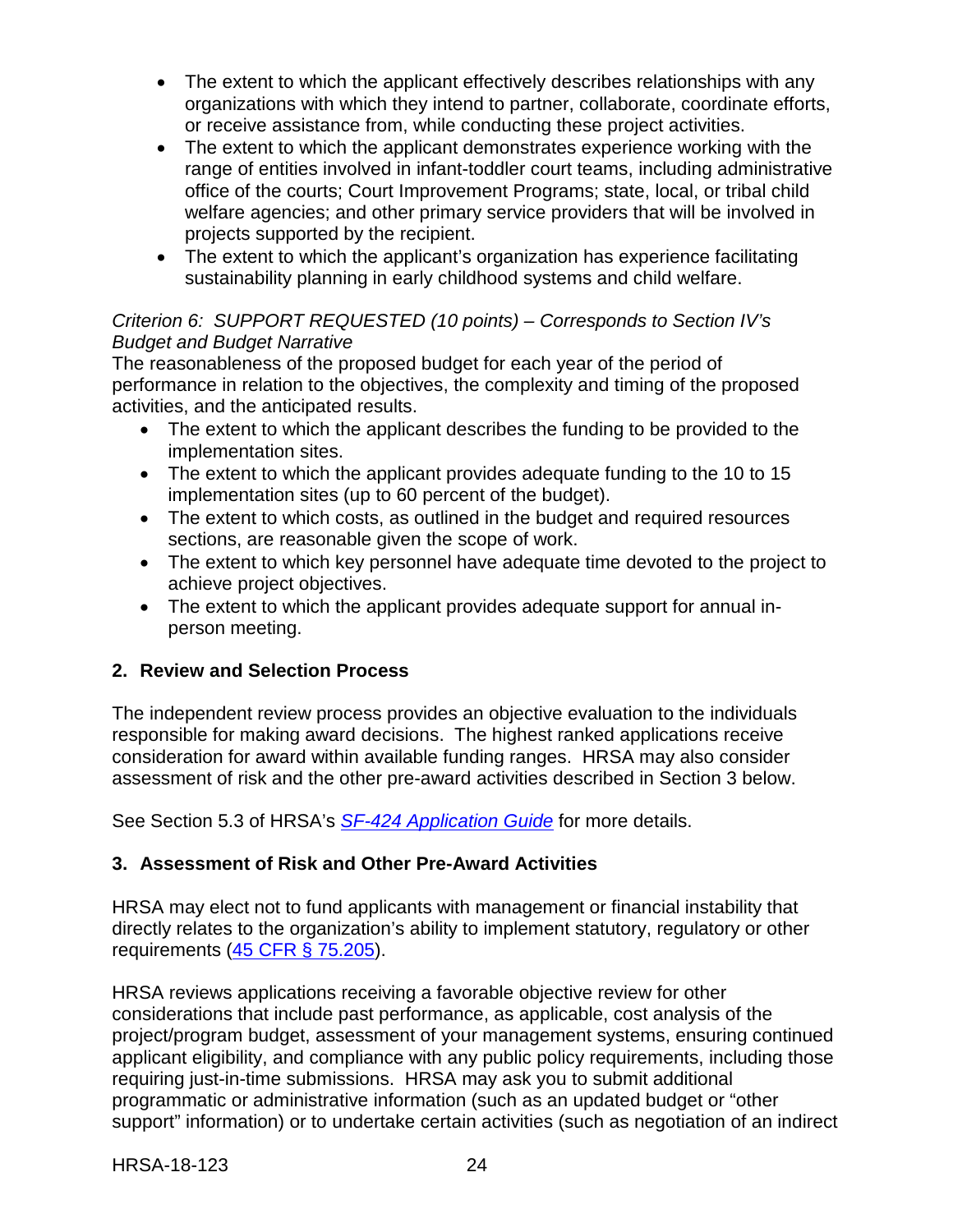cost rate) in anticipation of an award. However, even at this point in the process, such requests do not guarantee that HRSA will make an award. Following review of all applicable information, HRSA's approving and business management officials will determine whether HRSA can make an award, if special conditions are required, and what level of funding is appropriate.

Award decisions are discretionary and are not subject to appeal to any HRSA or HHS official or board.

Effective January 1, 2016, HRSA is required to review and consider any information about your organization that is in the [Federal Awardee Performance and Integrity](https://www.fapiis.gov/)  [Information System \(FAPIIS\).](https://www.fapiis.gov/) You may review and comment on any information about your organization that a federal awarding agency previously entered. HRSA will consider any of your comments, in addition to other information in **FAPIIS** in making a judgment about your organization's integrity, business ethics, and record of performance under federal awards when completing the review of risk posed as described in [45 CFR § 75.205 HHS Awarding Agency Review of Risk Posed by](https://www.ecfr.gov/cgi-bin/retrieveECFR?gp=1&SID=4d52364ec83fab994c665943dadf9cf7&ty=HTML&h=L&r=PART&n=pt45.1.75)  [Applicants.](https://www.ecfr.gov/cgi-bin/retrieveECFR?gp=1&SID=4d52364ec83fab994c665943dadf9cf7&ty=HTML&h=L&r=PART&n=pt45.1.75)

HRSA will report to FAPIIS a determination that an applicant is not qualified [\(45 CFR §](https://www.ecfr.gov/cgi-bin/retrieveECFR?gp=1&SID=4d52364ec83fab994c665943dadf9cf7&ty=HTML&h=L&r=PART&n=pt45.1.75)  [75.212\)](https://www.ecfr.gov/cgi-bin/retrieveECFR?gp=1&SID=4d52364ec83fab994c665943dadf9cf7&ty=HTML&h=L&r=PART&n=pt45.1.75).

## <span id="page-28-0"></span>**4. Anticipated Announcement and Award Dates**

HRSA anticipates issuing/announcing awards prior to the start date of September 30, 2018.

## <span id="page-28-1"></span>**VI. Award Administration Information**

## <span id="page-28-2"></span>**1. Award Notices**

HRSA will issue the Notice of Award prior to the start date of September 30, 2018. See Section 5.4 of HRSA's *SF-424 [Application Guide](http://www.hrsa.gov/grants/apply/applicationguide/sf424guide.pdf)* for additional information.

## <span id="page-28-3"></span>**2. Administrative and National Policy Requirements**

See Section 2.1 of HRSA's *SF-424 [Application Guide](http://www.hrsa.gov/grants/apply/applicationguide/sf424guide.pdf)*.

## **Requirements under Subawards and Contracts under Grants**

The terms and conditions in the Notice of Award (NOA) apply directly to the recipient of HRSA funds. The recipient is accountable for the performance of the project, program, or activity; the appropriate expenditure of funds under the award by all parties; and all other obligations of the recipient, as cited in the NOA. In general, the requirements that apply to the recipient, including public policy requirements, also apply to subrecipients and contractors under grants, unless the NOA specifies an exception. See [45 CFR § 75.101 Applicability](https://www.ecfr.gov/cgi-bin/retrieveECFR?gp=1&SID=4d52364ec83fab994c665943dadf9cf7&ty=HTML&h=L&r=PART&n=pt45.1.75) for more details.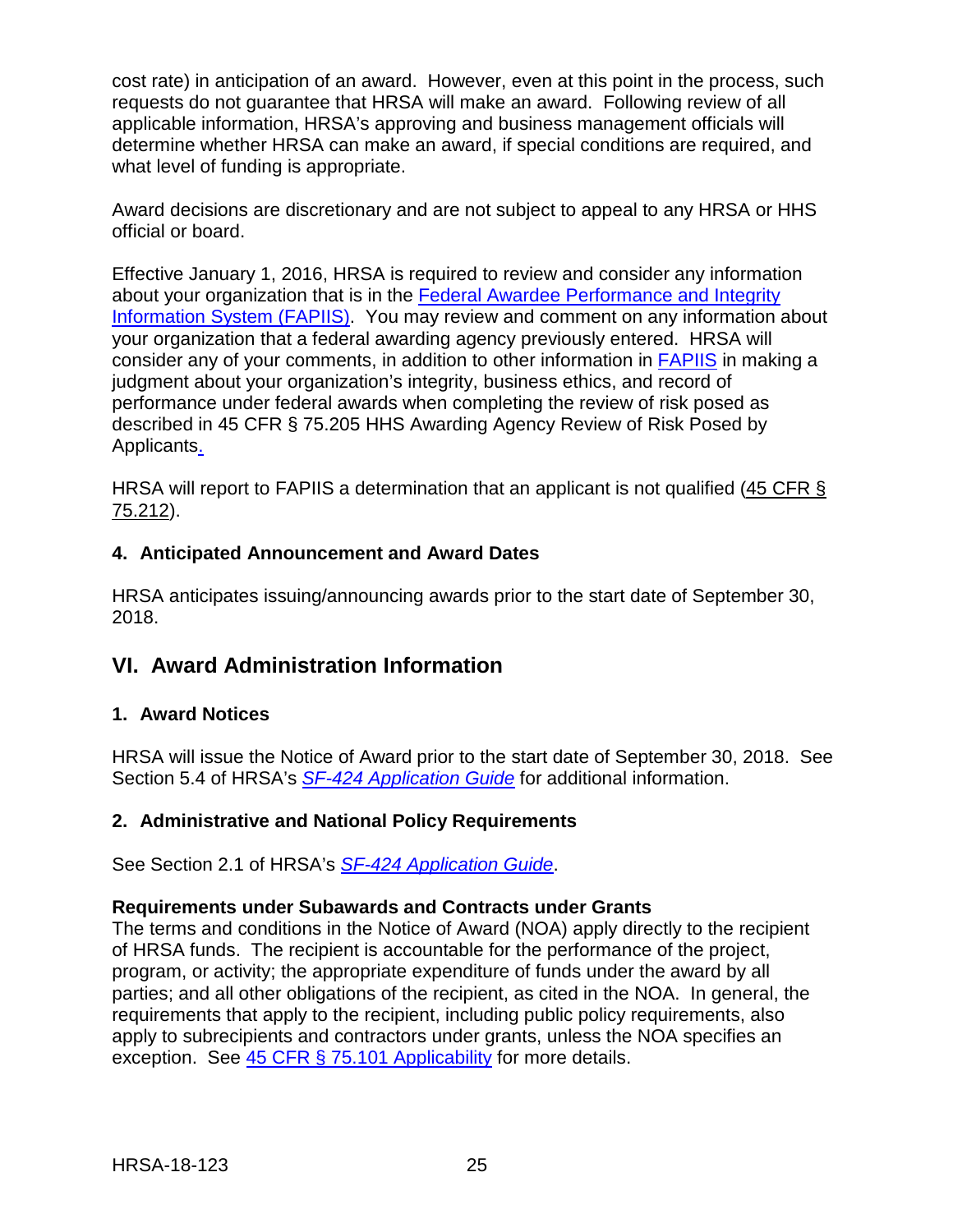## **Data Rights**

All publications the cooperative agreement recipient develops or purchases with funds awarded under this notice must be consistent with the requirements of the program. Pursuant to 45 CFR § 75.322(b), the cooperative agreement recipient owns the copyright for materials that it develops under this cooperative agreement, and HHS reserves a royalty-free, nonexclusive, and irrevocable right to reproduce, publish, or otherwise use those materials for federal purposes, and to authorize others to do so. In addition, pursuant to 45 CFR § 75.322(d), the Federal Government has the right to obtain, reproduce, publish, or otherwise use data produced under this cooperative agreement and has the right to authorize others to receive, reproduce, publish, or otherwise use such data for federal purposes, e.g., to make it available in government-sponsored databases for use by other researchers. The specific scope of HRSA rights with respect to a particular grantsupported effort will be addressed in the Notice of Award (NoA). Data and copyrightprotected works developed by a subrecipient also are subject to the Federal Government's copyright license and data rights.

## <span id="page-29-0"></span>**3. Reporting**

The new Discretionary Grant Information System (DGIS) reporting system will continue to be available through the Electronic Handbooks (EHBs). HRSA enhanced the DGIS and these improvements are available for recipient reporting as of October 1, 2017. The agency will communicate with recipients and provide instructions on how to access the system for reporting. HRSA will also provide technical assistance via webinars, written guidance, and one-on-one sessions with an expert, if needed.

The updated and final reporting package incorporating all OMB-accepted changes can be reviewed at:

**[https://mchb.hrsa.gov/data-research-epidemiology/discretionary-grant-data](https://mchb.hrsa.gov/data-research-epidemiology/discretionary-grant-data-collection)[collection](https://mchb.hrsa.gov/data-research-epidemiology/discretionary-grant-data-collection)** (OMB Number: 0915-0298 Expiration Date: 06/30/2019).

Award recipients must comply with Section 6 of HRSA's *SF-424 [Application Guide](http://www.hrsa.gov/grants/apply/applicationguide/sf424guide.pdf)* **and** the following reporting and review activities:

- 1) **Progress Report(s)**. The recipient must submit a progress report to HRSA on an **annual** basis, which should address progress against program outcomes, including any expected outcomes in the first year of the program. Further information will be available in the award notice.
- 2) **Final Report Narrative.** The recipient must submit a final report narrative to HRSA after the conclusion of the project.
- 3) **Performance Reports.** HRSA has modified its reporting requirements for Special Projects of Regional and National Significance projects, Community Integrated Service Systems projects, and other grant/cooperative agreement programs to include national performance measures that were developed in accordance with the requirements of the Government Performance and Results Act (GPRA) of 1993 (Public Law 103-62). GPRA requires the establishment of measurable goals for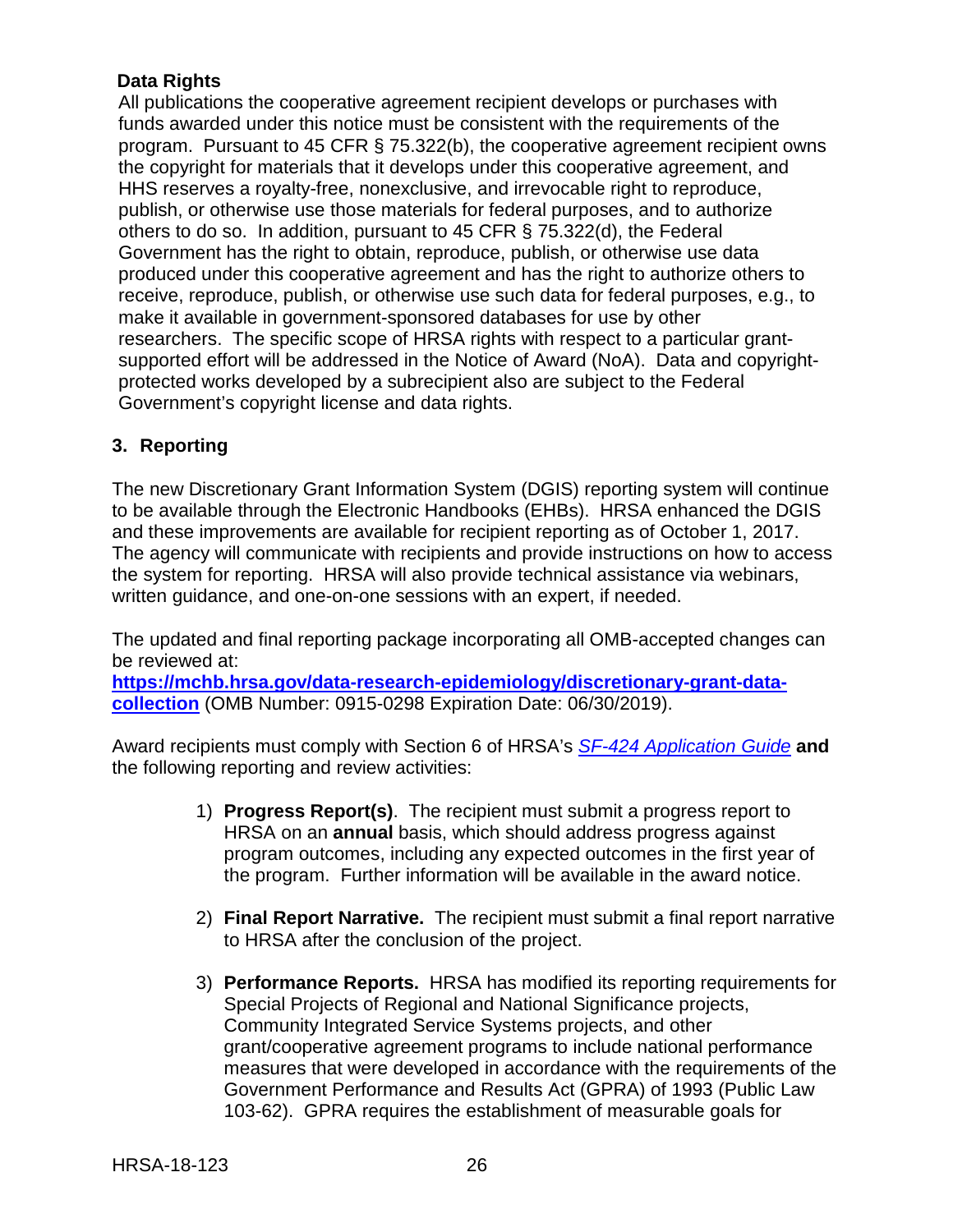federal programs that can be reported as part of the budgetary process, thus linking funding decisions with performance. Performance measures for states have also been established under the Block Grant provisions of Title V of the Social Security Act.

#### **a) Performance Measures and Program Data**

To prepare successful applicants for their reporting requirements, the listing of administrative forms and performance measures for this program are at [https://perf-](https://perf-data.hrsa.gov/mchb/DgisApp/FormAssignmentList/U2D_2.HTML)

[data.hrsa.gov/mchb/DgisApp/FormAssignmentList/U2D\\_2.HTML](https://perf-data.hrsa.gov/mchb/DgisApp/FormAssignmentList/U2D_2.HTML) and below.

### **Administrative Forms**

Form 1, Project Budget Details

Form 2, Project Funding Profile

Form 4, Project Budget and Expenditures

Form 6, Maternal & Child Health Discretionary Grant

Form 7, Discretionary Grant Project

Products, Publications and Submissions Data Collection Form

## **Updated DGIS Performance Measures, Numbering by Domain**

| <b>Performance</b><br><b>Measure</b> | <b>New/Revised</b><br><b>Measure</b> | <b>Prior PM Number</b><br>(if applicable) | <b>Topic</b>                           |
|--------------------------------------|--------------------------------------|-------------------------------------------|----------------------------------------|
| Core                                 |                                      |                                           |                                        |
| Core 1                               | <b>New</b>                           | N/A                                       | <b>Grant Impact</b>                    |
| Core 2                               | <b>New</b>                           | N/A                                       | Quality<br>Improvement                 |
| Core <sub>3</sub>                    | <b>New</b>                           | N/A                                       | Health Equity -<br><b>MCH Outcomes</b> |
| <b>Capacity Building</b>             |                                      |                                           |                                        |
| CB <sub>2</sub>                      | <b>New</b>                           | N/A                                       | <b>Technical</b><br>Assistance         |
| CB <sub>3</sub>                      | <b>New</b>                           | N/A                                       | Impact<br>Measurement                  |
| CB <sub>4</sub>                      | Revised                              | 5                                         | Sustainability                         |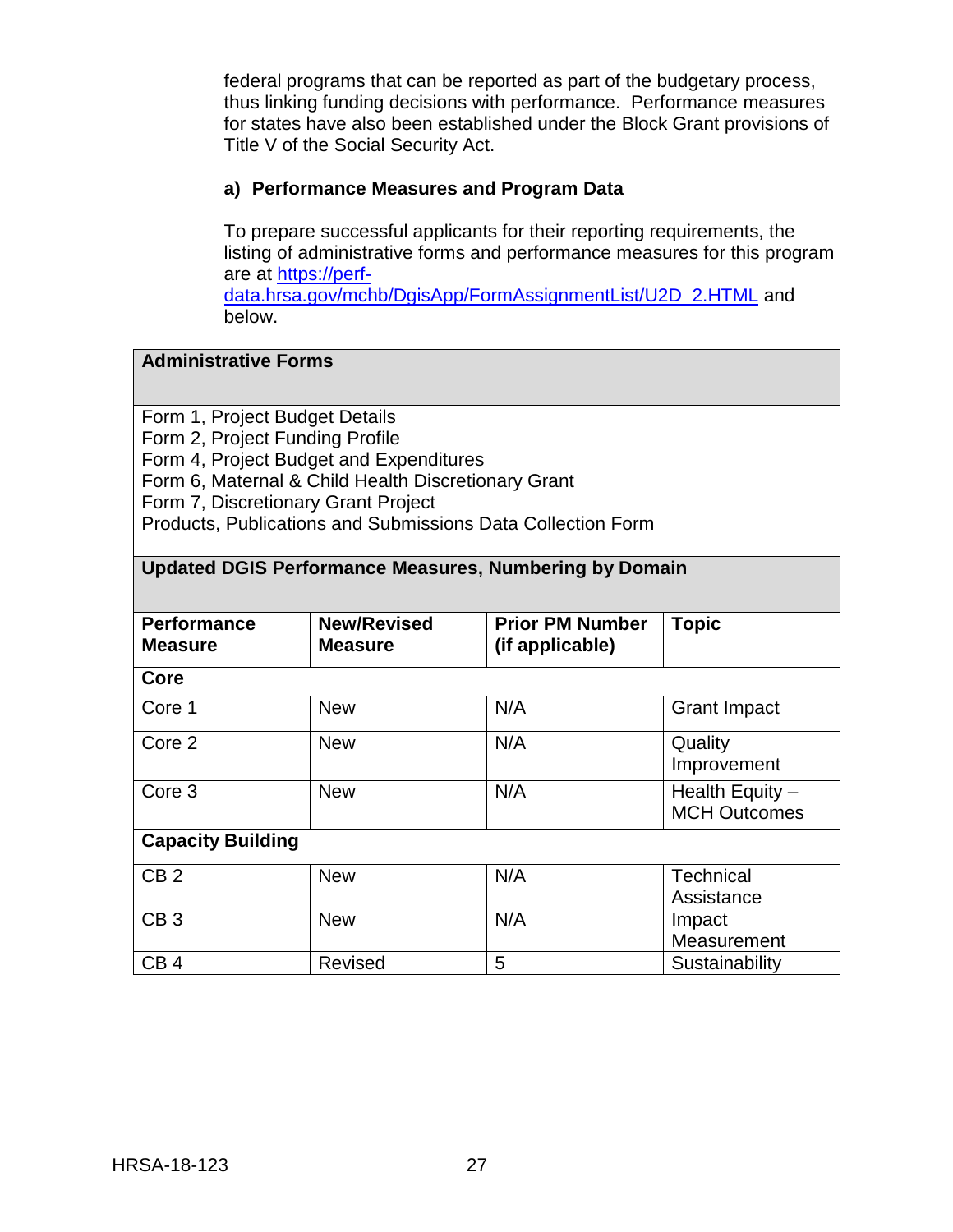| <b>Women's/ Maternal Health</b>   |                                                |     |                          |
|-----------------------------------|------------------------------------------------|-----|--------------------------|
| WMH <sub>2</sub>                  | <b>New</b>                                     | N/A | Perinatal/               |
|                                   |                                                |     | Postpartum Care          |
| WMH <sub>3</sub>                  | <b>New</b>                                     | N/A | Well Woman Visit/        |
|                                   |                                                |     | <b>Preventive Care</b>   |
| WMH <sub>4</sub>                  | <b>New</b>                                     | N/A | Depression               |
|                                   |                                                |     | Screening                |
| <b>Perinatal Infant Health</b>    |                                                |     |                          |
| PIH <sub>1</sub>                  | <b>New</b>                                     | N/A | Safe Sleep               |
| <b>Child Health</b>               |                                                |     |                          |
| CH <sub>1</sub>                   | <b>New</b>                                     | N/A | <b>Well Child Visit</b>  |
| CH <sub>2</sub>                   | <b>New</b>                                     | N/A | <b>Quality of Well</b>   |
|                                   |                                                |     | <b>Child Visit</b>       |
| CH <sub>3</sub>                   | <b>New</b>                                     | N/A | Developmental            |
|                                   |                                                |     | Screening                |
| CH <sub>4</sub>                   | <b>New</b>                                     | N/A | <b>Injury Prevention</b> |
|                                   | <b>Children With Special Health Care Needs</b> |     |                          |
| CSHN <sub>1</sub>                 |                                                |     | Family                   |
|                                   |                                                |     | Engagement               |
| CSHN <sub>2</sub>                 |                                                |     | <b>Medical Home</b>      |
| <b>Life Course/ Cross Cutting</b> |                                                |     |                          |
| LC <sub>1</sub>                   | <b>New</b>                                     | N/A | Adequate Health          |
|                                   |                                                |     | Insurance                |
|                                   |                                                |     | Coverage                 |

## **b) Performance Reporting Timeline**

Successful applicants receiving HRSA funds will be required, within 120 days of the period of performance start date, to register in HRSA's EHBs and electronically complete the program-specific data forms that are required for this award.This requirement entails the provision of budget breakdowns in the financial forms based on the award amount, the project abstract and other grant/cooperative agreement summary data as well as providing objectives for the performance measures.

Performance reporting is conducted for each year of the period of performance. Recipients will be required, within 120 days of the budget period start date, to enter HRSA's EHBs and complete the programspecific forms. This requirement includes providing expenditure data, finalizing the abstract and grant/cooperative agreement summary data as well as finalizing indicators/scores for the performance measures.

#### **c) Period of Performance End Performance Reporting**

Successful applicants receiving HRSA funding will be required, within 90 days from the end of the period of performance, to electronically complete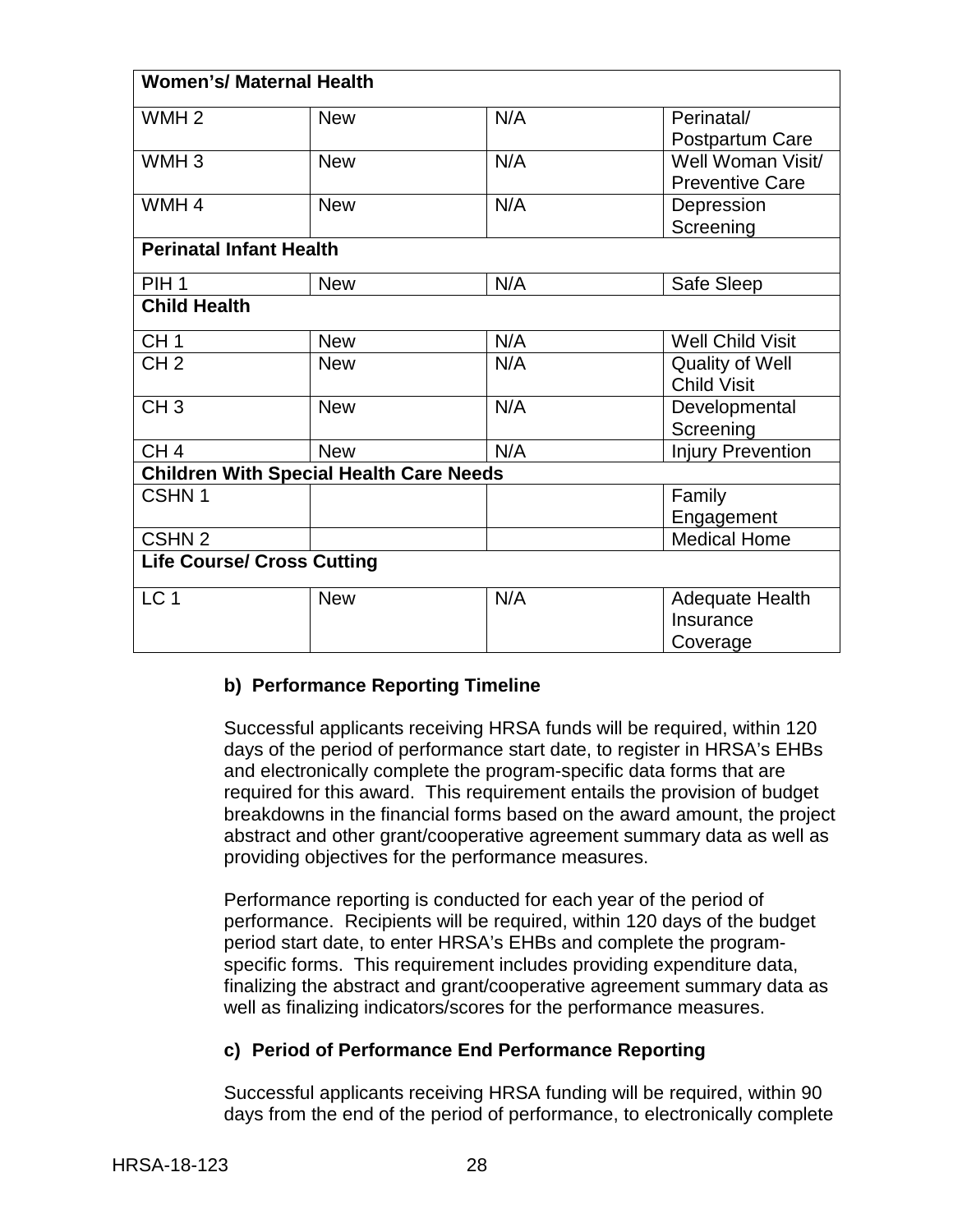the program-specific data forms that appear for this program. The requirement includes providing expenditure data for the final year of the period of performance, the project abstract and grant/cooperative agreement summary data as well as final indicators/scores for the performance measures.

4) **Integrity and Performance Reporting.** The Notice of Award will contain a provision for integrity and performance reporting in [FAPIIS,](https://www.fapiis.gov/) as required in [45 CFR part 75 Appendix XII.](http://www.ecfr.gov/cgi-bin/retrieveECFR?gp=1&SID=4d52364ec83fab994c665943dadf9cf7&ty=HTML&h=L&r=PART&n=pt45.1.75#ap45.1.75_1521.xii)

## <span id="page-32-0"></span>**VII. Agency Contacts**

You may request additional information and/or technical assistance regarding business, administrative, or fiscal issues related to this NOFO by contacting:

David Colwander Grants Management Specialist Division of Grants Management Operations, OFAM Health Resources and Services Administration 5600 Fishers Lane, Mailstop 10SWH03 Rockville, MD 20857 Telephone: (301) 443-7858 Email: [DColwander@hrsa.gov](mailto:DColwander@hrsa.gov)

You may request additional information regarding the overall program issues and/or technical assistance related to this NOFO by contacting:

Dina Joy Lieser, MD, FAAP Senior Advisor Division of Home Visiting and Early Childhood Systems Attn: Infant-Toddler Court Program Maternal and Child Health Bureau Health Resources and Services Administration 5600 Fishers Lane, Room 18N182 Rockville, MD 20857 Telephone: (240) 463-7726 Email: [DLieser@hrsa.gov](mailto:DLieser@hrsa.gov)

You may need assistance when working online to submit your application forms electronically. Always obtain a case number when calling for support. For assistance with submitting the application in Grants.gov, contact Grants.gov 24 hours a day, 7 days a week, excluding federal holidays at:

Grants.gov Contact Center Telephone: 1-800-518-4726 (International Callers, please dial 606-545-5035) Email: [support@grants.gov](mailto:support@grants.gov)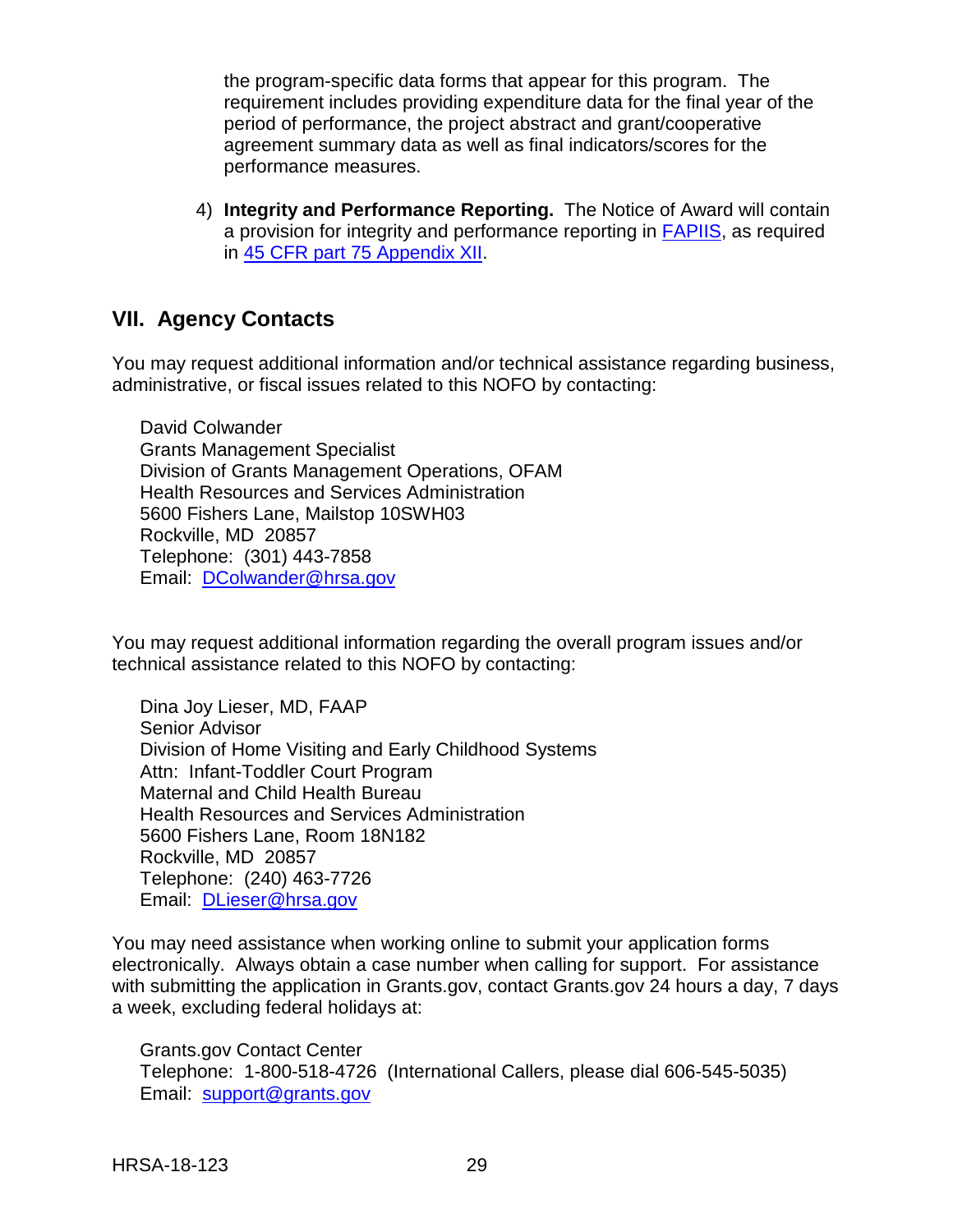Self-Service Knowledge Base: [https://grants](https://grants-portal.psc.gov/Welcome.aspx?pt=Grants)[portal.psc.gov/Welcome.aspx?pt=Grants](https://grants-portal.psc.gov/Welcome.aspx?pt=Grants)

Successful applicants/recipients may need assistance when working online to submit information and reports electronically through HRSA's Electronic Handbooks (EHBs). For assistance with submitting information in HRSA's EHBs, contact the HRSA Contact Center, Monday-Friday, 8 a.m. to 8 p.m. ET, excluding federal holidays at:

HRSA Contact Center Telephone: (877) 464-4772 TTY: (877) 897-9910 Web: <http://www.hrsa.gov/about/contact/ehbhelp.aspx>

## <span id="page-33-0"></span>**VIII. Other Information**

## **Logic Models**

You can find additional information on developing logic models at the following website: [http://www.acf.hhs.gov/sites/default/files/fysb/prep-logic-model-ts.pdf.](http://www.acf.hhs.gov/sites/default/files/fysb/prep-logic-model-ts.pdf)

Although there are similarities, a logic model is not a work plan. A work plan is an "action" guide with a time line used during program implementation; the work plan provides the "how to" steps. You can find information on how to distinguish between a logic model and work plan at the following website: [http://www.cdc.gov/healthyyouth/evaluation/pdf/brief5.pdf.](http://www.cdc.gov/healthyyouth/evaluation/pdf/brief5.pdf)

#### **Technical Assistance**

HRSA has scheduled following technical assistance:

*Webinar*

Day and Date: Wednesday, July 25, 2018 Time: 1 p.m – 2 p.m. ET Call-In Number: 1-855-719-5008 Participant Code: 466850 Web link: [https://hrsa.connectsolutions.com/ta\\_it\\_nof](https://hrsa.connectsolutions.com/ta_it_nof)

Playback Number: 1888-203-1112 Passcode: 4396079

#### **Tips for Writing a Strong Application**

See Section 4.7 of HRSA's *SF-424 [Application Guide](http://www.hrsa.gov/grants/apply/applicationguide/sf424guide.pdf)*.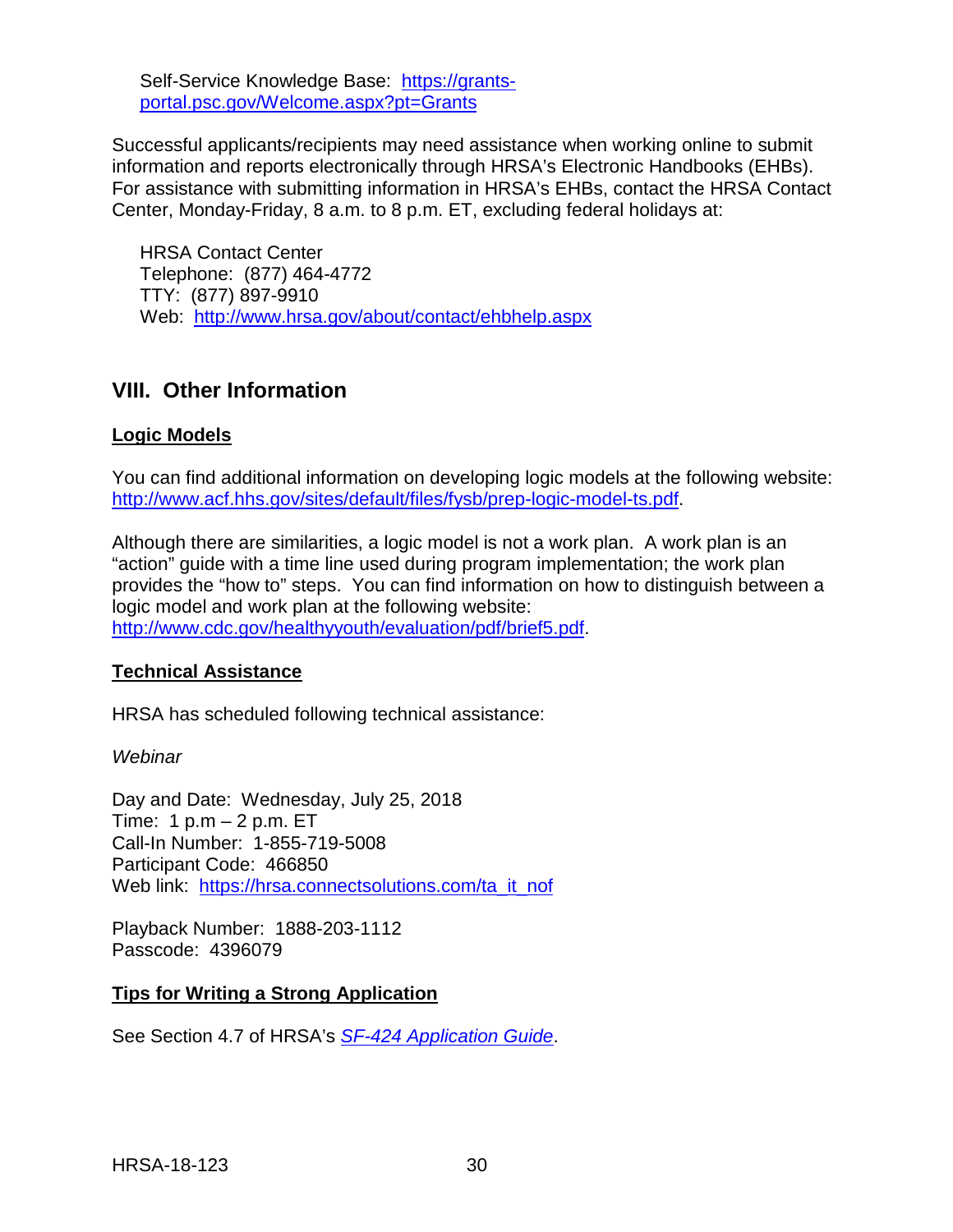## <span id="page-34-0"></span>**Appendix A: Early Childhood Evidence-based Practices and Programs**

The evidence-base in early childhood developmental promotion, trauma informed, twogeneration strategies and screening, assessment, and intervention continues to deepen. Similarly, there are a growing number of effective interventions to address parental issues that result in the family's involvement in the child welfare system, including substance abuse treatment, behavioral health interventions, and domestic violence programs. There are a number of evidence-based registries and resources on evidence-based practices and programs, including but not limited to:

- Quality Improvement Center for Research-Based Infant-Toddler Court Teams: Evidence-Based and Evidence-Informed Practices<sup>[20](#page-34-1)</sup>
- Review of Evidence-Based Interventions for Families Served by Infant-Toddler Court Teams<sup>[21](#page-34-2)</sup>
- Evidence Based Parenting Interventions for 0-8<sup>[22](#page-34-3)</sup>
- Evidence Based Parenting Interventions To Promote Secure Attachment<sup>[23](#page-34-4)</sup>
- Compendium of Parenting Interventions<sup>[24](#page-34-5)</sup>
- Primary Care Interventions for Early Childhood Development: a Systematic Review[25](#page-34-6)
- California Evidence-based Clearinghouse for Child Welfare<sup>[26](#page-34-7)</sup>
- Home Visiting Evidence of Effectiveness<sup>[27](#page-34-8)</sup>
- Department of Education's Early Childhood Technical Assistance Center<sup>[28](#page-34-9)</sup>

<span id="page-34-1"></span> $\overline{a}$ <sup>20</sup> <http://www.qicct.org/evidence-based>

<span id="page-34-2"></span><sup>21</sup> <http://www.qicct.org/sites/default/files/AReviewOfEvidenceBasedInterventions080615.pdf>

<span id="page-34-3"></span><sup>22</sup> <https://www.nap.edu/read/21868/chapter/13>

<span id="page-34-4"></span><sup>23</sup> <https://www.ncbi.nlm.nih.gov/pmc/articles/PMC4995667/>

<span id="page-34-5"></span><sup>&</sup>lt;sup>24</sup> [https://www.acf.hhs.gov/sites/default/files/ecd/compendium\\_of\\_parenting\\_interventions\\_911\\_508.pdf](https://www.acf.hhs.gov/sites/default/files/ecd/compendium_of_parenting_interventions_911_508.pdf)

<span id="page-34-6"></span><sup>25</sup> <https://www.ncbi.nlm.nih.gov/pubmed/29138363>

<span id="page-34-7"></span><sup>&</sup>lt;sup>26</sup> http:// [https://www.ncbi.nlm.nih.gov/pubmed/29138363 www.cebc4cw.org/.](http://www.cebc4cw.org/)<br><sup>27</sup> https://homvee.acf.hhs.gov/.<br><sup>28</sup> [http://ectacenter.org/implement\\_ebp/implement\\_ebp.asp](http://ectacenter.org/implement_ebp/implement_ebp.asp)

<span id="page-34-8"></span>

<span id="page-34-9"></span>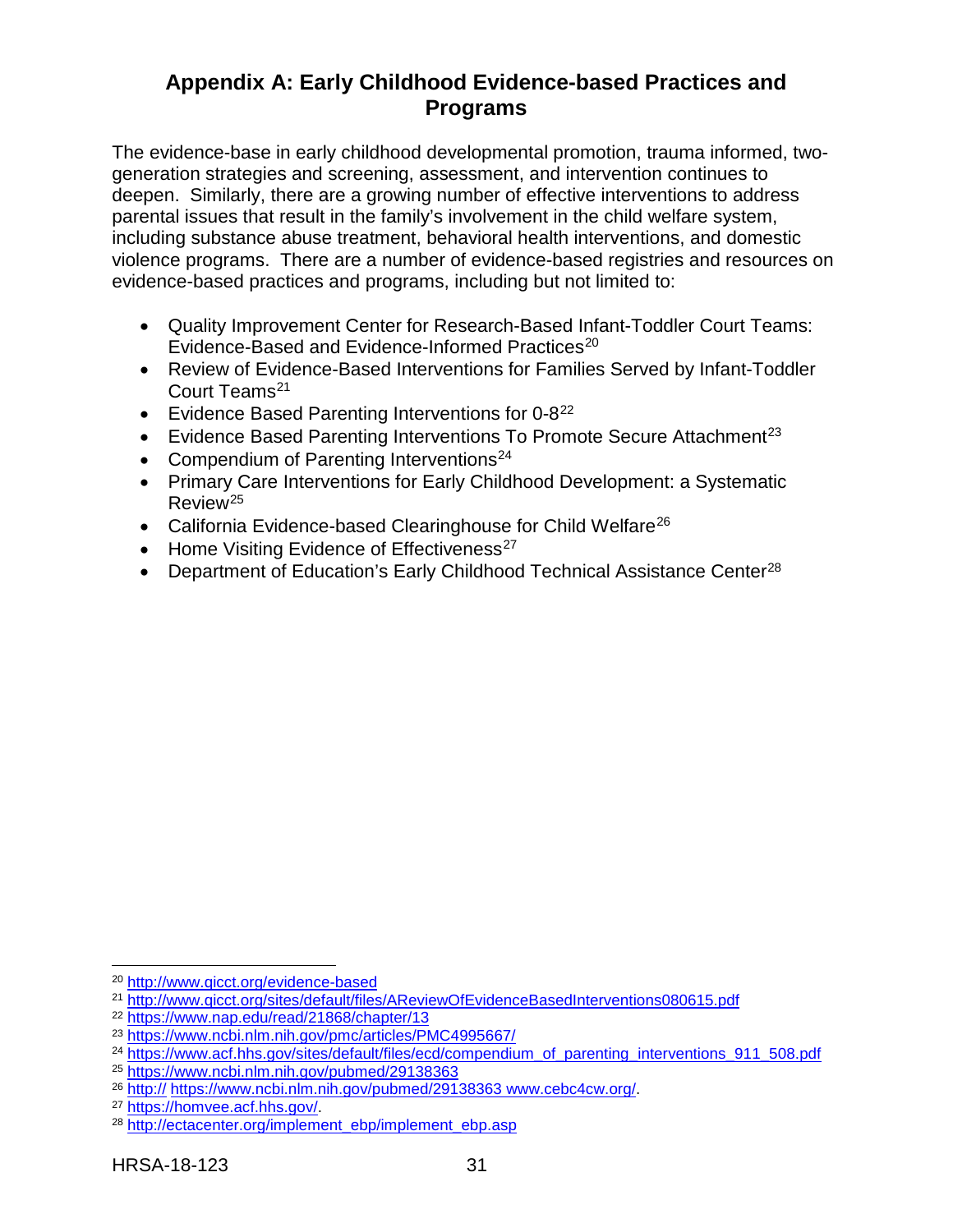## **Appendix B: Other Child Welfare Linkages**

<span id="page-35-0"></span>The Keeping Children and Families Safe Act of 2003, June 25, 2003, (Public Law 108- 36), which reauthorized the Child Abuse Prevention and Treatment Act (CAPTA), encourages federal support of child protective services (CPS) linkages with developmental, mental health, early intervention, and health services related to the evaluation and treatment of maltreated children.

Specifically, CAPTA requires CPS to refer all cases involving substantiated victims of child maltreatment under the age of 3 to services funded under Part C of the Federal Individuals with Disabilities Education Act (IDEA) to be evaluated for the receipt of early intervention services such as speech, language, and physical therapy; family counseling and home visits; medical care; nursing; and nutrition services. For more information, see [https://www.childwelfare.gov/pubs/partc/.](https://www.childwelfare.gov/pubs/partc/)

The Family First Prevention Services Act was signed into law as part of the Bipartisan Budget Act on February 9, 2018.This act reforms the federal child welfare financing streams, Title IV-E and Title IV-B of the Social Security Act, to provide services to families who are at risk of entering the child welfare system. The bill aims to prevent children from entering foster care by allowing federal reimbursement for mental health services, substance use treatment, and in-home parenting skill training. It also seeks to improve the well-being of children already in foster care by incentivizing states to reduce placement of children in congregate care. For more information see [https://campaignforchildren.org/resources/fact-sheet/fact-sheet-family-first-prevention](https://campaignforchildren.org/resources/fact-sheet/fact-sheet-family-first-prevention-services-act/)[services-act/.](https://campaignforchildren.org/resources/fact-sheet/fact-sheet-family-first-prevention-services-act/)

The Regional Partnership Grant program awards competitive, targeted grants to regional partnerships that provide integrated activities and services that are designed to increase the well-being of, improve permanency outcomes for, and enhance the safety of children who are in an out-of-home placement or at risk of being placed in an out-ofhome placement as a result of a parent's or caretaker's substance abuse.

The Children's Justice Act provides grants to states to improve the investigation, prosecution, and judicial handling of cases of child abuse and neglect, particularly child sexual abuse and exploitation, in a manner that limits additional trauma to the child victim. State and local examples are available at [https://www.childwelfare.gov/topics/systemwide/courts/reform/cja/.](https://www.childwelfare.gov/topics/systemwide/courts/reform/cja/)

<span id="page-35-1"></span>State Fact Sheets on Child Welfare Financing are available at [https://www.childtrends.org/research/research-by-topic/child-welfare-financing-survey](https://www.childtrends.org/research/research-by-topic/child-welfare-financing-survey-sfy-2014/)[sfy-2014/.](https://www.childtrends.org/research/research-by-topic/child-welfare-financing-survey-sfy-2014/)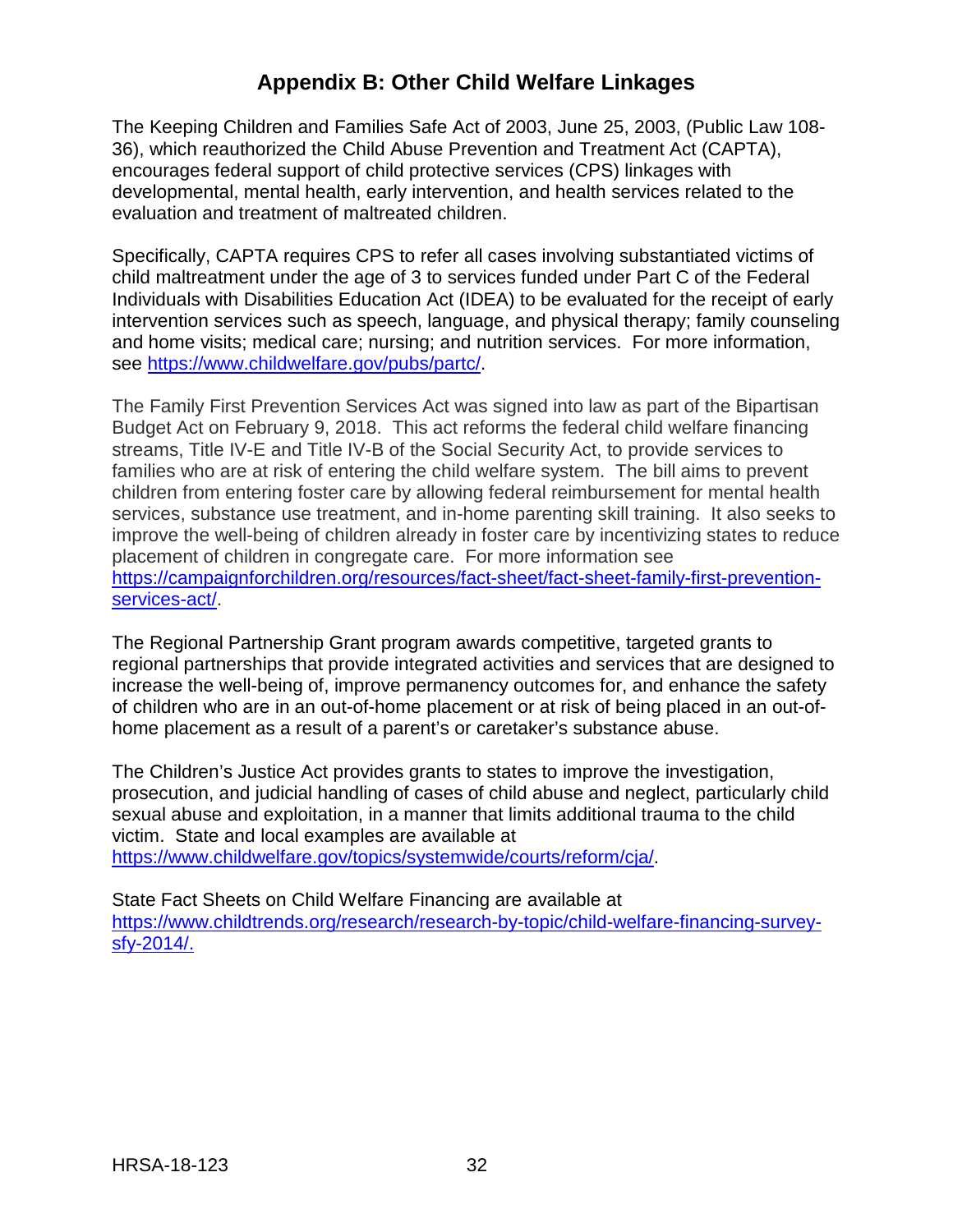## **Appendix C: Infant-Toddler Court Team TA Examples**

<span id="page-36-0"></span>Basic Supports:

- Training of infant-toddler court team specialist and court team personnel
- Ongoing tailored TA (in person, by phone, and web-based)
- Technology platforms and processes to support case management, communityresource referral, data collection, and integration
- Templates and materials to facilitate court-conferencing, stakeholder, and partner engagement
- Connection of infant-toddler court team to peer learning network, in-person meetings, and subject matter expertise

Enhanced Integration of Health:

- Medical Home partnership for health promotion, enhanced care management for child welfare involved families, referrals, collaboration, co-location of services, integration, and shared management
- Meeting the complex health including physical, developmental, mental, psychosocial, trauma, and dental health needs of infants and toddlers and addressing parental trauma
- Assuring comprehensive health assessments, access and continuity of care, and linkage to medical home for infants and toddlers
- Assessment of caregiver depression, substance use, early developmental risks, basic family needs, developmental delays, and linkage to services
- Partnerships with health systems, population health, and health reform initiatives

Court and Child Welfare System Improvements:

- Integration of parenting, developmental, relational health promotion, prevention, and early interventions
- Awareness of, coordination, linkage, and partnership with early childhood services and interventions
- Integration of two-generation, trauma-informed practices
- Judicial leadership
- Facilitation of frequent case conferencing and family team meetings

Coordination, Capacity and Alignment across Systems:

- Identifying and addressing gaps in early childhood systems to improve infanttoddler well-being
- Cross-systems workforce training, coaching, and integration of trauma-informed, two-generation, protective factors frameworks
- Infant and early childhood mental health consultation
- Centralized access points for developmental promotion, and two-generation screening, education, and resource referral
- Developing a system of peer-to-peer support and family leadership
- Integrating and coordinating data systems